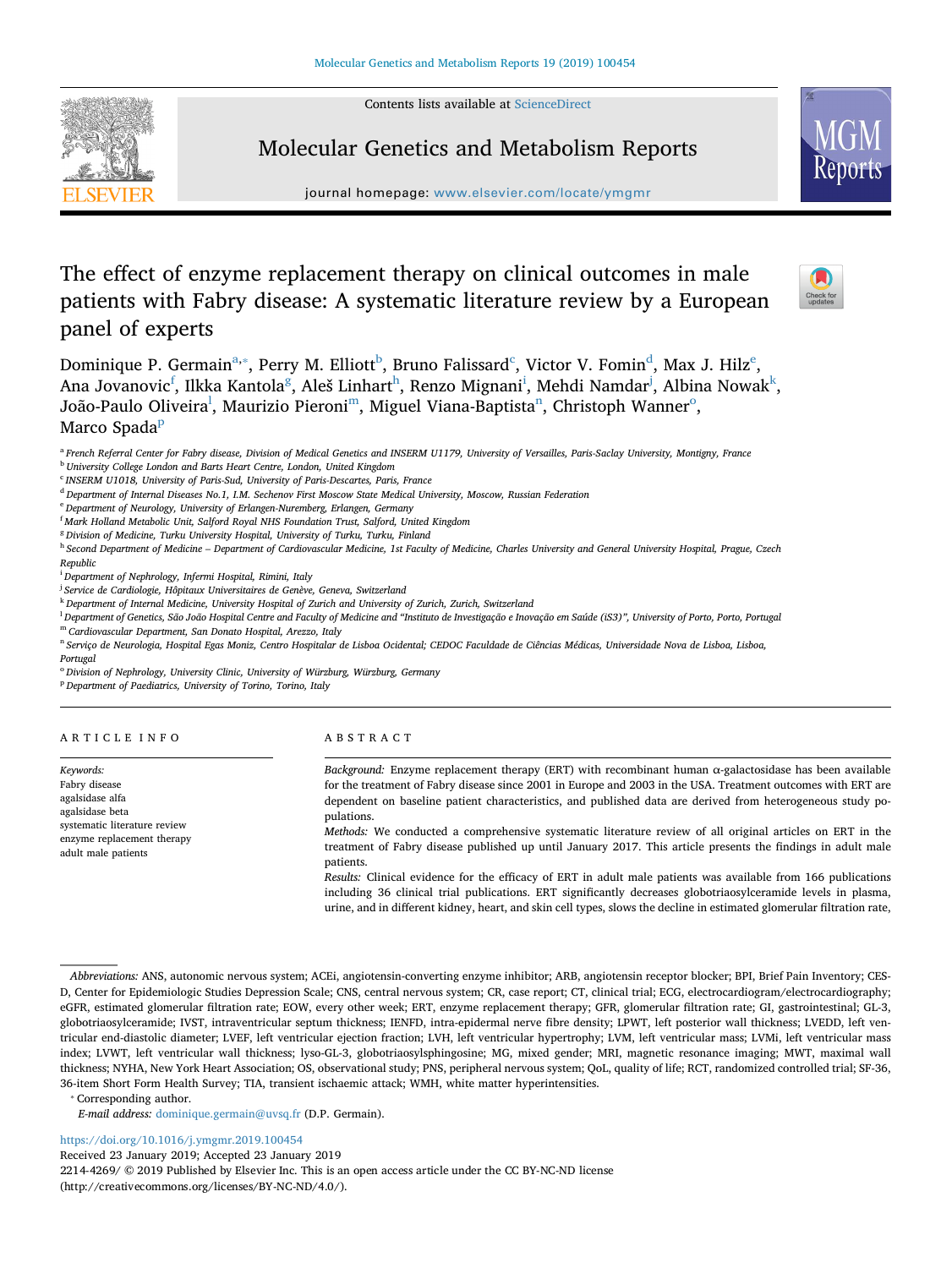and reduces/stabilizes left ventricular mass and cardiac wall thickness. ERT also improves nervous system, gastrointestinal, pain, and quality of life outcomes.

*Conclusions:* ERT is a disease-specific treatment for patients with Fabry disease that may provide clinical benefits on several outcomes and organ systems. Better outcomes may be observed when treatment is started at an early age prior to the development of organ damage such as chronic kidney disease or cardiac fibrosis. Consolidated evidence suggests a dose effect. Data described in male patients, together with female and paediatric data, informs clinical practice and therapeutic goals for individualized treatment.

#### **1. Introduction**

Fabry disease (OMIM #301500) is an X-linked lysosomal storage disorder caused by pathogenic variants in the *GLA* gene (OMIM #300644; HGNC 4296) encoding the lysosomal enzyme α-galactosidase [[1](#page-15-0)]. Subsequent accumulation of the glycosphingolipid globotriaosylceramide (GL-3) and its derivative globotriaosylsphingosine (lyso-GL-3) in cells, plasma, and urine causes progressive tissue damage in affected organs, resulting in multisystemic disease, life-threatening complications, and a reduced life expectancy in both males and females [[2](#page-15-1)].

Fabry disease has a wide range of clinical presentations ranging from the early-onset 'classic' severe phenotype in patients with absent or severely decreased α-galactosidase activity, to later-onset 'nonclassic' phenotypes often affecting a single organ system in patients with higher levels of residual  $\alpha$ -galactosidase activity [\[1,](#page-15-0)[3,](#page-15-2)[4](#page-15-3)]. Patients with the classic phenotype, who are mostly males, generally experience signs and symptoms from early childhood onwards such as neuropathic pain, gastrointestinal (GI) disturbance, and hypohidrosis (all likely due to peripheral and autonomic nervous system [PNS, ANS] involvement), progressing to multi-organ failure involving the kidneys (albuminuria, proteinuria, decline in glomerular filtration rate [GFR], kidney failure), heart (left ventricular hypertrophy [LVH], heart failure, conduct abnormalities, and arrhythmias), auditory/vestibular system (hearing loss), and central nervous system (CNS) (stroke) in adulthood [[1](#page-15-0),[5–15](#page-15-4)].

Enzyme replacement therapy (ERT) with recombinant  $\alpha$ -galactosidase was approved in Europe in 2001. There are two preparations available: agalsidase alfa (Replagal®) administered at the licensed dose of 0.2 mg/kg; and agalsidase beta (Fabrazyme®) administered at the licensed dose of 1 mg/kg body weight. Both preparations are administered intravenously every other week (EOW) [[16](#page-15-5)[,17](#page-15-6)]. Agalsidase alfa and agalsidase beta are available in most European countries, and in Asia, Australia, and Canada. Agalsidase beta was approved by the US Food and Drug Administration in 2003.

Although ERT has been in clinical use since 2001, many questions remain regarding treatment initiation timing, optimal dose, and treatment goals [\[1](#page-15-0)[,17](#page-15-6)]. This is important as ERT in Fabry disease is expensive and is a lifelong commitment for patients. Traditionally used methods for analysing pooled data such as meta-analysis and metasyntheses are difficult to apply in rare disease settings [\[18–20](#page-15-7)] and a systematic literature analysis including real-life experiences may be the best tool with which to provide a comprehensive overview of published clinical evidence.

We conducted a comprehensive systematic literature review of all original articles on ERT in the treatment of Fabry disease published up until January 2017 [[21\]](#page-15-8). This article presents an analysis of treatment outcomes in adult male patients.

# **2. Methods**

The full methodology for the systematic literature searches that were performed has been published in this issue [[21\]](#page-15-8), together with papers summarizing the findings of the literature review in female [\[22](#page-15-9)] and paediatric patients [[23\]](#page-15-10), and a position statement on therapeutic goals in Fabry disease based on the conclusions of an expert consensus panel [[24\]](#page-15-11). The original searches included articles published up to and including January 2017.

The outcomes that were selected for analysis included plasma and urine GL-3 and lyso-GL-3 levels, GL-3 histology, measures of renal and cardiac function and of cardiac morphology. Other outcomes included ANS, PNS, and CNS parameters, GI symptoms, pain, and quality of life (QoL). GL-3 levels were described as 'normalized' if they were higher than reference values at baseline and decreased to within reference values during treatment, and if they were described as being normalized in the publication; note that the reference values varied in each publication.

Results are described for the approved dose regimens agalsidase alfa 0.2 mg/kg EOW and agalsidase beta 1.0 mg/kg EOW. Specific note has been made of altered dose regimens due to the temporary shortage of agalsidase beta to examine the efficacy of reduced-dose ERT [[198](#page-19-0)]. Publications describing studies in which data from patients treated with agalsidase alfa and agalsidase beta were combined or in which the ERT type was not specified are referred to in the analysis as 'mixed-ERT' publications.

# **3. Results**

# *3.1. Adult male population and publication overview*

The publications that reported ERT outcomes data specific for adult male patients and that were included in the systematic literature analysis are summarized in Supplementary Table 1a. Publications were available from clinical trials (CT), observational study (OS) publications, studies describing both treatments, a combination of treatments, or when treatment was not specified (i.e. mixed-ERT studies), studies including both genders but with at least 50% male patients (i.e. mixedgender [MG] studies), and case reports (CR).

For agalsidase alfa there were 16 CT publications (including five publications derived from Grade 1a randomized controlled trials [RCTs], nine publications from Grade 1c single-arm CTs and two from Grade 1a/c studies; four were placebo-controlled studies), 15 OS publications (of which six covered Grade 2 prospective OS publications, and nine Grade 3 retrospective OS publications) and 13 CRs (three Grade 4 case series and 10 Grade 5 CRs). For agalsidase beta, there were five CT publications (all Grade 1c single-arm CTs), 11 OS publications (four Grade 2 prospective OS publications, and seven Grade 3 retrospective OS publications) and 17 CRs (four Grade 4 case series and 13 Grade 5 CRs). There were no CT publications, 18 OS publications (seven Grade 2 prospective OS publications, and 11 Grade 3 retrospective OS publications), and 19 CRs (five Grade 4 case series and 12 publications which were either Grade 5 CRs or reported baseline and follow-up data on a single patient) describing mixed ERT, a comparison between agalsidase alfa and agalsidase beta, or not specifying the type of ERT.

The publications that reported ERT outcomes data for MG publications are summarized in Supplementary Table 1b. For agalsidase alfa there were five CT publications (two from Grade 1a RCTs, two from Grade 1c single-arm CTs and one from a Grade 1a/c study [1a portion was placebo-controlled]), 11 OS publications (five from Grade 2 prospective OS publications, and six from Grade 3 retrospective OS publications), and no CRs. For agalsidase beta, there were ten CT publications (one placebo-controlled Grade 1a RCT, seven Grade 1c singlearm CTs [including four open-label extension studies of the RCT] and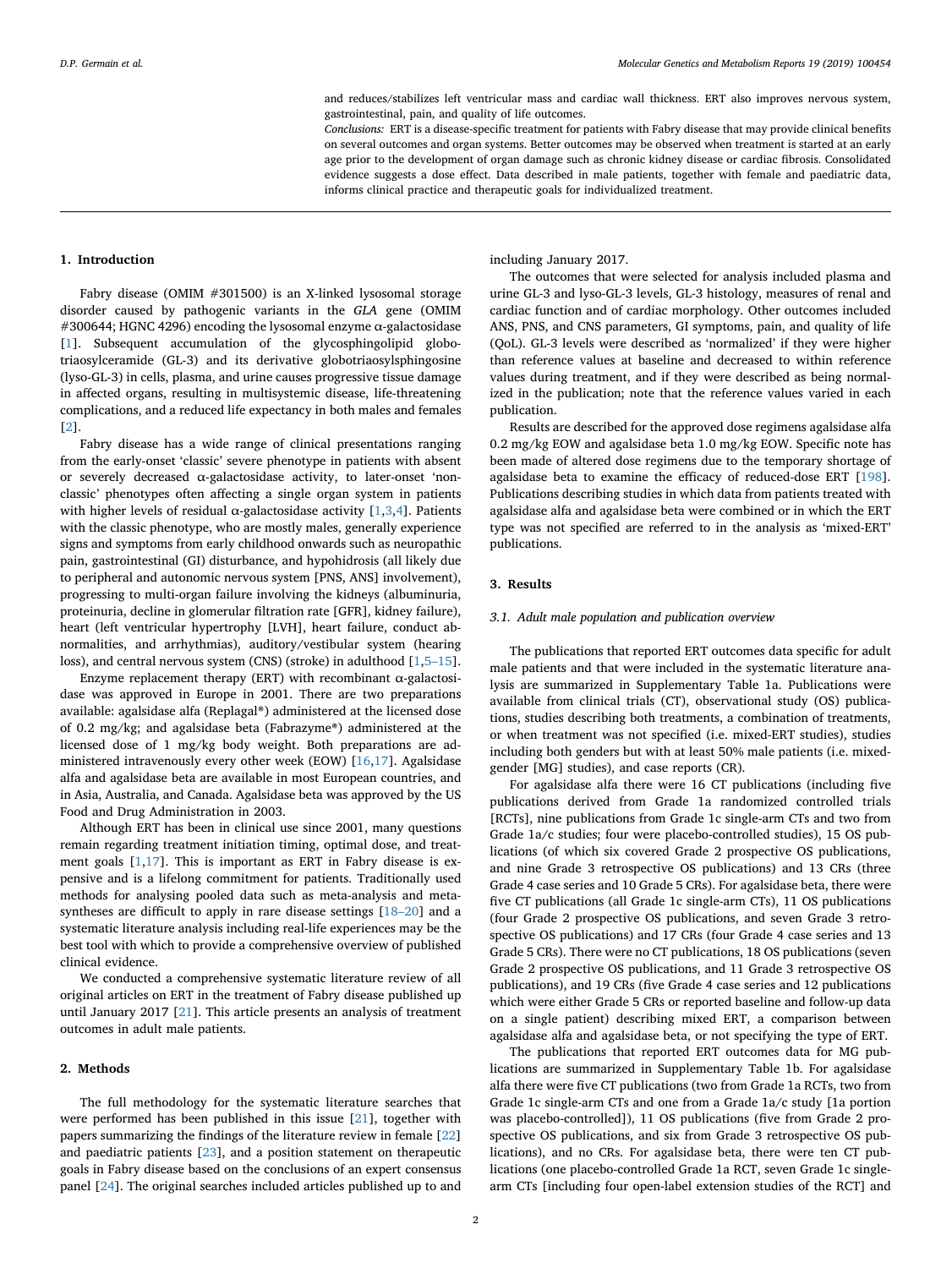# <span id="page-2-0"></span>**Table 1**

Summary of outcomes with agalsidase beta 1.0 mg/kg EOW or agalsidase alfa 0.2 mg/kg EOW from clinical and observational studies of adult male patients with Fabry disease  $\overline{\phantom{a}}$ 

| Outcome              |                                                     | Agalsidase alfa 0.2 mg/kg EOW                                                                                                                                                                                                                                                                                                                                                                                                                                                                                             | Agalsidase beta 1.0 mg/kg EOW                                                                                                                                                                                                                                                                                                        |  |  |
|----------------------|-----------------------------------------------------|---------------------------------------------------------------------------------------------------------------------------------------------------------------------------------------------------------------------------------------------------------------------------------------------------------------------------------------------------------------------------------------------------------------------------------------------------------------------------------------------------------------------------|--------------------------------------------------------------------------------------------------------------------------------------------------------------------------------------------------------------------------------------------------------------------------------------------------------------------------------------|--|--|
| 3.2.1.               | 3.2. GL-3 and lyso-GL-3 accumulation<br>Plasma GL-3 | $\downarrow$ Significant (Clarke et al. 2007 [25]; Pastores et al. 2007 [35];<br>Schiffmann et al. 2006 [39]; Schiffmann et al. 2007 [52]; van Breemen<br>et al. 2011 [102])<br>↓ Significance unknown (Goker-Alpan et al. 2015 [26]; Goláň et al.<br>2015 [27]; Hughes et al. 2008 [29]; Schiffmann et al. 2001 [36];<br>Rombach et al. 2012 [101])                                                                                                                                                                      | $\downarrow$ Significant (Eto et al. 2005 [70]; Goker-Alpan et al. 2016 [71]<br>(switch study)]; Lubanda et al. 2009 [72]; Elliott et al. 2006<br>[76]; van Breemen et al. 2011 [102])<br>↓ Non-significant (Bénichou et al. 2009 [75]; Mignani et al.<br>2004 [80])<br>↓ Unknown significance (Eng et al. 2001 [69]; Rombach et al. |  |  |
| 3.2.2.               | Plasma lyso-GL-3                                    | - No change (Goker-Alpan et al. 2015 [26 (switch study)])<br>↓ Significant (Goker-Alpan et al. 2015 [26 (switch study)])<br>↓ Unknown significance (Rombach et al. 2012 [101]; van Breemen<br>et al. 2011 [102])<br>§ Significant (Smid et al. 2011 [54 (switch study)])                                                                                                                                                                                                                                                  | 2012 [101])<br>↓ Significant (Goker-Alpan et al. 2016 [71 (switch study)])<br>↓ Unknown significance (Rombach et al. 2012 [101]; van<br>Breemen et al. 2011 [102])                                                                                                                                                                   |  |  |
| 3.2.3.               | Urinary GL-3                                        | ↓ Significant (Goker-Alpan et al. 2015 [26 (12 months)]; Hughes et al.<br>2008 [29 (6 months)]; Schiffmann et al. 2001 [36]; Schiffmann et al.<br>2006 [38]; Schiffmann et al. 2007 [52])<br>↓ Unknown significance (Pastores et al. 2007 [35 (1/12 pts)]; Whitfield<br>et al. 2005 [55]; Rombach et al. 2012 [101])<br>↑ Non-significant (Goker-Alpan et al. 2015 [26 (switch study)])                                                                                                                                   | Significant (Lubanda et al. 2009 [72])<br>↓ Non-significant (Eto et al. 2005 [70]; Goker-Alpan et al. 2016<br>$[71$ (switch study)])<br>↓ Unknown significance (Rombach et al. 2012 [101])<br>- No change (Mignani et al. 2004 [80])                                                                                                 |  |  |
| 3.2.4.               | Urinary lyso-GL-3                                   | No data from clinical or observational studies with approved dose of<br>agalsidase alfa                                                                                                                                                                                                                                                                                                                                                                                                                                   | No data from clinical or observational studies with approved<br>dose of agalsidase beta                                                                                                                                                                                                                                              |  |  |
| 3.2.5.1.             | 3.2.5. GL-3 accumulation: histology<br>Renal cells  | ↓ Non-significant (Schiffmann et al. 2001 [36])                                                                                                                                                                                                                                                                                                                                                                                                                                                                           | ↓Significant (Lubanda et al. 2009 [72]; Najafian et al. 2016 [73<br>(proportion of podocytes without GL-3 inclusions)])<br>↓ Non-significant (Eng et al. 2001 [69]; Najafian et al. 2016<br>[73 (volume of GL-3 inclusions/podocyte and podocyte GL-3<br>score)])                                                                    |  |  |
| 3.2.5.2.<br>3.2.5.3. | Cardiac cells<br>Other cell types                   | ↓ Significance unknown (Hughes et al. 2008 [29])<br>No data from clinical or observational studies<br>with approved dose of agalsidase alfa                                                                                                                                                                                                                                                                                                                                                                               | ↓ Significance unknown (Eng et al. 2001 [69])<br>↓ Significance unknown (Eng et al. 2001 [69]; Lubanda et al.<br>2009 [72]; Bénichou et al. 2009 [75])                                                                                                                                                                               |  |  |
|                      | 3.3. Renal outcomes                                 |                                                                                                                                                                                                                                                                                                                                                                                                                                                                                                                           |                                                                                                                                                                                                                                                                                                                                      |  |  |
| 3.3.1.               | eGFR                                                | <i><u><b>f</b></u></i> Significant (Hughes et al. 2008 [29])<br>Significantly slower decline (vs placebo, creatinine clearance<br>(Schiffmann et al. 2001 [36])<br>↓ Significant (Schiffmann et al. 2006 [39]; Feriozzi et al. 2009 [43];<br>Feriozzi et al. 2012 [44]; Hughes et al. 2011 [48]; Schiffmann et al.<br>2007 [52])<br>↓ Non-significant (Schiffmann et al. 2006 [38]; Smid et al. 2011 [54<br>(switch study)])<br>↓ Unknown significance (Beck et al. 2015 [41])<br>- No change (Kampmann et al. 2015 [49]) | ↓ Non-significant (Eto et al. 2005 [70])<br>↓ Significance unknown, reduced decline (Warnock et al. 2012<br>[82]<br>↓ Significance unknown (Kim et al. 2016 [79])<br>$-$ No change (Lubanda et al. 2009 [72])                                                                                                                        |  |  |
| 3.3.2.               | Albuminuria/<br>Proteinuria                         | <i>î</i> Significant, CKD1 pts (Feriozzi et al. 2012 [44]; Kampmann et al.<br>2015 [49 (pts with baseline proteinuria)])<br>↑ Unknown significance (Schiffmann et al. 2006 [39])<br>↓ Non-significant (Bongiorno et al. 2003 [42])<br>- No change, stabilization (Schiffmann et al. 2001 [36]; Feriozzi et al.<br>2009 [43]; Feriozzi et al. 2012 [44 (CKD2/3)]; Hughes et al. 2011<br>[48]; Kampmann et al. 2015 [49 (pts without baseline proteinuria)];<br>Schiffmann et al. 2007 [52])                                | - No change (Lubanda et al. 2009 [72]; Kim et al. 2016 [79])<br>↓ Non-significant (Najafian et al. 2016 [73])                                                                                                                                                                                                                        |  |  |
|                      | 3.4. Cardiac outcomes                               |                                                                                                                                                                                                                                                                                                                                                                                                                                                                                                                           |                                                                                                                                                                                                                                                                                                                                      |  |  |
| 3.4.1.               | LVM/LVMi                                            | ↓ Significant improvement (Hughes et al. 2008 [29]; Hughes et al.<br>2011 [48 (pts with baseline LVH]); Kampmann et al. 2015 [49 (pts<br>with baseline LVH)])<br>↓ Improvement of unknown significance (Tsuboi et al. 2012 [189])<br><i><u><b>f</b></u></i> Significant (Beck et al. 2015 [41 (slowed progression)])<br>↑ Non-significant (Goláň et al. 2015 [27])<br>- No change (Kampmann et al. 2015 [49 (pts without baseline LVH)])                                                                                  | ↓ Significant improvement (Germain et al. 2013 [7]; Motwani<br>et al. 2012 [81])<br>- No change (Elliott et al. 2006 [76]; Kim et al. 2016 [79];<br>Mignani et al. 2004 [80])                                                                                                                                                        |  |  |
| 3.4.2.               | <b>LVWT</b>                                         | ↓ Significant (Kampmann et al. 2015 [49])<br>↓ Improvement of unknown significance (Tsuboi et al. 2012 [189])                                                                                                                                                                                                                                                                                                                                                                                                             | ↓ Significant (Motwani et al. 2012 [81])<br>↓ Non-significant (Mignani et al. 2004 [80 (2/3 patients)])<br>↑ Non-significant (Mignani et al. 2004 [80 (1/3 patients)])                                                                                                                                                               |  |  |
| 3.4.3.               | LVEF                                                | – No change (Hughes et al. 2008 [29]; Kampmann et al. 2015 [49])                                                                                                                                                                                                                                                                                                                                                                                                                                                          | — No change (Elliott et al. 2006 $[76]$ )<br><i><u><b>A</b></u></i> Significant (Motwani et al. 2012 [81])<br>Non-significant improvement (Mignani et al. 2004 [80 (1/3)<br>patients)])                                                                                                                                              |  |  |
| 3.4.4.               | <b>ECG</b> measures                                 | ↓ Significant improvement in QRS duration (Schiffmann et al. 2001<br>[36]<br>↓ Non-significant improvement in QRS duration (Hughes et al. 2008<br>[29]                                                                                                                                                                                                                                                                                                                                                                    | ↑ Significant improvement in PQ interval, P-wave duration<br>(Motwani et al. 2012 [81])<br>Significant improvement (Eng et al. 2001 [69])<br>↓ Significant improvement of QTc interval (Motwani et al.                                                                                                                               |  |  |
|                      |                                                     | - Conduction abnormality (Kampmann et al. 2015 [49 (1/21 pts)])                                                                                                                                                                                                                                                                                                                                                                                                                                                           | 2012 [81])                                                                                                                                                                                                                                                                                                                           |  |  |
| 3.4.5.               | <b>Exercise</b> testing                             | No data from clinical or observational studies with approved dose of<br>agalsidase alfa                                                                                                                                                                                                                                                                                                                                                                                                                                   | - No change (Mignani et al. 2004 [80])<br>No data from clinical or observational studies with approved<br>dose of agalsidase beta                                                                                                                                                                                                    |  |  |

(*continued on next page*)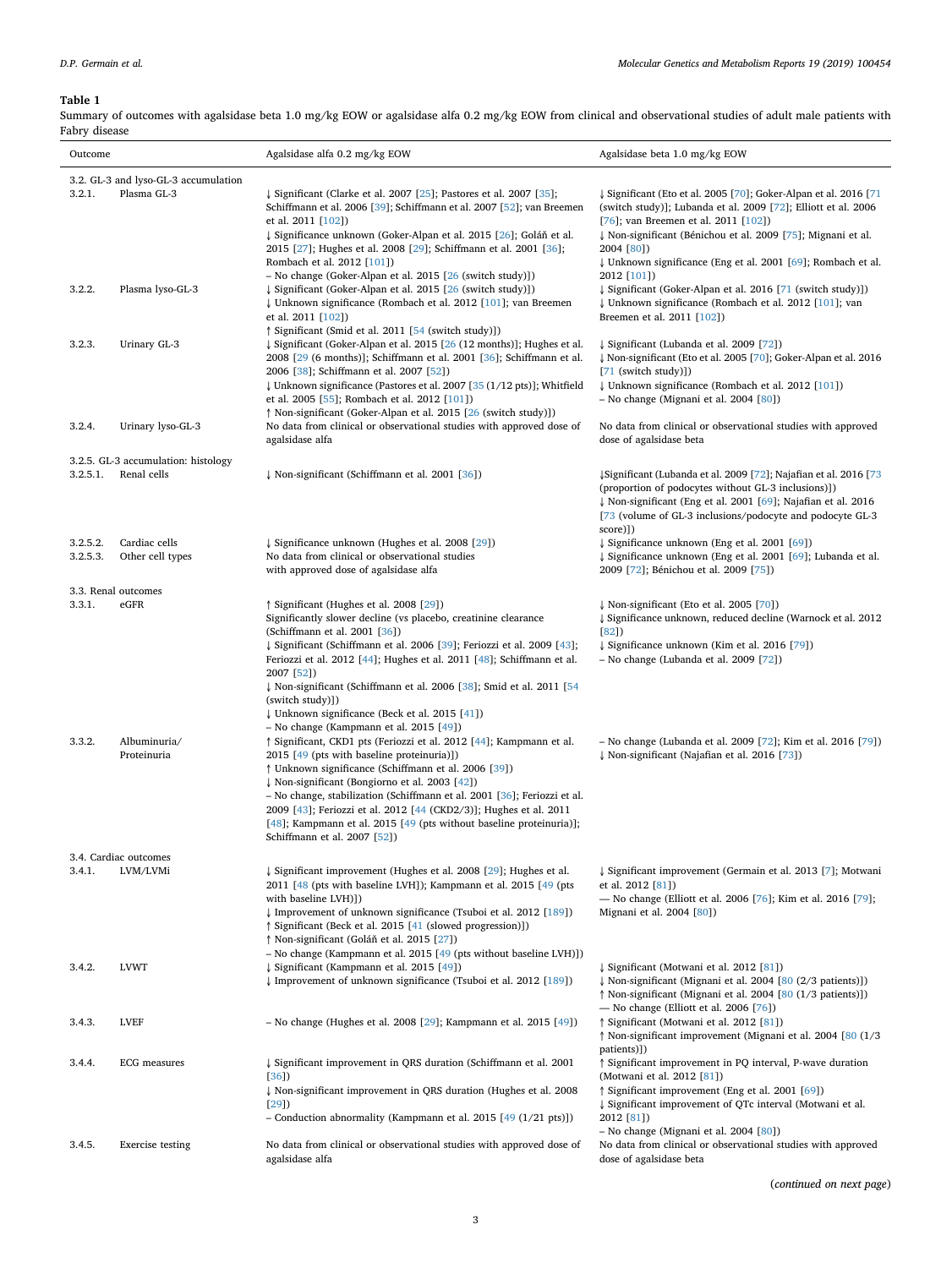#### **Table 1** (*continued*)

| Outcome |                                               | Agalsidase alfa 0.2 mg/kg EOW                                                                                                                                                                                                                                                                                                                                                                                                                                                           | Agalsidase beta 1.0 mg/kg EOW                                                                                          |
|---------|-----------------------------------------------|-----------------------------------------------------------------------------------------------------------------------------------------------------------------------------------------------------------------------------------------------------------------------------------------------------------------------------------------------------------------------------------------------------------------------------------------------------------------------------------------|------------------------------------------------------------------------------------------------------------------------|
|         | 3.5. Nervous system outcomes                  |                                                                                                                                                                                                                                                                                                                                                                                                                                                                                         |                                                                                                                        |
| 3.5.1.  | Sweat function                                | ↑ Significant improvement, short-term (Schiffmann et al. 2003 [37])<br>↑ Non-significant improvement (Bongiorno et al. 2003 [42])<br>↑ Significance unknown (Hughes et al. 2011 [48])<br>- No change (Gupta et al. 2008 [45]; Schiffmann et al. 2007 [52])                                                                                                                                                                                                                              | ↑ Subjective improvement (Eng et al. 2001 [69]; Hilz et al.<br>2004 [77])                                              |
| 3.5.2.  | PNS nerve sensitivity                         | ↓ Significant improvement IENFD (Schiffmann et al. 2006 [38])<br>Significant improvement cold/warm threshold (Schiffmann et al.<br>2003 [37])<br>- No change in cold/warm sensation (Schiffmann et al. 2006 [38])<br>- No change in neurological examination score (Jardim et al. 2004<br>$[30]$ ; Jardim et al. 2006 $[31]$ )                                                                                                                                                          | ↓ Significant improvement (Hilz et al. 2004 [77])                                                                      |
| 3.5.3.  | Vestibular/auditory and<br>other CNS outcomes | <i><u><b>↑ Significant improvement hearing loss (Hajioff et al. 2003 [28])</b></u></i><br>↑ Non-significant improvement peripheral vestibular function (Palla<br>et al. 2003 [34])<br>- Stabilization of hearing (Sergi et al. 2010 [53])<br>- No change, neurological examination (Jardim et al. 2004 [30])<br>↓ Significant improvement in cerebral blood flow (Moore et al. 2001<br>[32]<br>↓ Improvement of unknown significance in cerebral blood flow (Moore<br>et al. 2002 [33]) | - No change, neurological examination (Hilz et al. 2004 [77])                                                          |
| 3.5.4.  | White matter<br>hyperintensities              | No data from clinical or observational studies with approved dose of<br>agalsidase alfa                                                                                                                                                                                                                                                                                                                                                                                                 | No data from clinical or observational studies with approved<br>dose of agalsidase beta                                |
| 3.6.    | Pain outcomes                                 | ↓ Significant improvement (Schiffmann et al. 2001 [36]; Schiffmann<br>et al. 2003 [37]; Hoffmann et al. 2007 [47])                                                                                                                                                                                                                                                                                                                                                                      | ↓ Significant improvement (Eng et al. 2001 [69]; Hilz et al.<br>2004 [77])                                             |
|         |                                               | ↓ Non-significant improvement in acroparesthesias (Jardim et al. 2006<br>$[31]$ ; Bongiorno et al. 2003 $[42]$ )<br>Unknown significance, improvement (Bongiorno et al. 2003 [42])<br>- No change (Hughes et al. 2011 [48]; Sergi et al. 2010 [53];<br>Whitfield et al. 2005 [55])                                                                                                                                                                                                      | ↓ Non-significant improvement (Eto et al. 2005 [70]; Mignani<br>et al. 2004 [80])                                      |
| 3.7.    | GI outcomes                                   | Unknown significance, improvement (Jardim et al. 2006 [31];<br>Hoffmann et al. 2007 [46]; Hughes et al. 2011 [48])<br>† Unknown significance, diarrhea (Hughes et al. 2011 [48];                                                                                                                                                                                                                                                                                                        | No data from clinical or observational studies with approved<br>dose of agalsidase beta                                |
| 3.8.    | QoL                                           | ↑ Non-significant improvement (Hughes et al. 2011 [48])<br>- No change, energy levels (Ghali et al. $2012$ [ $100$ ])<br>- No change, SF-36 (Smid et al. 2011 [54])                                                                                                                                                                                                                                                                                                                     | Significant improvement (Eto et al. 2005 [70])<br>Unknown significance (Eng et al. 2001 [69]; Watt et al. 2010<br>[83] |

Results are summarized as increase (↑), decrease (↓) or no change from baseline to follow-up after ERT initiation. Significance refers to statistical significance. Results are not adjusted for differences in study designs, patient characteristics, or disease stage. Case reports, mixed-ERT publications, and publications with other dose regimens are not included.

CNS, central nervous system; ECG, electrocardiography; eGFR, estimated glomerular filtration rate; EOW, every other week; GI, gastrointestinal; GL-3, globotriaosylceramide; IENFD, intra-epidermal nerve fibre density; LVEF, left ventricular ejection fraction; LVM, left ventricular mass; LVMi, left ventricular mass index; LVWT, left ventricular wall thickness; lyso-GL-3, globotriaosylsphingosine; PNS, peripheral nervous system; pts, patients; QoL, quality of life; SF-36, 36-Item Short Form Health Survey.

two Grade 1a/c studies [where the 1a portion was placebo-controlled]), 19 OS publications (16 Grade 2 prospective OS publications, and three Grade 3 retrospective OS publications) and no CRs. For mixed ERT there were two CT publications (one from a Grade 1a RCT and another from a Grade 1c single-arm CT), 14 OS publications (nine from Grade 2 prospective OS publications, and five from Grade 3 retrospective OS publications) and no CRs.

The main findings regarding clinical outcomes of treatment with agalsidase alfa and agalsidase beta in male patients with Fabry disease are summarized in [Table 1](#page-2-0).

# *3.2. GL-3 accumulation*

#### *3.2.1. Plasma GL-3*

*3.2.1.1. Agalsidase alfa 0.2 mg/kg EOW*. Treatment with agalsidase alfa was associated with a reduction in plasma GL-3 in four RCT publications [[25,](#page-15-12)[27,](#page-15-14)[29](#page-15-15)[,36](#page-16-3)], of which the last two were placebocontrolled, and four single-arm CT publications [[26,](#page-15-13)[35,](#page-16-0)[39](#page-16-1)[,40](#page-16-24)] (mainly trials with  $\leq$  25 patients and follow-up periods of 2.5–54 months) and three OS publications (including 12–22 male patients followed for 12–48 months) [\[52](#page-16-2)[,101,](#page-17-1)[102](#page-17-0)]. The change from baseline in plasma GL-3 was statistically significant in one RCT [\[25](#page-15-12)], one placebo-controlled RCT with open-label extension [[29\]](#page-15-15), one placebo-controlled RCT [\[36](#page-16-3)] and its open-label extension [\[39](#page-16-1)], one publication from a single-arm CT [[35\]](#page-16-0) and two OS publications [\[52](#page-16-2)[,102\]](#page-17-0). In both placebo-controlled RCTs, there was a significant decrease in plasma GL-3 in the agalsidase alfa arm compared with no changes in the placebo group [[29,](#page-15-15)[36\]](#page-16-3). There were two publications that reported the impact of agalsidase dose/ regimen change [[40](#page-16-24)[,52](#page-16-2)]: in one single-arm CT publication [\[40](#page-16-24)], the change from agalsidase alfa 0.2 mg/kg EOW to 0.2 mg/kg weekly resulted in no change in plasma GL-3 compared with pre-switch levels, whereas in another OS publication (12 patients followed for 24–48 months), further reductions, though not statistically significant, in plasma GL-3 were observed when the dose was increased from 0.2 mg/kg EOW to 0.2 or 0.4 mg/kg weekly [\[52](#page-16-2)]. In one OS, the four patients with antibodies to agalsidase alfa showed a reduction in plasma GL-3 after 12 months [\[101\]](#page-17-1) (Supplementary Table 2).

There were three RCT publications in MG populations [[27](#page-15-14)[,135,](#page-17-2)[176](#page-18-1)], one of which reported a significant decrease from baseline in plasma GL-3 with agalsidase alfa 0.2 mg/kg EOW after 12 months [\[27](#page-15-14),[176](#page-18-1)]. One RCT publication reported non-significant reductions from baseline in plasma GL-3 with agalsidase alfa 0.2 mg/kg EOW and 0.2 mg/kg weekly regimens [\[27](#page-15-14)]; another RCT publication described no statistically significant differences in plasma GL-3 reductions between for 0.2 mg/kg EOW, 0.1 mg/kg weekly, or 0.2 mg/kg weekly schedules [\[135](#page-17-2)].

*3.2.1.2. Agalsidase beta 1.0 mg/kg EOW*. For agalsidase beta, an overall reduction in plasma GL-3 was reported in four single-arm CT publications (involving 13–21 patients followed for 2.5 to > 12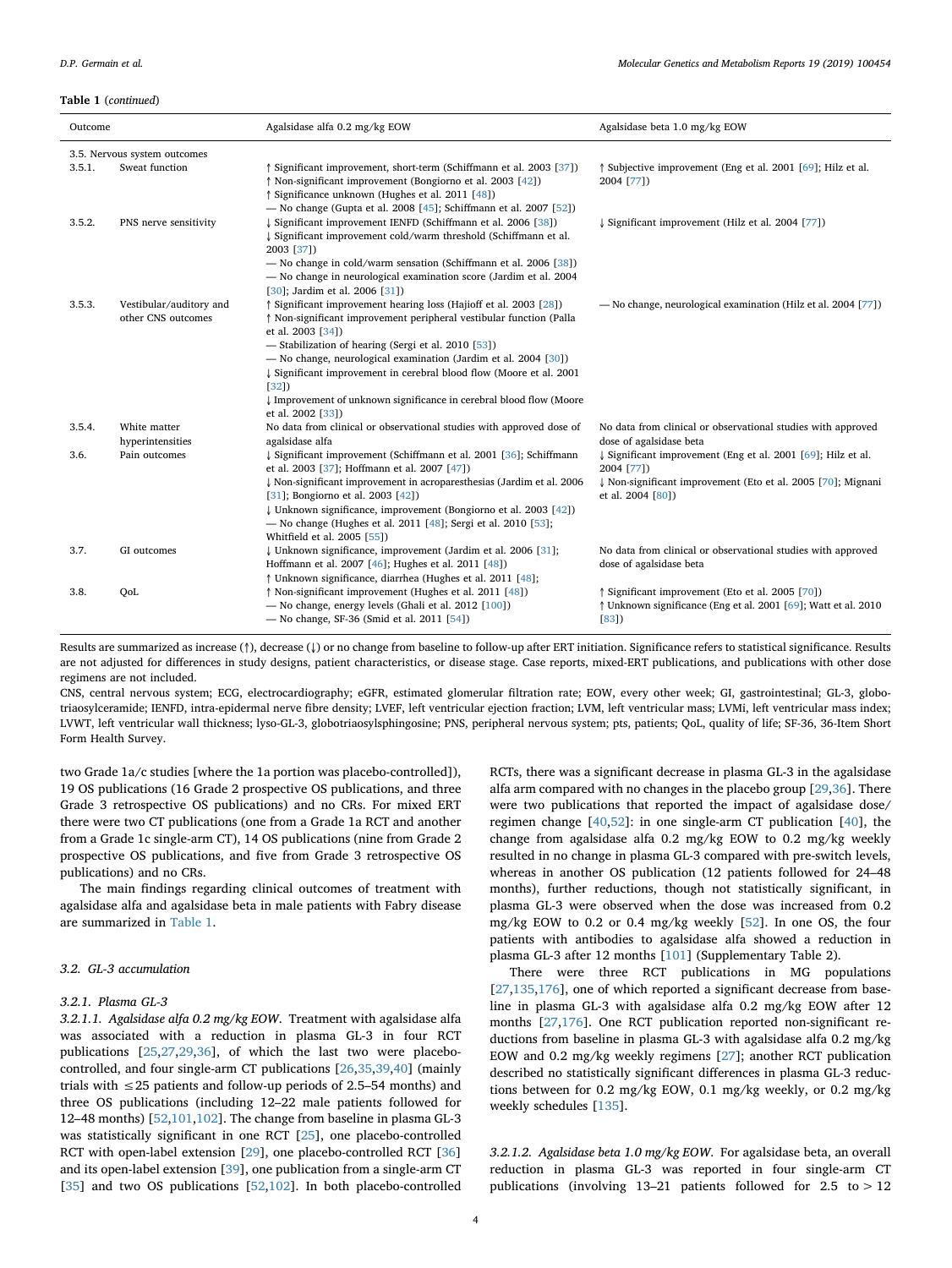months) [[69–72\]](#page-16-10), and five OS publications [\[75](#page-16-8)[,76](#page-16-7),[80,](#page-16-9)[101](#page-17-1),[102](#page-17-0)]. Agalsidase beta treatment resulted in normalization of plasma GL-3 levels in four publications (including three single-arm CTs [[69,](#page-16-10)[70](#page-16-4)[,72](#page-16-6)] and an OS publication [[75\]](#page-16-8)) and statistically significant reductions of plasma GL-3 levels in five publications (three single-arm CTs [\[70–72](#page-16-4)] and two OS publications [\[76](#page-16-7)[,102\]](#page-17-0)). In one single-arm CT, plasma GL-3 levels were above the normal range at baseline, decreased significantly with the 1.0 mg/kg EOW dose to normal levels and remained stable when the dose was reduced to 0.3 mg/kg EOW [[72\]](#page-16-6). In another singlearm CT, switching 15 patients from agalsidase alfa 0.2 mg/kg EOW (mean duration 3.7 years; range 1.6–14 years) to agalsidase beta 1.0 mg/kg EOW for 6 months resulted in a statistically significant further reduction in plasma GL-3 after switch [\[71](#page-16-5)]. Two OS publications showed that treatment with agalsidase beta 1.0 mg/kg EOW resulted in larger reductions in plasma GL-3 compared with agalsidase alfa 0.2 mg/kg EOW [\[100](#page-17-3)[,101\]](#page-17-1), of which one publication was able to demonstrate a statistically significant difference between the two treatment regimens [[101](#page-17-1)]. The same publications also described that a reduction in plasma GL-3 levels can be achieved with a lower dose of agalsidase beta (0.2 mg/kg EOW) [\[101,](#page-17-1)[102](#page-17-0)] (Supplementary Table 2). The findings of reductions in plasma GL-3 were supported by three CRs of patients treated with agalsidase beta [[91,](#page-17-4)[94,](#page-17-5)[98\]](#page-17-6).

For MG populations, there were nine publications that described the changes in plasma GL-3 with agalsidase beta [[79](#page-16-21)[,149,](#page-18-2)[157](#page-18-3),[160](#page-18-4)[,163,](#page-18-5)[166](#page-18-6),[168](#page-18-7)[,176,](#page-18-1)[180](#page-18-8)]. These publications were derived from one RCT [\[176\]](#page-18-1), one placebo-controlled RCT with open-label extension [[149](#page-18-2)], a longer-term open-label extension study from the same RCT [[157](#page-18-3)] and one study in which patients were treated through an RCT, its open-label extension and then followed further through a registry [\[163\]](#page-18-5) (58 patients followed for up to 120 months), and five OS publications [\[79](#page-16-21),[160](#page-18-4)[,166,](#page-18-6)[168](#page-18-7),[180](#page-18-8)]. All these publications noted a general trend towards normalization of plasma GL-3 levels. In the placebo-controlled study, patients receiving agalsidase beta 1.0 mg/kg EOW experienced a decrease in plasma GL-3 while those receiving placebo experienced no change; the difference between groups was statistically significant [\[149\]](#page-18-2). One RCT publication reported a statistically significant reduction in plasma GL-3 with agalsidase beta 0.2 mg/ kg EOW (in 36 patients followed for ≥12 months) [ $176$ ]. One OS, in 19 patients followed for 60–126 months, described reduced plasma GL-3 levels after 3 months of agalsidase beta and normalization after 1–2 years [\[79](#page-16-21)].

*3.2.1.3. Mixed ERT*. The findings of reductions in plasma GL-3 were supported by an OS which combined data for agalsidase alfa and agalsidase beta [\[101\]](#page-17-1), and two mixed-ERT CRs [\[120](#page-17-7)[,133\]](#page-17-8).

There was one relatively large mixed-ERT MG OS publication (52 patients followed for  $\geq$  12 months) which reported a statistically significant decrease in plasma GL-3 for patients treated with agalsidase alfa 0.2 mg/kg EOW or agalsidase beta 0.2 mg/kg EOW, and a nonsignificant decrease for patients unresponsive to 0.2 mg/kg EOW of either treatment who switched to agalsidase beta 1.0 mg/kg EOW [[180](#page-18-8)]. Decreasing plasma GL-3 levels were also reported in a mixed-ERT OS publication involving 34 renal dialysis or transplant patients followed for 45–48 months [\[186\]](#page-18-9).

### *3.2.2. Plasma lyso-GL-3*

*3.2.2.1. Agalsidase alfa 0.2 mg/kg EOW*. Plasma lyso-GL-3 levels decreased significantly with agalsidase alfa in one single-arm CT publication (with data reporting for 21 patients followed for 24 months) [\[26](#page-15-13)] and non-significantly in two OS publications (involving 22–29 patients followed for  $\geq$  12 months) [[101](#page-17-1)[,102\]](#page-17-0). In one OS publication (with 14 male patients treated with agalsidase alfa for a median of 11 months), a statistically significant increase in plasma lyso-GL-3 levels was reported in patients who switched from agalsidase beta 1.0 mg/kg EOW to agalsidase alfa 0.2 mg/kg EOW [[54\]](#page-16-11). Lastly, plasma lyso-GL-3 was reduced in the two classic patients from an OS

publication: one who received agalsidase alfa and one who switched from agalsidase beta 1.0 mg/kg EOW to agalsidase alfa 0.2 mg/kg EOW [[110](#page-17-9)] (Supplementary Table 3).

*3.2.2.2. Agalsidase beta 1.0 mg/kg EOW*. One single-arm CT publication reported a statistically significant decrease in plasma lyso-GL-3 after switching from agalsidase alfa 0.2 mg/kg EOW (mean 3.7 years, range 1.6–14 years) to agalsidase beta 1.0 mg/kg EOW (in 15 patients followed for 6 months) [[71\]](#page-16-5). Two OS publications (in 22–29 male patients followed for  $\geq$  12 months) showed that the decrease in plasma lyso-GL-3 was more notable with agalsidase beta 1.0 mg/kg EOW compared with agalsidase alfa 0.2 mg/kg EOW [[101](#page-17-1)[,102\]](#page-17-0). Agalsidase beta at a reduced dose of 0.2 mg/kg EOW led to a decrease in plasma lyso-GL-3 in two OS publications [\[101,](#page-17-1)[102\]](#page-17-0), and a statistically significant increase in plasma lyso-GL-3 in another [\[54](#page-16-11)] (Supplementary Table 3). One CR also described a decrease in plasma lyso-GL-3 with agalsidase beta [[94\]](#page-17-5).

*3.2.2.3. Mixed ERT*. Statistically significant reductions in plasma lyso-GL-3 with mixed-ERT were reported in one CT publication [\[182\]](#page-18-10), four OS publications [\[51](#page-16-33),[101](#page-17-1)[,102,](#page-17-0)[109](#page-17-10)] and one CR [[133](#page-17-8)].

#### *3.2.3. Urinary GL-3*

*3.2.3.1. Agalsidase alfa 0.2 mg/kg EOW*. One placebo-controlled RCT [[36\]](#page-16-3), one placebo-controlled RCT with open-label extension [\[29](#page-15-15)] and three single-arm CTs [[26,](#page-15-13)[35](#page-16-0) and [39](#page-16-1), where [39](#page-16-1) is an extension study of [36\]](#page-16-3) reported a decrease in urinary GL-3 levels with agalsidase alfa (including 12–21 male patients followed for 6–54 months). In one of the placebo-controlled RCTs, urinary GL-3 declined significantly compared with the placebo group [[29\]](#page-15-15), and in the other, urinary GL-3 levels decreased with agalsidase alfa but increased in the placebo group [\[36](#page-16-3)]. One single-arm CT publication (including 12 patients followed for  $\leq$ 120 months) in which patients were switched from agalsidase alfa 0.2 mg/kg EOW to the same dose weekly reported no change in urinary GL-3 [[40\]](#page-16-24) and another small single-arm CT reported an increase in urinary GL-3 upon switching from agalsidase beta 1.0 mg/kg EOW to agalsidase alfa 0.2 mg/kg EOW [[26\]](#page-15-13). There were two OS publications (including 6–12 patients followed for 12–48 months) [[52](#page-16-2)[,55](#page-16-13)], one of which noted further reductions in urinary GL-3 levels when the regimen was changed from EOW to a weekly schedule [\[52](#page-16-2)]. Urinary GL-3 levels increased in antibody-positive patients in one OS publication (including 29 patients followed for  $> 12$  months) [[101](#page-17-1)] (Supplementary Table 4).

There were two RCT publications which reported urinary GL-3 levels in MG populations: one reported an overall decrease [\[176\]](#page-18-1), and the other a trend towards decline, with agalsidase alfa 0.2 mg/kg weekly [[135](#page-17-2)]. In an OS publication, a decrease in urinary GL-3 in antibodynegative patients, and an increase in urinary GL-3 in antibody-positive patients was reported following treatment with agalsidase alfa 0.2 mg/ kg EOW (52 patients followed for  $\geq$  12 months) [\[180\]](#page-18-8).

*3.2.3.2. Agalsidase beta 1.0 mg/kg EOW*. For agalsidase beta, three single-arm CT publications (including 13–21 patients followed for 6–18 months) showed a decrease in urinary GL-3 levels [\[70–72](#page-16-4)]. During one single-arm trial, urinary GL-3 levels decreased significantly with agalsidase beta 1.0 mg/kg EOW and then increased significantly when the agalsidase beta dose was reduced [\[72](#page-16-6)]. In a separate singlearm CT, there was a non-significant decrease in urinary GL-3 levels after switching from agalsidase alfa 0.2 mg/kg EOW to agalsidase beta 1.0 mg/kg EOW [[71\]](#page-16-5). In one OS publication, antibody-positive patients showed a decrease in urinary GL-3 levels with both agalsidase beta 1.0 mg/kg EOW and 0.2 mg/kg EOW, whereas, with agalsidase alfa 0.2 mg/kg EOW, an increase was seen [\[101\]](#page-17-1). In another OS publication (in three patients), urinary GL-3 remained normal throughout 18 months of follow-up [[80\]](#page-16-9). In a CR, urinary GL-3 decreased after 12 months [\[99](#page-17-11)] (Supplementary Table 4).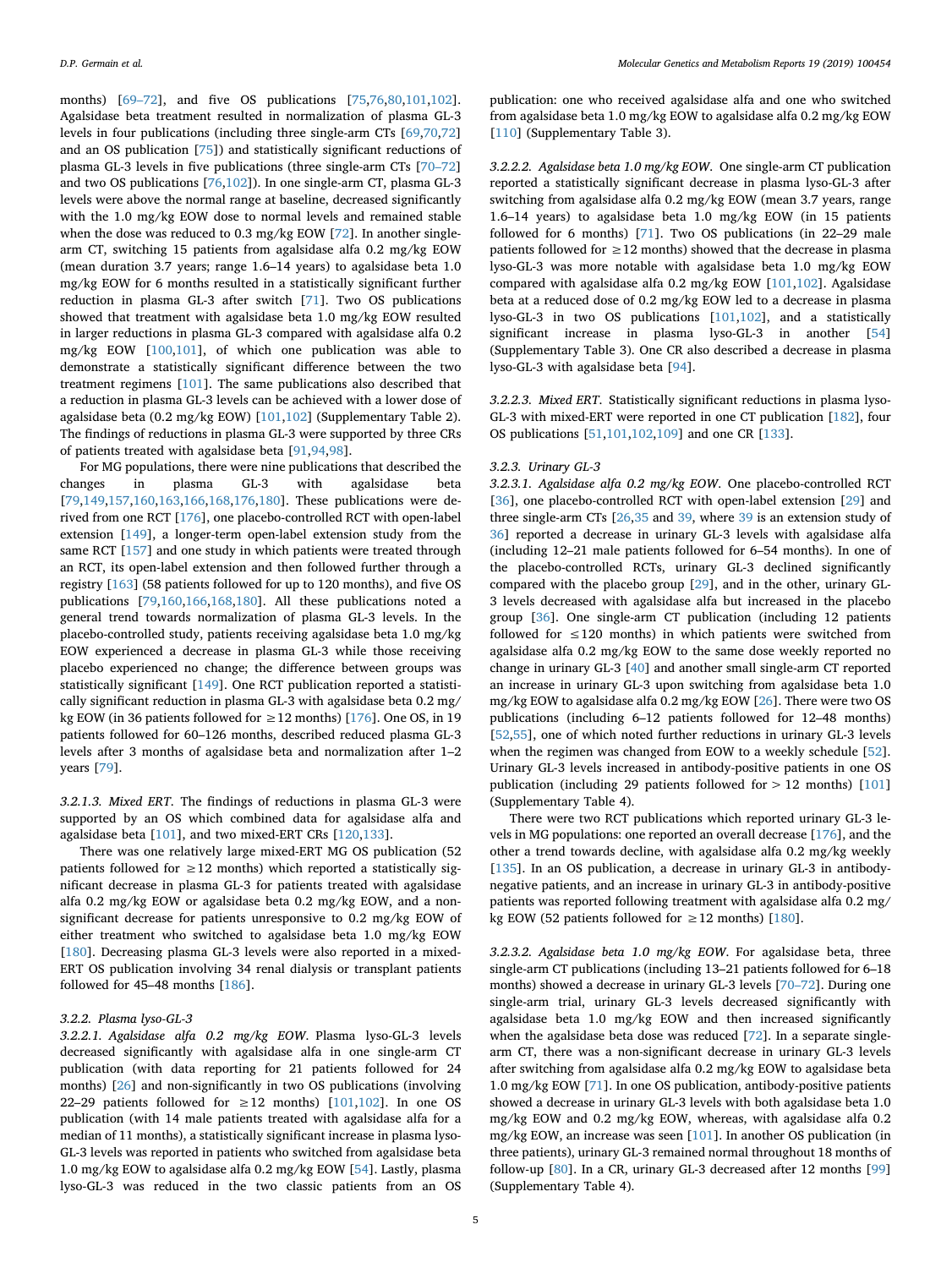In MG populations, one RCT publication reported a non-significant decrease in urinary GL-3 with agalsidase beta 0.2 mg/kg EOW [\[176\]](#page-18-1). In two OS publications, there was a statistically significant decrease in urinary GL-3 (11 patients followed for  $\leq$  27 months) [\[160\]](#page-18-4); and 52 patients followed for  $\geq$  12 months [\[180\]](#page-18-8)). In one OS publication in 19 patients followed for 60–126 months, urinary GL-3 levels declined after 3 months and normalized within 3 years [\[79](#page-16-21)]. One OS publication reported a decrease in urinary GL-3 with agalsidase beta 1.0 mg/kg EOW in both antibody-negative and antibody-positive patients [\[180\]](#page-18-8); with the agalsidase beta 0.2 mg/kg dose, there was a decline in urinary GL-3 in antibody-negative patients and an increase in antibody-positive patients [\[180\]](#page-18-8).

*3.2.3.3. Mixed ERT*. One mixed-ERT study publication in males showed reductions in urinary GL-3 [[101](#page-17-1)]. For MG publications, urinary GL-3 levels were undetectable both at baseline and at endpoint in one OS publication (in 34 renal dialysis and transplant patients followed for 45–48 months) [[186](#page-18-9)]. A decrease in urinary GL-3 in antibody-negative patients, and an increase in urinary GL-3 in antibody-positive patients were reported in an OS involving 18 patients followed for 6–12 months [[178](#page-18-11)].

## *3.2.4. Urinary lyso-GL-3*

*3.2.4.1. Agalsidase alfa/beta*. There were no publications reporting on the change in urinary lyso-GL-3 following treatment with agalsidase alfa or agalsidase beta.

*3.2.4.2. Mixed ERT*. Urinary lyso-GL-3 levels decreased during treatment with mixed-ERT in one male patient followed for 30 months in the only publication that reported this outcome [[106](#page-17-12)].

#### *3.2.5. GL-3 accumulation: histology*

#### *3.2.5.1. Renal cells*

*3.2.5.1.1. Agalsidase alfa 0.2 mg/kg EOW*. In one placebo-controlled RCT publication, GL-3 in kidney biopsy samples was reduced from baseline in both the agalsidase alfa and placebo groups [\[36](#page-16-3)] (Supplementary Table 5).

*3.2.5.1.2. Agalsidase beta 1.0 mg/kg EOW*. Two single-arm CT publications reported change in GL-3 levels across various renal tissues [\[72](#page-16-6)[,73](#page-16-14)]. One publication observed statistically significant increases in the proportions of patients experiencing GL-3 clearance in six of eight different renal cell types after 6 months of treatment. Clearance levels were generally maintained when patients received the 0.3 mg/kg EOW dose during 18 months of treatment in a single-arm CT [[72\]](#page-16-6). A 73% decline in podocyte GL-3 content and a 63% reduction in podocyte volume after 11–12 months of agalsidase beta was reported in the other single-arm CT publication [[73](#page-16-14)]. In the same publication, there was a reduction in GL-3 score (in three of six patients) and a statistically significant increase in the number of podocytes/biopsy without visible GL-3 inclusions with agalsidase beta treatment [[73\]](#page-16-14). Also, one singlearm CT showed that the accumulation of GL-3 in kidney cells was reduced with different dosing regimens in four of five patients after five infusions (2.5 months) [\[69](#page-16-10)] (Supplementary Table 5). In one CR, agalsidase beta decreased renal GL-3 deposits (histological analysis based on specific staining for GL-3 in renal biopsy samples) [[89\]](#page-17-13). In another CR, the composite podocyte score was reduced with agalsidase beta but increased after switching to agalsidase alfa [[130](#page-17-14)].

Four MG publications reported GL-3 clearance in renal capillary and non-capillary endothelial cells with agalsidase beta: the placebo-controlled RCT [[149](#page-18-2)], its secondary analysis [[153](#page-18-12)], and its extension study [[150](#page-18-13)], and the OS [\[160\]](#page-18-4). In the placebo-controlled RCT, the proportion of patients achieving GL-3 clearance from renal capillary endothelial cells was significantly higher with agalsidase beta than with placebo [[149](#page-18-2)]. A secondary analysis of the same study reported that, compared with placebo, significantly more patients treated with agalsidase beta achieved GL-3 clearance from glomerular capillary endothelial cells, arterial/arteriolar endothelial cells, mesangial cells, and interstitial cells [\[153\]](#page-18-12). The difference in proportion of patients achieving clearance was statistically significant compared with baseline in the open-label extension study of the RCT (up to 54 months' follow-up) [[150](#page-18-13)] and one small OS (in 11 patients followed for  $\leq$  27 months) [\[160\]](#page-18-4).

*3.2.5.1.3. Mixed ERT*. One CR noted that the adult male patient who started ERT at 18 years of age showed clearance of GL-3 deposits from podocytes, yet the paediatric male patient who started ERT at 7 years of age showed better clearance [\[130\]](#page-17-14).

# *3.2.5.2. Cardiac cells*

*3.2.5.2.1. Agalsidase alfa 0.2 mg/kg EOW*. In one placebo-controlled RCT with open-label extension, during the 6-month RCT phase the six patients who were treated with agalsidase alfa showed a non-significant reduction in GL-3 accumulation in myocardial cells while the eight patients in the placebo group experienced an increase [\[29](#page-15-15)] (Supplementary Table 6). A MG OS publication reported GL-3 accumulation in cardiomyocytes with agalsidase alfa (17 patients followed for  $\leq 40$  months), but data for both pre- and post-ERT were not available [[143](#page-18-14)].

*3.2.5.2.2. Agalsidase beta 1.0 mg/kg EOW*. There was one singlearm CT publication in male patients which reported a non-significant decrease in the capillary endothelium GL-3 scores [[69\]](#page-16-10) (Supplementary Table 6).

In MG publications of agalsidase beta, a reduction in GL-3 accumulation in cardiac endothelial cells was reported in three publications: one was a placebo-controlled RCT with open-label extension [[149\]](#page-18-2), and two were longer-term open-label extensions of the same study (including 58 patients followed for up to 54 months) [[150](#page-18-13),[155](#page-18-15)]. In the RCT, patients treated with agalsidase beta 1.0 mg/kg EOW experienced a decrease in cardiac GL-3 deposits, while those in the placebo group, experienced a small increase [[149](#page-18-2)].

*3.2.5.2.3. Mixed ERT*. There were no publications from either male or MG publications describing the effect of mixed-ERT regimens on cardiac GL-3 levels.

## *3.2.5.3. Other cell types*

*3.2.5.3.1. Agalsidase alfa 0.2 mg/kg EOW*. There were no publications describing change from baseline following agalsidase alfa treatment in GL-3 levels in other cell types.

*3.2.5.3.2. Agalsidase beta 1.0 mg/kg EOW*. One single-arm CT publication (in 15 patients followed for  $\leq$  2.5 months) reported a decrease in GL-3 levels in liver cells in each of the five dosing regimens [[69\]](#page-16-10). In another, skin GL-3 was significantly reduced in 21 patients followed for 6 months [[72\]](#page-16-6). One single-arm study found that 100% of patients had clearance of GL-3 in interstitial capillary endothelial cells with agalsidase beta 1.0 mg/kg EOW but 90% with the reduced dose of agalsidase beta 0.3 mg/kg [[72\]](#page-16-6). In one OS publication, treatment achieved GL-3 clearance from skin (as measured by an increase in the number of patients with undetectable/trace levels of skin GL-3 following treatment) [[75\]](#page-16-8) (Supplementary Table 7). CRs described clearance of glycolipid storage deposits from sweat glands [[97\]](#page-17-15) and vascular endothelial cells [\[93](#page-17-16)].

In MG publications, one placebo-controlled RCT followed by openlabel extension (in 58 patients) reported a statistically significant reduction in skin epithelial GL-3 scores compared with placebo after 5 months, and during the open-label extension (after 6–12 months followup), 96% of patients had total clearance of skin epithelial GL-3 [[149](#page-18-2)]. These low levels were sustained in three further open-label extensions of the same study (after 30-36 months [[154](#page-18-16),[157](#page-18-3)] and after 54 months [[150](#page-18-13)]).

*3.2.5.3.3. Mixed ERT*. There were no publications for mixed-ERT regimens describing other organ GL-3 levels.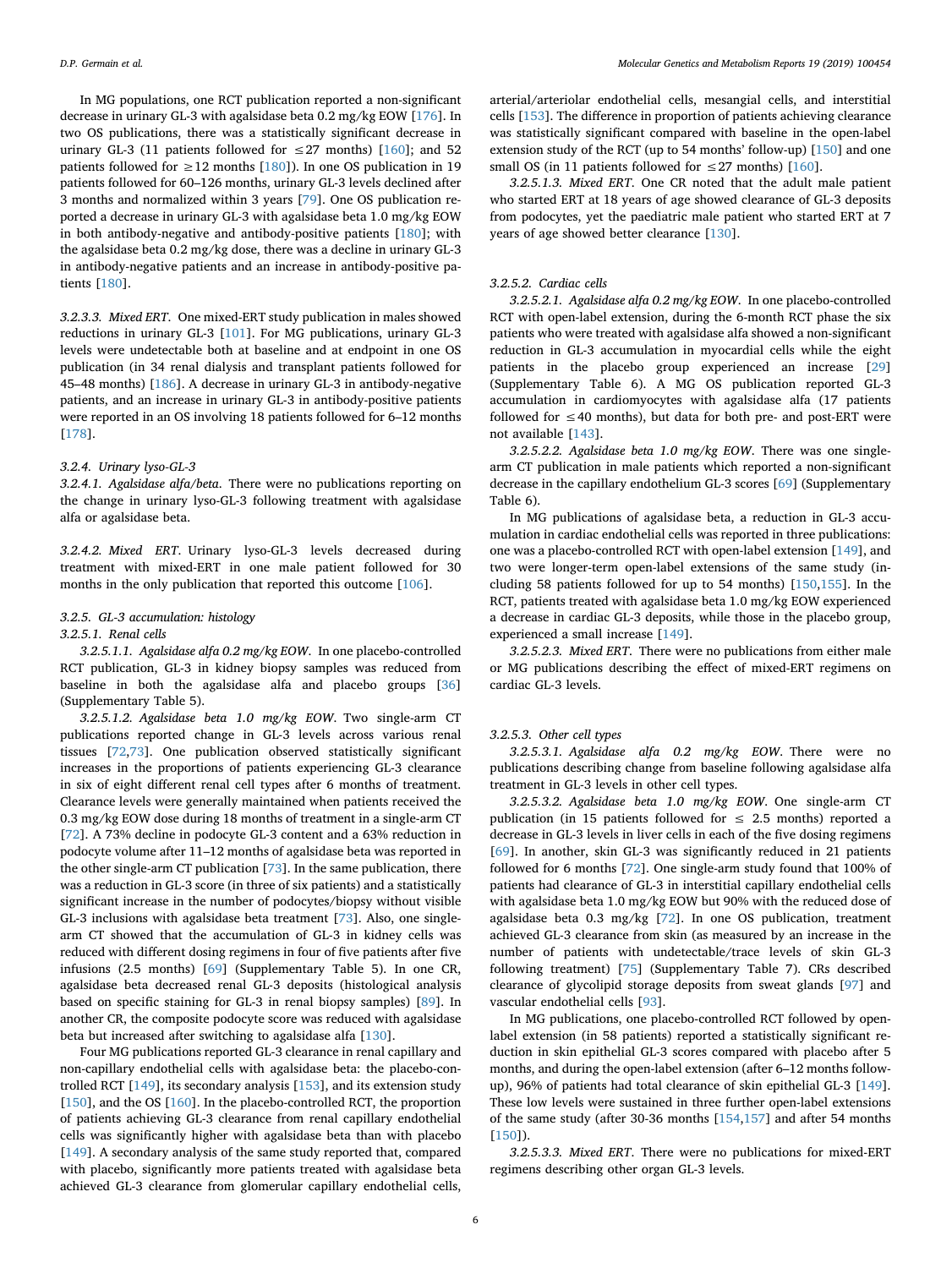#### *3.3. Renal outcomes*

## *3.3.1. Estimated glomerular filtration rate (eGFR)*

*3.3.1.1. Agalsidase alfa 0.2 mg/kg EOW*. For agalsidase alfa, eGFR was reported as a measure of kidney function during ERT in six CT publications (including one placebo-controlled RCT with open-label extension [\[29\]](#page-15-15), one placebo-controlled RCT [\[36](#page-16-3)] and its two extension studies [[38](#page-16-12),[39\]](#page-16-1), and two single-arm studies [\[35](#page-16-0)[,40](#page-16-24)]) and seven OS publications [\[41](#page-16-18),[43,](#page-16-15)[44,](#page-16-16)[48](#page-16-17)[,49](#page-16-19)[,52](#page-16-2),[54\]](#page-16-11). In the placebo-controlled RCT, renal function declined significantly more in the placebo group than in the agalsidase alfa group [[36\]](#page-16-3). In one placebo-controlled RCT with open-label extension, eGFR was significantly increased compared with baseline in the seven patients receiving agalsidase alfa, while the patients receiving placebo experienced no changes [\[29](#page-15-15)]. Another single-arm CT publication (in 12 patients) noted an increase in eGFR after 6 months but this was not statistically significant [[35\]](#page-16-0). The decline in eGFR appeared to be slowed compared with placebo or untreated patients when the 14 agalsidase alfa-treated patients from the placebocontrolled RCT [[36\]](#page-16-3) were followed for 48–54 months [[39\]](#page-16-1), in a large OS (in 360 patients, of whom 115 male patients had eGFR data, followed for 60 months) [[41\]](#page-16-18), and in a small OS (in 12 patients followed for 24–48 months) [[52\]](#page-16-2). Other publications showed decreases in eGFR, including one open-label extension of a placebo-controlled RCT (in 26 patients followed for 12–18 months) [\[38\]](#page-16-12), three publications from the same registry (including 115–172 patients followed for 36–134 months) [[43](#page-16-15)[,44](#page-16-16)[,48](#page-16-17)], and one OS (in 15 patients treated for a median of 11 months with agalsidase alfa [[54\]](#page-16-11)). Another single-arm CT publication reported a slowed decline in eGFR on switching from agalsidase alfa 0.2 mg/kg EOW to the same dose weekly (in 12 patients followed for < 120 months) [\[40](#page-16-24)]. One OS publication reported stabilized eGFR in 21 male patients after 10 years [\[49\]](#page-16-19). Three CRs suggested that agalsidase alfa might slow the decrease in eGFR [\[60](#page-16-34)[,62](#page-16-35),[67](#page-16-36)] [\(Table 2](#page-7-0)).

In MG populations, eGFR did not change significantly with agalsidase alfa. This was reported in 12 publications (five CT publications including three RCTs [\[27](#page-15-14)[,135,](#page-17-2)[176](#page-18-1)] and two single-arm studies [[26,](#page-15-13)[35](#page-16-0)], five OS publications [[139](#page-18-17)[,141,](#page-18-18)[142](#page-18-19),[146](#page-18-20)[,147\]](#page-18-21) and two registry studies [[137](#page-17-17),[144](#page-18-22)]). The five CT publications included three pure agalsidase alfa publications (one RCT [[27\]](#page-15-14) and two single-arm studies [[35,](#page-16-0)[136](#page-17-18)] in 8–44 patients followed for  $\leq$  24 months), and two mixed-ERT publications in which the agalsidase alfa arm data were reported separately (one single-arm CT publication in which 100 patients were followed for 24 months [\[26](#page-15-13)] and one RCT where 36 patients were followed for  $\geq$  12 months [\[176\]](#page-18-1)). The five OS publications included a large report (234 patients) and one long-term follow-up (57 months) [[139](#page-18-17),[141](#page-18-18)[,142,](#page-18-19)[146,](#page-18-20)[147](#page-18-21)]. Of the registry studies, one followed 181 patients for 60 months and the other followed 314 patients for an average of 17 months [[137](#page-17-17),[144](#page-18-22)].

The effect of switching from agalsidase beta 1.0 mg/kg EOW to agalsidase alfa 0.2 mg/kg EOW differed across four publications [[26](#page-15-13)[,177,](#page-18-23)[179](#page-18-24),[181](#page-18-25)]. Two publications (one single-arm CT including 40 male switch patients [[26\]](#page-15-13) and one OS including 7 male switch patients [[179](#page-18-24)]) described no (clinical) change in eGFR 24 months after switching. One OS showed that eGFR was reduced in 37 patients, of whom 20 were male, 12 months after switching [[181](#page-18-25)], and was statistically significant decreased at 24 months after the switch [[177](#page-18-23)].

*3.3.1.2. Agalsidase beta 1.0 mg/kg EOW*. Publications from three singlearm CT publications [[70,](#page-16-4)[72](#page-16-6)[,73](#page-16-14)] and two OS publications [\[79](#page-16-21)[,82](#page-16-20)] reported on the effect of agalsidase beta on eGFR. One single-arm CT (in 13 patients followed for 5 months) reported a non-significant decrease in eGFR [\[70](#page-16-4)], whereas another showed no change in eGFR during agalsidase beta 1.0 mg/kg EOW or after a dose reduction to 0.3 mg/kg EOW (in 21 patients who received normal dosing for 6 months and reduced dosing for 18 months) [[72\]](#page-16-6). In one single-arm CT publication that reported patient-level change in eGFR, eGFR

decreased in two of six patients, no change was observed in another two of six, and an increase was seen in one of six patients (one patient was not evaluable at follow-up) [[73\]](#page-16-14). One large OS publication reported that early agalsidase beta treatment initiation was associated with a reduced slope of eGFR decline (in 151 patients followed for 24 months) [[82\]](#page-16-20) and another OS (11 patients followed for 60–126 months) reported a significantly lower eGFR decline in patients with lower proteinuria before ERT [\[79](#page-16-21)]. In this study, temporary agalsidase beta dose reduction resulted in a statistically significant decrease in eGFR (compared with full-dose period, seven patients) [\[79](#page-16-21)] ([Table 2\)](#page-7-0). One CR reported a decline in eGFR during 16 years of agalsidase beta treatment [\[84](#page-16-37)].

In MG populations, the observation that agalsidase beta had a stabilizing effect on eGFR was consistently reported in 12 publications (one RCT with open-label extension [\[149\]](#page-18-2) and two further open-label extensions in the same patients [[150](#page-18-13),[157](#page-18-3)] and one single-arm CT publication [\[152\]](#page-18-26) and eight OS publications [[159](#page-18-27),[163](#page-18-5)[,165,](#page-18-28)[175](#page-18-29),[177](#page-18-23)[,180](#page-18-8)[,181,](#page-18-25)[188](#page-18-30)]). Two publications reported different effects of agalsidase beta dose reduction on eGFR: one OS publication reported a statistically significant decrease (105 patients followed for 8–16 months) [\[181\]](#page-18-25), whereas an RCT observed no effect (52 patients followed for 12 months or longer) [\[176\]](#page-18-1).

*3.3.1.3. Mixed ERT*. Eight mixed-ERT OS publications (including some large, long-term studies including ≤100 patients followed for ≤120 months) agreed that ERT might slow the decrease in eGFR [[51](#page-16-33)[,103,](#page-17-19)[104](#page-17-20),[107](#page-17-21)[,109,](#page-17-10)[112](#page-17-22),[114](#page-17-23)[,116\]](#page-17-24). One large, long-term OS publication reported that patients without proteinuria responded better to treatment than patients with overt proteinuria (109 patients followed for  $\leq$  116 months) [[103](#page-17-19)]. Four CRs noted that eGFR remained stable or decreased during mixed-ERT [\[125,](#page-17-25)[130–132\]](#page-17-14).

In MG populations, one OS publication reported a statistically significant decline in eGFR following 80 months of mixed ERT (26 patients) [\[108\]](#page-17-26), and another OS noted no statistically significant change in eGFR for patients treated with agalsidase alfa 0.2 mg/kg EOW or agalsidase beta 0.2 mg/kg EOW combined [[180](#page-18-8)].

## *3.3.2. Albuminuria/proteinuria*

*3.3.2.1. Agalsidase alfa 0.2 mg/kg EOW*. Agalsidase alfa was generally reported to have no effect on proteinuria. These findings were reported by two CT publications (first a randomized, placebo-controlled portion in which 14 patients were followed for 6 months [\[36](#page-16-3)], and then an open-label extension of 48–54 months in the same patients [\[39](#page-16-1)]) and six OS publications [[42–44,](#page-16-22)[48,](#page-16-17)[49](#page-16-19)[,52](#page-16-2)], including three large registry studies involving 77–115 patients with proteinuria data followed for 36–89 months [\[43](#page-16-15)[,44](#page-16-16),[48\]](#page-16-17). One OS publication reporting the impact of 10 years of agalsidase alfa treatment noted no changes in patients without baseline proteinuria but a statistically significant increase in proteinuria in those with pre-existing proteinuria at baseline [\[49](#page-16-19)]. The only statistically significant finding in the registry studies was an increase in proteinuria in patients with chronic kidney disease stage 1 at baseline [\[44](#page-16-16)]. When the agalsidase alfa regimen was changed from 0.2 mg/kg EOW to 0.2 mg/kg weekly, there was a decrease in proteinuria (OS publication [\[52](#page-16-2)]) (Supplementary Table 8).

Effects of agalsidase alfa on proteinuria were very variable across five different CRs: two CRs showed improved proteinuria [\[56](#page-16-38)[,62](#page-16-35)], two described worsening [[65,](#page-16-39)[125](#page-17-25)], and one noted no change during treatment [\[64](#page-16-40)]. In two CRs, the change in proteinuria was dependent on agalsidase alfa dose: patients experienced an increase in proteinuria with agalsidase alfa 0.2 mg/kg EOW dose but a decrease in proteinuria when the dose was subsequently increased to 0.4 mg/kg EOW [[63,](#page-16-41)[67](#page-16-36)].

For MG populations, one RCT [[176](#page-18-1)], one single-arm CT publication [[136](#page-17-18)] and three OS publications [[139](#page-18-17)[,142,](#page-18-19)[147](#page-18-21)] reported no statistically significant change in proteinuria with agalsidase alfa. Two OS publications reported the effect of switching from agalsidase beta 1.0 mg/ kg EOW to agalsidase alfa 0.2 mg/kg EOW on proteinuria/albuminuria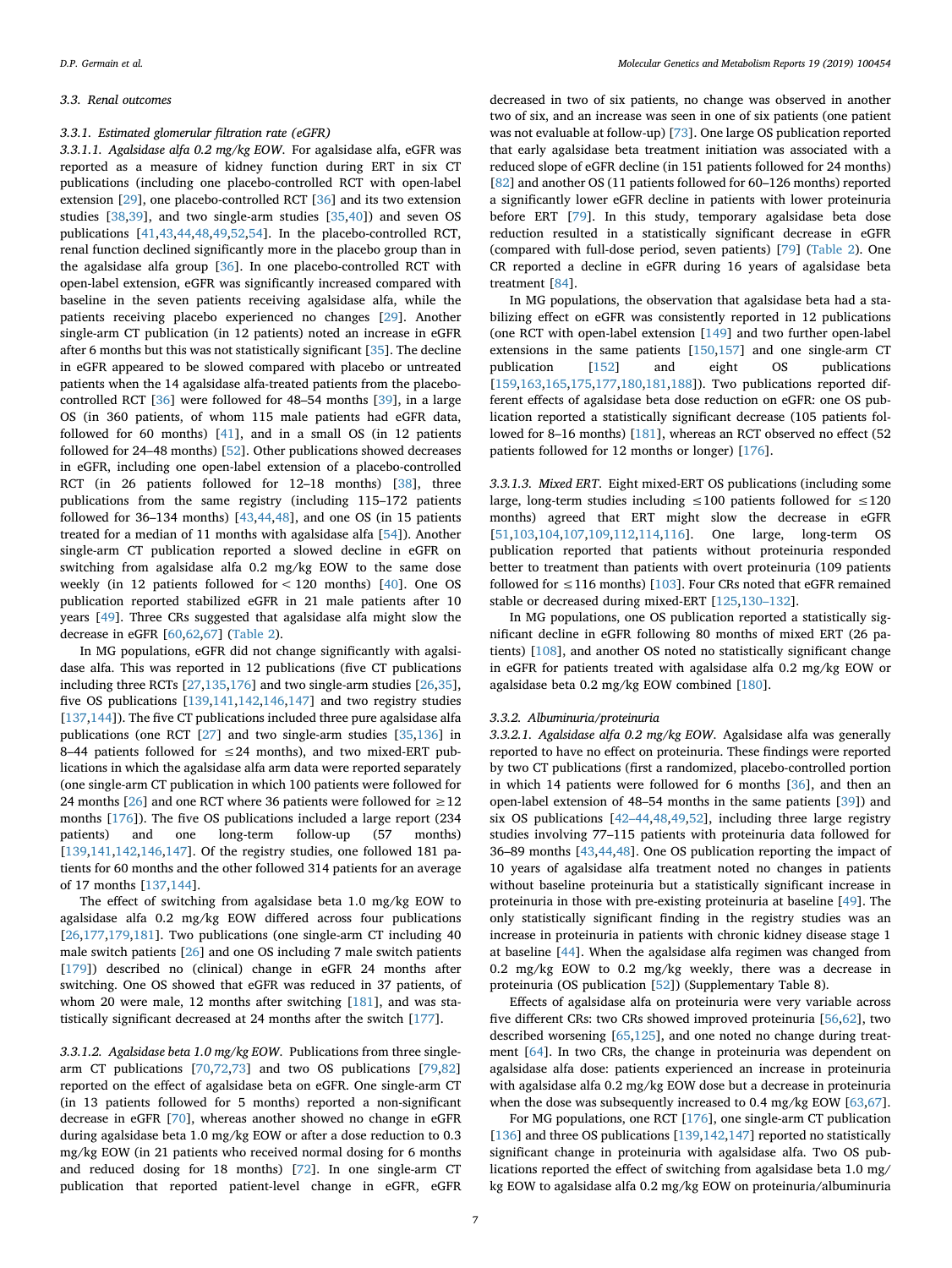# <span id="page-7-0"></span>**Table 2**

Glomerular filtration rate outcomes with approved doses of agalsidase alfa and agalsidase beta in adult male patients

|      | Study, year [reference]<br>(number of patients <sup>a</sup> )<br>Evidence grade <sup>b</sup> | Male, $n$ $(\%)^c$             | Duration<br>(months)   | Units                                                                  | Baseline<br>(number of patients <sup>d</sup> )                          | End-point<br>(number of patients <sup>e</sup> )                                             | Overall result (p<br>value/<br>95% CI)   |
|------|----------------------------------------------------------------------------------------------|--------------------------------|------------------------|------------------------------------------------------------------------|-------------------------------------------------------------------------|---------------------------------------------------------------------------------------------|------------------------------------------|
| Alfa | Beck et al. 2015<br>$[41]$ (N = 677)<br>Grade 3                                              | 360 (53)                       | 60                     | mL/min/1.73 $\mathrm{m}^2$<br>(mean annualized eGFR<br>slope $\pm$ SE) | eGFR at BL $\geq 60$ :<br>NR<br>$(n=117)$<br>eGFR at BL $< 60$ :        | eGFR at BL $\geq 60$ :<br>$-1.68 \pm 0.19$<br>$(n=117)$<br>eGFR at BL $<$ 60:               | $\downarrow$ (95% CI - 2.05,<br>$-1.31)$ |
|      |                                                                                              |                                |                        |                                                                        | NR<br>$(n=18)$<br>Proteinuria at BL<br>$\geq$ 1.0 g/24 h:<br>Mean: 74.4 | $-2.86 \pm 0.53$<br>$(n=18)$<br>Proteinuria at BL<br>$\geq$ 1.0 g/24 h:<br>$-4.76 \pm 0.56$ | $\downarrow$ (95% CI - 3.90,<br>$-1.83$  |
|      |                                                                                              |                                |                        |                                                                        | $(n=16)$<br>$0.1 - 1.0$ g/24 h:<br>Mean: 101.8<br>$(n=74)$              | $(n=16)$<br>$0.1 - 1.0$ g/24 h:<br>$-1.62 \pm 0.23$<br>$(n=74)$                             | ↓ (95% CI<br>$-5.85, -3.66$              |
|      |                                                                                              |                                |                        |                                                                        | $< 0.1$ g/24 h:<br>Mean: 105<br>$(n=15)$                                | $< 0.1$ g/24 h:<br>$-1.32 \pm 0.48$<br>$(n=15)$                                             | $\downarrow$ (95% CI - 2.08,<br>$-1.17$  |
|      |                                                                                              |                                |                        |                                                                        |                                                                         |                                                                                             | $\downarrow$ (95% CI - 2.26,<br>$-0.38$  |
|      | Feriozzi et al. 2009<br>$[43]$ (N = 165)<br>Grade 3                                          | 115 (70)                       | 36                     | $mL/min/1.73$ m <sup>2</sup>                                           | 94.5 [30.8]<br>$(n=115)$                                                | 81.2 [32.5]<br>$(n=115)$                                                                    | $\downarrow$ (p < 0.01)                  |
|      | Feriozzi et al. 2012<br>$[44]$ (N = 208)<br>Grade 3                                          | 134 (64)                       | 60-134                 | $mL/min/1.73$ m <sup>2</sup>                                           | 97.3 [26.5]<br>$(n=134)$                                                | 79.7 [31.8]<br>$(n=134)$                                                                    | $\downarrow$ (p < 0.01)                  |
|      | Hughes et al. 2008                                                                           | 15 (100)                       | 6                      | $mL/min/1.73$ m <sup>2</sup>                                           |                                                                         |                                                                                             |                                          |
|      | $[29]$ (N = 7)<br>Grade 1a                                                                   |                                |                        |                                                                        | $106.3 \pm 13.9$<br>$(n=7)$                                             | Increase within normal<br>range:                                                            | $\uparrow$ (p = 0.007)                   |
|      | Hughes et al. 2011                                                                           | 172 (69)                       | $\geq$ 48              | $mL/min/1.73$ m <sup>2</sup>                                           | 88.2                                                                    | 106-131 mL/min<br>80.3                                                                      | $\downarrow$ (p < 0.001)                 |
|      | $[48]$ (N = 250)                                                                             |                                |                        | (median $[10-90th]$                                                    | $(41.1 - 137.0)$                                                        | $(34.2 - 119.7)$                                                                            |                                          |
|      | Grade 3                                                                                      |                                |                        | percentile])                                                           | $(n=105)$                                                               | $(n=105)$                                                                                   |                                          |
|      | Kampmann et al. 2015<br>$[49]$ (N = 45)                                                      | 21 (47)                        | Median (range):<br>130 | $mL/min/1.73$ m <sup>2</sup>                                           | $\geq$ 90 mL/min/1.73<br>$m^2$ :                                        | ≥90 mL/min/1.73 m <sup>2</sup> :<br>10 years: NC                                            | $NC$ ( $NS$ )                            |
|      | Grade 3                                                                                      |                                | $(115 - 150)$          |                                                                        | Values: NR                                                              |                                                                                             |                                          |
|      |                                                                                              |                                |                        |                                                                        | $< 90$ mL/min/1.73<br>$m^2$ :                                           | $< 90$ mL/min/1.73 m <sup>2</sup> :<br>10 years: NC                                         | $NC$ (NS)                                |
|      |                                                                                              |                                |                        | $mL/min/1.73$ m <sup>2</sup>                                           | Values: NR                                                              |                                                                                             |                                          |
|      | Pastores et al. 2007<br>$[35]$ (N = 22)<br>Grade 1c                                          | 20 (91)                        | Range:<br>$2.5 - 15$   |                                                                        | Transplant pts:<br>$64.5 \pm 6$<br>$(n=12)$                             | Transplant pts:<br>$71.6 \pm 8.0$<br>$(n=12)$                                               | $\uparrow$ (p = 0.07)                    |
|      | Schiffmann et al. 2001                                                                       | 14 (100)                       | 5.5                    | Creatinine clearance mL/                                               |                                                                         |                                                                                             | $\uparrow$ (NR)                          |
|      | $[36]$ (N = 14)<br>Grade 1a                                                                  |                                |                        | $min/1.73$ m <sup>2</sup>                                              | $92.7 \pm 6.2$                                                          | $94.8 \pm 7.7$                                                                              |                                          |
|      | Schiffmann et al. 2006                                                                       | 26 (100)                       | 18                     | mL/min/1.73 m <sup>2</sup>                                             | $(n=13)$<br>97                                                          | $(n=13)$<br>90                                                                              | $(p = 0.38)$                             |
|      | $[38] (N = 26)$<br>Grade 1c                                                                  |                                |                        |                                                                        | $(n = 26)$                                                              | $(n=25)$                                                                                    |                                          |
|      | Schiffmann et al. 2006<br>$[39] (N = 25)$<br>Grade 1c                                        | 25 (100)                       | $48 - 54$              | $mL/min/1.73$ m <sup>2</sup>                                           | 88.4 [26.0]<br>$(n = 24)$                                               | Month 48:<br>75.1 [32.7]<br>$(n = 24)$                                                      | $(p = 0.039)$                            |
|      | Schiffmann et al. 2007<br>$[52] (N=12)$                                                      | 12 (100)                       | $24 - 48$              | mL/min/<br>$1.73 \text{ m}^2$                                          | 77.8 [30.4]<br>$(n=12)$                                                 | 53.7 [21.0]<br>Mean change:                                                                 | $\downarrow$ (NR)                        |
| Beta | Grade 2<br>Eto et al. 2005<br>$[70]$ (N = 13)<br>Grade 1c                                    | 13 (100)                       | 4.6                    | Creatinine clearance mL/<br>min                                        | 126.6 [41.8]<br>$(n=13)$                                                | $-8.0$ [2.8]/year<br>115.3 [30.4]<br>$(n=13)$                                               | $(p = 0.216)$                            |
|      | Kim et al. 2016<br>$[79] (N = 19)$                                                           | 15 (79)                        | 60-126                 | $mL/min/1.73$ m <sup>2</sup>                                           | 107.3 [28.5]<br>$(n=11)$                                                | $-3.8$ [4.5]/year<br>$(n=11)$                                                               | $\downarrow$ (NR)                        |
|      | Grade 2                                                                                      | 11 adults,<br>4 paediatric pts |                        |                                                                        |                                                                         | Stratified by BL                                                                            |                                          |
|      |                                                                                              |                                |                        |                                                                        |                                                                         | proteinuria                                                                                 | $NC$ ( $NS$ )                            |
|      |                                                                                              |                                |                        |                                                                        |                                                                         | $< 0.1$ g/day:                                                                              |                                          |
|      |                                                                                              |                                |                        |                                                                        |                                                                         | $-0.7$ [3.8]/year<br>$(n=3)$                                                                |                                          |
|      |                                                                                              |                                |                        |                                                                        |                                                                         |                                                                                             | $NC$ ( $NS$ )                            |
|      |                                                                                              |                                |                        |                                                                        |                                                                         | $> 0.1$ g/day:<br>$-6.3$ [4.2]/year                                                         |                                          |
|      |                                                                                              |                                |                        |                                                                        |                                                                         | $(n=6)$                                                                                     |                                          |
|      |                                                                                              |                                |                        |                                                                        | During shortage:<br>78.3 [29.4]<br>$(n=7)$                              | During shortage:                                                                            | NC ( $p > 0.05$ )                        |

(*continued on next page*)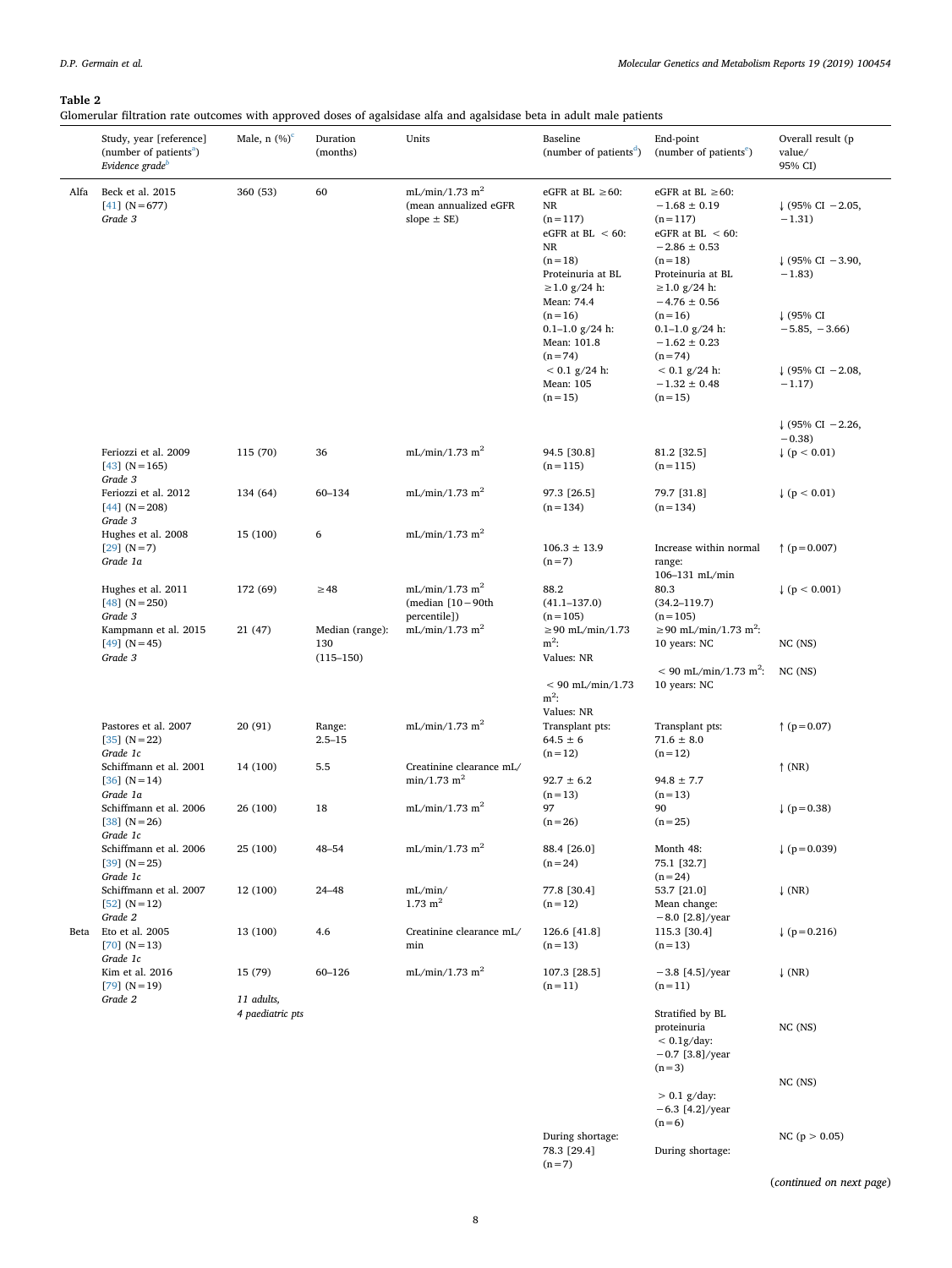#### **Table 2** (*continued*)

| Study, year [reference]<br>(number of patients <sup>a</sup> )<br>Evidence grade <sup>b</sup> | Male, $n$ $(\%)^c$ | Duration<br>(months) | Units                            | Baseline<br>(number of patients <sup>d</sup> )                                                                       | End-point<br>(number of patients <sup>e</sup> )                                                                                  | Overall result (p)<br>value/<br>95% CI) |
|----------------------------------------------------------------------------------------------|--------------------|----------------------|----------------------------------|----------------------------------------------------------------------------------------------------------------------|----------------------------------------------------------------------------------------------------------------------------------|-----------------------------------------|
| Lubanda et al. 2009<br>$[72] (N = 21)$<br>Grade 1c                                           | 21 (100)           | 5.5                  | mL/min/1.73m <sup>2</sup>        | Median: 92.5<br>$(n = 21)$                                                                                           | 63.3 [37.2]<br>$(n=7)$<br>Median: 93.1<br>$(n = 21)$                                                                             | $NC$ $(NS)$                             |
| Najafian et al. 2016<br>$[73] (N=6)$<br>Grade 1c                                             | 6(100)             | $11 - 12$            | mL/min/1.73m <sup>2</sup>        | Range: 111-154<br>$(n=6)$                                                                                            | Range: 114-190<br>$(n=5)$                                                                                                        | $NC/\sqrt{\uparrow}$ (NR)               |
| Warnock et al. 2012<br>$[82] (N = 213)$<br>Grade 3                                           | 151 (71)           | > 24                 | mL/min/1.73 m <sup>2</sup> /year | $Q1$ : 99 [22.6]<br>$(n=37)$<br>02: 77 [32.9]<br>$(n=37)$<br>Q3: 88 [38.7]<br>$(n=38)$<br>Q4: 2 [34.3]<br>$(n = 36)$ | $Q1: -0.1$ [1.20]<br>$(n=38)$<br>$Q2: -2.1$ [0.52]<br>$(n=38)$<br>$Q3: -3.8$ [0.61]<br>$(n=38)$<br>$Q4: -6.7$ [2.26]<br>$(n=37)$ | $\downarrow$ (NR)                       |

Data are means (SD) or means  $\pm$  SE or medians (range), unless otherwise indicated.

Case series, case reports, mixed-ERT publications, paediatric-adult-mixed publications, and publications with other dose regimens are not included.

↓, decrease; ↑, increase; BL, baseline; CI, confidence interval; ERT, enzyme replacement therapy; eGFR, estimated glomerular filtration rate; h, hours; NC, no change; NR, not reported; NS, not significant; pt, patient; Q1, first quartile (based on progression of renal disease during follow-up); Q2, second quartile; Q3, third quartile; Q4, fourth quartile; SD, standard deviation; SE, standard error.

<span id="page-8-0"></span>Total number of patients included in the study who were treated with ERT;

<span id="page-8-1"></span><sup>b</sup> Study grades defined as follows: Grade 1a randomized controlled trial; Grade 1c single-arm clinical trial; Grade 1a/c randomized controlled trial with single-arm open-label extension; Grade 2 prospective observational study; Grade 3 retrospective observational study; Grade 4 case series; Grade 5 case report;

<span id="page-8-2"></span>Number of male patients who were treated with ERT;

<span id="page-8-3"></span><sup>d</sup> Number of male, ERT-treated patients with data for the outcome at baseline;

<span id="page-8-4"></span>Number of male, ERT-treated patients with data for the outcome at endpoint;

<span id="page-8-5"></span><sup>f</sup> eGFR slope Quartile 1: −1.2 to 15.3, Quartile 2: −2.8 to -1.3, Quartile 3: −4.8 to −2.9, Quartile 4: −15.5 to −4.9.

levels [\[179,](#page-18-24)[181](#page-18-25)]: in one, there was a statistically significant increase in albuminuria following the switch  $[181]$  $[181]$  $[181]$ , and in the other, there was no change in proteinuria [\[179\]](#page-18-24).

*3.3.2.2. Agalsidase beta 1.0 mg/kg EOW*. There were two single-arm CT publications [[72](#page-16-6)[,73](#page-16-14)] and two OS publications [[79,](#page-16-21)[80\]](#page-16-9) which reported proteinuria/albuminuria outcomes following agalsidase beta. One single-arm CT publication reported no statistically significant changes with agalsidase beta 1.0 mg/kg EOW or following a dose reduction to 0.3 mg/kg EOW in 21 patients followed for  $\leq$  18 months [\[72](#page-16-6)]. A resolution of proteinuria was observed in all patients with follow-up data available in a single-arm CT publication of six patients followed for 12 months [[73\]](#page-16-14). In an OS publication in 11 patients followed for 60–126 months, there was no statistically significant effect of agalsidase beta treatment on proteinuria, and no impact of baseline proteinuria on treatment outcomes [[79\]](#page-16-21). Another OS publication reported that one of three patients had detectable proteinuria at baseline which resolved during treatment [[80\]](#page-16-9) (Supplementary Table 8). Five CRs with agalsidase beta showed an improvement in proteinuria [[86](#page-16-42)[,88](#page-17-27)[,92](#page-17-28),[95,](#page-17-29)[96\]](#page-17-30), whereas one showed no change [\[87](#page-17-31)], and one a worsening [\[85\]](#page-16-43).

One MG single-arm CT reported a decrease in proteinuria with agalsidase beta when used in conjunction with antiproteinuric therapy (angiotensin-converting enzyme inhibitor [ACEi] and/or angiotensin receptor blocker [ARB]) [[152](#page-18-26)]. Two OS publications [\[164,](#page-18-31)[175](#page-18-29)] showed a statistically significant reduction in proteinuria in 40 patients followed for ≥60 months and a resolution of proteinuria in some patients (in a small study of 11 patients followed for 29–58 months). One OS publication reported a statistically significant decrease in proteinuria with agalsidase beta in combination with paricalcitol [[188](#page-18-30)]. One openlabel extension of a placebo-controlled RCT [\[157\]](#page-18-3) and four OS publications [[159](#page-18-27),[160](#page-18-4)[,165,](#page-18-28)[181](#page-18-25)] reported no statistically significant change in proteinuria or albuminuria. In an RCT [\[176\]](#page-18-1) and another OS publication [\[181\]](#page-18-25), agalsidase beta therapy at a dose of 0.2 mg/kg EOW or with a dose reduction to 0.3–0.5 mg/kg EOW did not result in

statistically significant changes in proteinuria and albuminuria.

*3.3.2.3. Mixed ERT*. The effects of mixed ERT on proteinuria/ albuminuria are supported by four mixed-ERT OS publications, including one study investigating proteinuria in 109 patients after 116 months [[103](#page-17-19)] and three smaller studies reporting changes in albuminuria [[51,](#page-16-33)[107](#page-17-21)[,109\]](#page-17-10). In one CR, the patient had slightly elevated albuminuria levels at baseline, which decreased after 1 year of agalsidase beta 1.0 mg/kg EOW and remained stable for the next 10 years (with different ERT regimens) [[130](#page-17-14)]. Proteinuria was also described in another two CRs [[121](#page-17-32)[,125\]](#page-17-25).

In MG populations, there was one mixed-ERT OS publication including renal dialysis and transplant patients that reported a non-significant increase in proteinuria in transplanted patients [[186](#page-18-9)].

#### *3.4. Cardiac outcomes*

#### *3.4.1. Left ventricular mass (LVM)/left ventricular mass index (LVMi)*

*3.4.1.1. Agalsidase alfa 0.2 mg/kg EOW*. Two RCT publications [\[27](#page-15-14) and the placebo-controlled [29\]](#page-15-15) and four OS publications [[41](#page-16-18)[,48](#page-16-17)[,49](#page-16-19),[189](#page-18-0)], reported measures of LVM with agalsidase alfa therapy. In a small placebo-controlled RCT with open-label extension in six patients using magnetic resonance imaging (MRI) assessment of left ventricular mass index (LVMi) (followed for 30 months), agalsidase alfa showed a significant reduction in LVM compared with placebo [[29\]](#page-15-15). In one RCT that included 26 patients followed for 12 months, a non-significant increase in LVM was seen with agalsidase alfa 0.2 mg/kg EOW, whereas no change was seen with agalsidase alfa 0.2 mg/kg weekly and a nonsignificant decrease with agalsidase alfa 0.4 mg/kg weekly [[27\]](#page-15-14). In one registry study publication (in 172 patients followed for  $\geq$  48 months, 45 of whom had had LVM data available), LVM decreased significantly in the 22 patients with baseline LVH [\[48](#page-16-17)], and in another OS publication (in 360 patients followed for 60 months, 71 of whom had LVMi data available), the progression of LVH was slowed compared with untreated patients, but still increased significantly [[41\]](#page-16-18). After 10 years of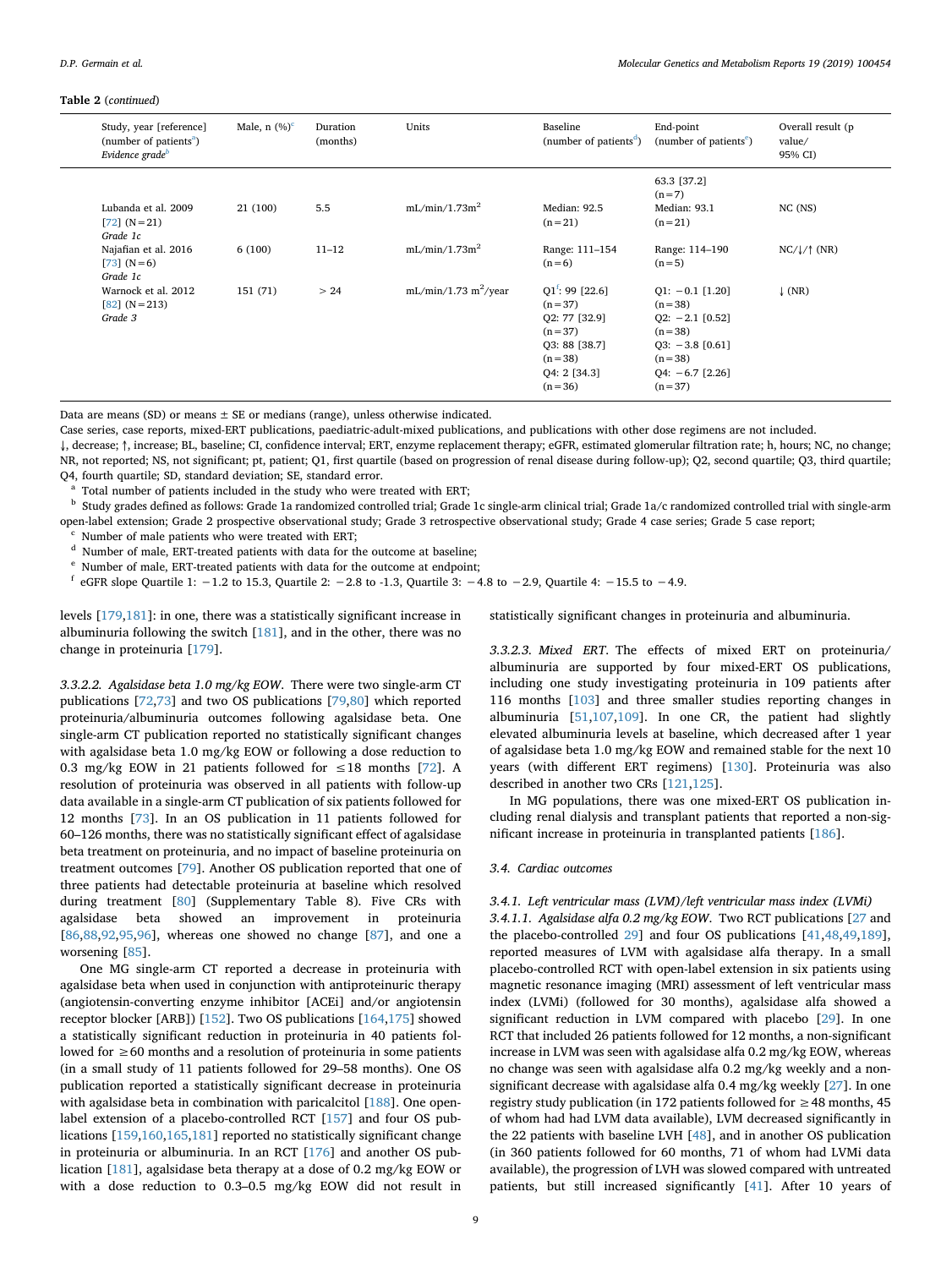agalsidase alfa there was no change in LVMi in patients without baseline LVH, but a statistically significant decrease in LVMi in patients with baseline LVH (OS in 21 patients) [\[49](#page-16-19)]. In the final small OS (four patients), switching from agalsidase beta 1.0 mg/kg EOW to agalsidase alfa 0.2 mg/kg EOW led to a small decrease in LVM [[189](#page-18-0)] (Supplementary Table 9).

There were four CRs which reported an increase in LVH/LVMi with agalsidase alfa after 12 months [[61](#page-16-44)], 6 years [\[64](#page-16-40)], 9 years [[57\]](#page-16-45), and 12 years [[60\]](#page-16-34). Another CR described stabilization of LVMi, indicated by absence of progression to LVH, in one patient treated with agalsidase alfa [[59\]](#page-16-46) and in another who switched regimens (from agalsidase alfa to agalsidase beta and back to agalsidase alfa) [[84\]](#page-16-37). Normalization of hypertrophy after 6 years of treatment [[68\]](#page-16-47), and fluctuations in LVM depending on dose, with a lower dose causing an increase in LVM and a higher dose a decrease [[63\]](#page-16-41), were also found in CRs.

Two RCTs [\[27](#page-15-14),[176](#page-18-1)] and one single-arm CT publications [\[26](#page-15-13)] in MG populations showed that LVM parameters remained stable. LVM was reported to decrease in two registry publications: one in 314 patients followed for 17 months [\[137\]](#page-17-17) and the other in 181 patients followed for 60 months [[144](#page-18-22)]. In one OS publication, the impact of agalsidase alfa on LVMi was variable [[143](#page-18-14)], while another reported no change in LVMi when patients were switched from agalsidase beta 1.0 mg/kg to agalsidase alfa 0.2 mg/kg EOW [[179](#page-18-24)].

*3.4.1.2. Agalsidase beta 1.0 mg/kg EOW*. For agalsidase beta, five OS publications reported LVH outcomes [[7](#page-15-16)[,76](#page-16-7),[79–81\]](#page-16-21). LVMi decreased significantly in two large registry study publications [[7](#page-15-16),[81\]](#page-16-23); LVM decreased in 115 patients followed for 59 months which was a statistically significant decrease in patients who started agalsidase beta treatment at age < 30 years; LVM increased, however, in patients who started ERT at age  $\geq$  50 years [[7](#page-15-16)]. LVM did not change in the two smaller study publications (five to eleven patients followed for 10–126 months) [\[76](#page-16-7)[,79](#page-16-21)] (Supplementary Table 9). In four CRs LVMi declined or stabilized with agalsidase beta [[84,](#page-16-37)[87](#page-17-31)[,90](#page-17-33)[,91](#page-17-4)].

LVM was reported in one MG RCT [\[176\]](#page-18-1), one MG single-arm CT publication [\[151\]](#page-18-32) and 14 MG OS publications [[158–161,](#page-18-33)[164–167](#page-18-31)[,169,](#page-18-34)[170](#page-18-35),[173](#page-18-36)[,174,](#page-18-37)[179](#page-18-24),[180](#page-18-8)], half of which reported a statistically significant reduction in LVM with agalsidase beta. One of these noted a statistically significant decrease from baseline in LVM with ERT in patients without fibrosis, but no such effect in patients with mild or severe fibrosis [[174](#page-18-37)].

*3.4.1.3. Mixed ERT*. Findings from mixed-ERT studies were reported across nine OS publications [\[101,](#page-17-1)[104](#page-17-20),[107](#page-17-21)[,109,](#page-17-10)[110,](#page-17-9)[112](#page-17-22)[,113](#page-17-34)[,114,](#page-17-23)[116](#page-17-24)] including a large study in 100 patients followed for 59–64 months [[114](#page-17-23)]. One OS publication showed that patients with an abnormal baseline electrocardiogram (ECG) had a statistically significant increase in LVMi, while patients with normal ECG at baseline did not experience any statistically significant change in LVMi (neither progression nor regression) with mixed-ERT treatment (6 years' follow-up) [[113](#page-17-34)]. One CR noted a deterioration in LVMi [\[125\]](#page-17-25) but three other CRs showed a decline or stabilization in LVMi [\[122,](#page-17-35)[124](#page-17-36),[127](#page-17-37)].

LVMi with mixed ERT was also described in one MG RCT [[176](#page-18-1)], another single-arm CT publication [[26\]](#page-15-13), and eight OS publications [[51](#page-16-33)[,103,](#page-17-19)[179](#page-18-24),[180](#page-18-8)[,182,](#page-18-10)[183](#page-18-38),[185](#page-18-39)[,186\]](#page-18-9). In one of these OS publications (25 patients), there was a statistically significant decrease in LVM and LVMi after 12 months [\[182\]](#page-18-10). In another mixed-ERT OS publication including 40 patients, LVM decreased in the first few years after treatment initiation and increased thereafter (but neither change was statistically significant) [\[183\]](#page-18-38).

#### *3.4.2. Left ventricular wall thickness (LVWT)*

*3.4.2.1. Agalsidase alfa 0.2 mg/kg EOW*. One OS including 21 males with mild hypertrophy, reported a statistically significant decrease in LVWT after 10 years of treatment with agalsidase alfa [\[49](#page-16-19)], while two CRs noted an increase in LVWT [\[57](#page-16-45)[,64](#page-16-40)]. One OS reported a small

decrease in LVWT after switching from agalsidase beta 1.0 mg/kg to agalsidase alfa 0.2 mg/kg EOW [[189](#page-18-0)] (Supplementary Table 10).

In one large registry publication of a MG population of 314 patients, there was decreased LVWT after 12 and 24 months of agalsidase alfa [[137](#page-17-17)]. In two OS publications, wall thickness measures did not change on switching from agalsidase beta 1.0 mg/kg to agalsidase alfa 0.2 mg/ kg EOW (LVWT [[179](#page-18-24)]; septal and posterior wall thickness [\[181\]](#page-18-25)).

*3.4.2.2. Agalsidase beta 1.0 mg/kg EOW*. Wall thickness outcomes with agalsidase beta were assessed in male patients in three OS publications. One study showed a statistically significant decrease in maximal wall thickness (MWT) and left ventricular end-diastolic diameter (LVEDD) in 44 patients followed for a median of 36 months [[81\]](#page-16-23). Another OS in 10 patients followed ≤12 months reported no change in LVWT parameters (MWT, LVEDD, and left ventricular end systolic diameter) [\[76](#page-16-7)], whereas a third OS in three patients demonstrated that wall thickness decreased in two patients and increased in one patient after 18 months [[80\]](#page-16-9). LVWT stabilized or decreased in two CRs [[87,](#page-17-31)[91](#page-17-4)] (Supplementary Table 10).

For MG populations, agalsidase beta reduced LVWT parameters in six publications (one single-arm CT [[156](#page-18-40)] and seven OS publications [[159](#page-18-27),[164](#page-18-31)[,167,](#page-18-41)[170](#page-18-35),[173](#page-18-36)[,174](#page-18-37)[,179\]](#page-18-24)). Agalsidase beta did not change LVWT in four OS publications [\[163](#page-18-5)[,166,](#page-18-6)[171](#page-18-42),[181\]](#page-18-25), including three large studies of 56–105 patients followed for ≤58 months [\[163,](#page-18-5)[171](#page-18-42),[181](#page-18-25)]. One of these noted that LVWT was stable in those who started therapy at age < 40 years, but was significantly higher if patients received their first dose of ERT when aged  $\geq$  40 years [[163](#page-18-5)]. In one OS, agalsidase beta dose reduction did not have a statistically significant effect on posterior LVWT (median of 12 months' follow-up) [[181](#page-18-25)].

*3.4.2.3. Mixed ERT*. Two mixed-ERT OS publications [\[109,](#page-17-10)[113](#page-17-34)] and two CRs [[122](#page-17-35)[,126\]](#page-17-38) indicated that LVWT parameters stabilized or decreased in male patients.

In MG populations, there was one OS that demonstrated a statistically significant decrease in intraventricular septum thickness [IVST] (25 patients treated for 12 months) [[182\]](#page-18-10), but three longer-term OS publications (37 to 64 months) reported no change in LVWT [[184](#page-18-43),[185](#page-18-39)[,187\]](#page-18-44). One mixed-ERT OS publication involving a MG population of 34 patients followed for 45–48 months reported an increased posterior LVWT in chronic haemodialysis patients and a decreased posterior LVWT in renal transplant patients [[186](#page-18-9)].

#### *3.4.3. Left ventricular ejection fraction (LVEF)*

*3.4.3.1. Agalsidase alfa 0.2 mg/kg EOW*. One placebo-controlled RCT publication with open-label extension reported no change in LVEF following 6 months of agalsidase alfa (seven patients) [\[29](#page-15-15)]. An OS including 21 males reported no statistically significant change in LVEF after 10 years of treatment with agalsidase alfa [[49\]](#page-16-19) (Supplementary Table 11). One CR showed that the LVEF remained normal after 5 years of treatment with agalsidase alfa [[57](#page-16-45)].

Two OS publications of MG populations reported no change in LVEF when patients were switched from agalsidase beta 1.0 mg/kg to agalsidase alfa 0.2 mg/kg EOW (105 patients followed for 8–16 months [[181](#page-18-25)] and ten patients followed for 20 months [\[179\]](#page-18-24)).

*3.4.3.2. Agalsidase beta 1.0 mg/kg EOW*. For agalsidase beta, one registry OS publication reported a statistically significant improvement in ejection fraction in 44 patients followed for a median of 36 months [[81](#page-16-23)]. One OS [\[80](#page-16-9)] and two CRs [\[86](#page-16-42),[88\]](#page-17-27) also described an improvement, but other CRs described stabilization [\[85](#page-16-43)] or worsening in LVEF [[90\]](#page-17-33) (Supplementary Table 11).

In MG publications, there was no change in LVEF with agalsidase beta in two single-arm CT publications [[151](#page-18-32)[,156\]](#page-18-40) and nine OS publications [\[164](#page-18-31)[,166–168](#page-18-6)[,170,](#page-18-35)[171](#page-18-42),[173](#page-18-36)[,175,](#page-18-29)[179\]](#page-18-24) that included two large studies (40 patients followed for  $\geq 60$  months [\[175\]](#page-18-29); and 56 patients followed for  $\leq$  58 months [[171](#page-18-42)]). One MG OS publication did report a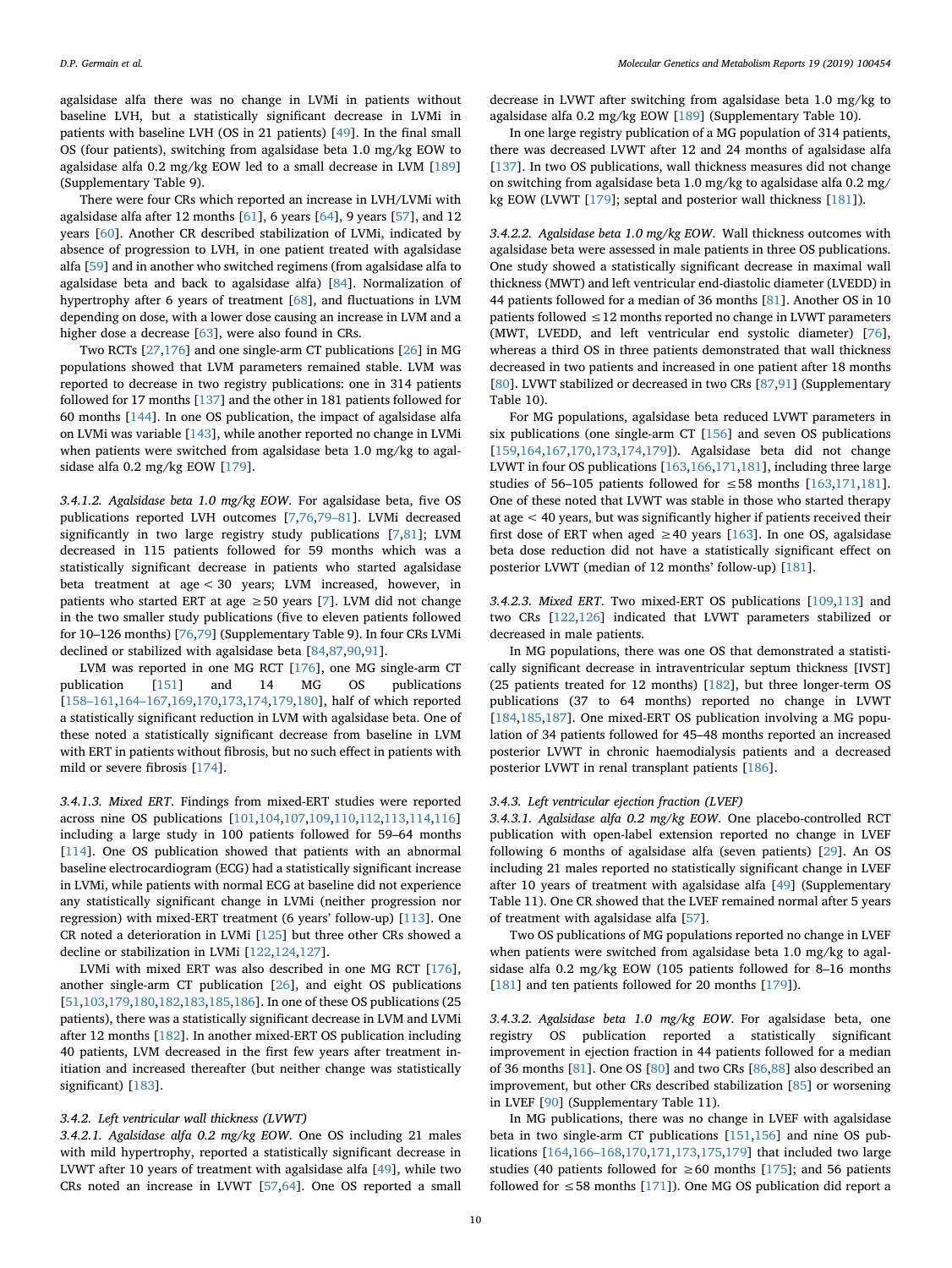small but statistically significant increase in ejection fraction [[161](#page-18-45)]. Dose reduction (to 0.3–0.5 mg/kg EOW) was reported not to lead to a change in LVEF in the large OS publication (in 105 patients followed for 8–16 months) [[181](#page-18-25)].

# *3.4.3.3. Mixed ERT*. One mixed-ERT OS reported no change in ejection fraction in 26 male patients [\[113\]](#page-17-34), whereas one CR showed an increase [[122](#page-17-35)].

In MG populations, the effect on LVEF was described in three OS publications [[177](#page-18-23)[,183,](#page-18-38)[185](#page-18-39)]. Only one of these studies (the large, longterm study of 40 patients followed for 20–71 months) reported a decrease in ejection fraction in patients during the early years of ERT, with no change in ejection fraction later in treatment [\[183\]](#page-18-38).

# *3.4.4. Electrocardiogram (ECG) measures*

*3.4.4.1. Agalsidase alfa 0.2 mg/kg EOW*. One placebo-controlled RCT publication in 14 patients followed for 6 months [\[36](#page-16-3)] and another placebo-controlled RCT (6 months) with open-label extension (24 months) in seven patients [[29\]](#page-15-15) reported a decrease in QRS duration with agalsidase alfa. In a retrospective analysis including 21 males, one patient developed conduction abnormalities during ERT [\[49](#page-16-19)] (Supplementary Table 12). One CR described occurrence of persistent atrial fibrillation [\[59](#page-16-46)], another noted an increase of QRS voltages with deeply negative T waves after 9 years of treatment [[57\]](#page-16-45) and a third showed ST-segment depression and negative T waves [[64\]](#page-16-40). There were no publications describing changes in ECG measures with agalsidase alfa from MG publications.

*3.4.4.2. Agalsidase beta 1.0 mg/kg EOW*. For agalsidase beta, one single-arm CT publication reported no change in ECG measures in three patients treated with agalsidase beta 1.0 mg/kg EOW and 12 patients treated with different agalsidase beta dosing regimens, all followed for 2.5 months (reported as a safety parameter in this study) [[69\]](#page-16-10). One large registry OS publication (in 44 patients followed for a median of 36 months) reported a statistically significant increase in P wave duration and PQ interval and a statistically significant decrease in heart rate-corrected QT interval [[81\]](#page-16-23). Another OS of three patients followed for 18 months reported that ECG measures did not change [[80\]](#page-16-9) (Supplementary Table 12). In a CR, ECG signs of cardiac hypertrophy were reduced [[85\]](#page-16-43).

For MG populations, there were no changes in ECG measures, such as PR and QRS intervals, following agalsidase beta in one relatively large placebo-controlled RCT with an open-label extension (in 58 patients followed for 26 months) [\[149\]](#page-18-2)), and two OS reports [\[160,](#page-18-4)[168](#page-18-7)].

*3.4.4.3. Mixed ERT*. For mixed ERT, two OS publications reported that ECG measures did not change [[113](#page-17-34),[116](#page-17-24)].

One large mixed-ERT OS publication (in 40 patients followed for 20–71 months) did not demonstrate statistically significant changes in PQ time or QRS duration in patients in the first years of ERT. However, patients analysed after some years of ERT had increased QRS duration and a trend towards increased PQ time [\[183\]](#page-18-38).

## *3.4.5. Exercise testing*

*3.4.5.1. Agalsidase alfa 0.2 mg/kg EOW*. For agalsidase alfa, there were no publications reporting data from clinical or OS publications for male patients. One CR of a male patient demonstrated worsened cardiac symptoms, as indicated by worsening of New York Heart Association (NYHA) functional classification to class 3, after 5 years of treatment with agalsidase alfa [[57\]](#page-16-45).

In an MG population, one RCT publication on 44 patients followed for 12 months showed no change in exercise testing with agalsidase alfa 0.2 mg/kg EOW, 0.2 mg/kg weekly, and 0.4 mg/kg weekly [\[27](#page-15-14)].

*3.4.5.2. Agalsidase beta 1.0 mg/kg EOW*. For agalsidase beta there were no publications reporting data for male patients. In MG populations,

one single-arm CT publication [\[156\]](#page-18-40) and one OS publication [[159](#page-18-27)] reported no statistically significant changes in exercise testing. In contrast, two OS publications demonstrated improvements in the bicycle stress test [\[168,](#page-18-7)[174](#page-18-37)] and one OS publication demonstrated an improvement in NYHA class [\[170\]](#page-18-35).

*3.4.5.3. Agalsidase beta 1.0 mg/kg EOW*. One mixed-ERT OS publication of an MG population reported no change in exercise testing [\[184\]](#page-18-43).

## *3.5. Nervous system outcomes*

#### *3.5.1. Sweat function*

*3.5.1.1. Agalsidase alfa 0.2 mg/kg EOW*. One publication describing 30–36 months' follow-up of 26 patients treated during a placebocontrolled RCT reported immediate effects of agalsidase alfa on the ANS [\[37](#page-16-25)]. In the short term (24–72 hrs) after a single agalsidase alfa (0.2 mg/kg) infusion, there was a statistically significant temporary improvement in sweat function, which returned to pre-infusion treatment levels after 7 days [[37\]](#page-16-25). One single-arm CT [[31\]](#page-15-18) and two OS publications [\[42](#page-16-22),[48\]](#page-16-17) (in 4–97 patients followed for 12–48 months) reported improvements in sweat function and two OS publications (in 11–22 patients followed for 24–36 months) reported no change in sweat function [\[45](#page-16-26),[52\]](#page-16-2). Improvements in sweat function were reported in one CR of a male patient for agalsidase alfa [\[67](#page-16-36)] (Supplementary Table 13).

In MG publications, one RCT publication reported a non-significant increase in sweat volume with 0.1 mg/kg weekly and 0.2 mg/kg weekly compared with 0.2 mg/kg EOW agalsidase alfa [[135](#page-17-2)]. In one registry OS publication (in 40 patients followed for 28–150 months), there was no change in sweat function in patients who switched from agalsidase beta to agalsidase alfa [[100](#page-17-3)].

*3.5.1.2. Agalsidase beta 1.0 mg/kg EOW*. For agalsidase beta, one single-arm CT publication (in 15 patients, of whom three received the approved dose, followed for 2.5 months) [\[69](#page-16-10)], and one OS publication (in 22 patients followed for  $\leq$  23 months) [[77\]](#page-16-27) reported subjective improvements in sweat function (Supplementary Table 13). Improvements in sweat function with agalsidase beta were also reported in three CRs in male patients [\[85](#page-16-43)[,88](#page-17-27),[97](#page-17-15)].

In MG publications, improvements in hypohidrosis were reported in two OS publications: one study in 40 patients followed for  $\geq 60$  months [[175](#page-18-29)] and another study in 11 patients followed for 29–58 months [[164](#page-18-31)]. In one OS publication (in 40 patients followed for 28–150 months), there was no change in sweat function between patients switching from regular-dose to reduced-dose agalsidase beta (0.5 mg/ kg EOW) [[100](#page-17-3)].

*3.5.1.3. Mixed dose*. Two CRs in male patients reported improvements in sweat function with mixed ERT [\[127](#page-17-37)[,129\]](#page-17-39).

# *3.5.2. PNS nerve sensitivity*

*3.5.2.1. Agalsidase alfa 0.2 mg/kg EOW*. PNS nerve sensitivity with agalsidase alfa was reported in one single-arm CT publications [\[40](#page-16-24)] and two open-label extensions of an RCT [\[37](#page-16-25)[,38](#page-16-12)]. After 12–18 months follow-up there was a statistically significant reduction in intraepidermal nerve fibre density (IENFD), and no change in thermal thresholds in 26 patients [[38\]](#page-16-12). When the same 26 patients were followed for 30–36 months, there was a statistically significant reduction in cold and warmth detection thresholds [[37\]](#page-16-25). In a singlearm CT, switching from EOW dosing to weekly dosing of agalsidase alfa 0.2 mg/kg resulted in a worsening of warmth perception, although cold perception did not change (12 patients followed for  $\leq$  120 months) [[40\]](#page-16-24). Two single-arm CT publications in the same patients reported no change in neurological examination scores after 12 months [\[30](#page-15-17)] and 24 months [[31\]](#page-15-18) (Supplementary Table 14). One CR described improvements in heat intolerance with agalsidase alfa [[129\]](#page-17-39).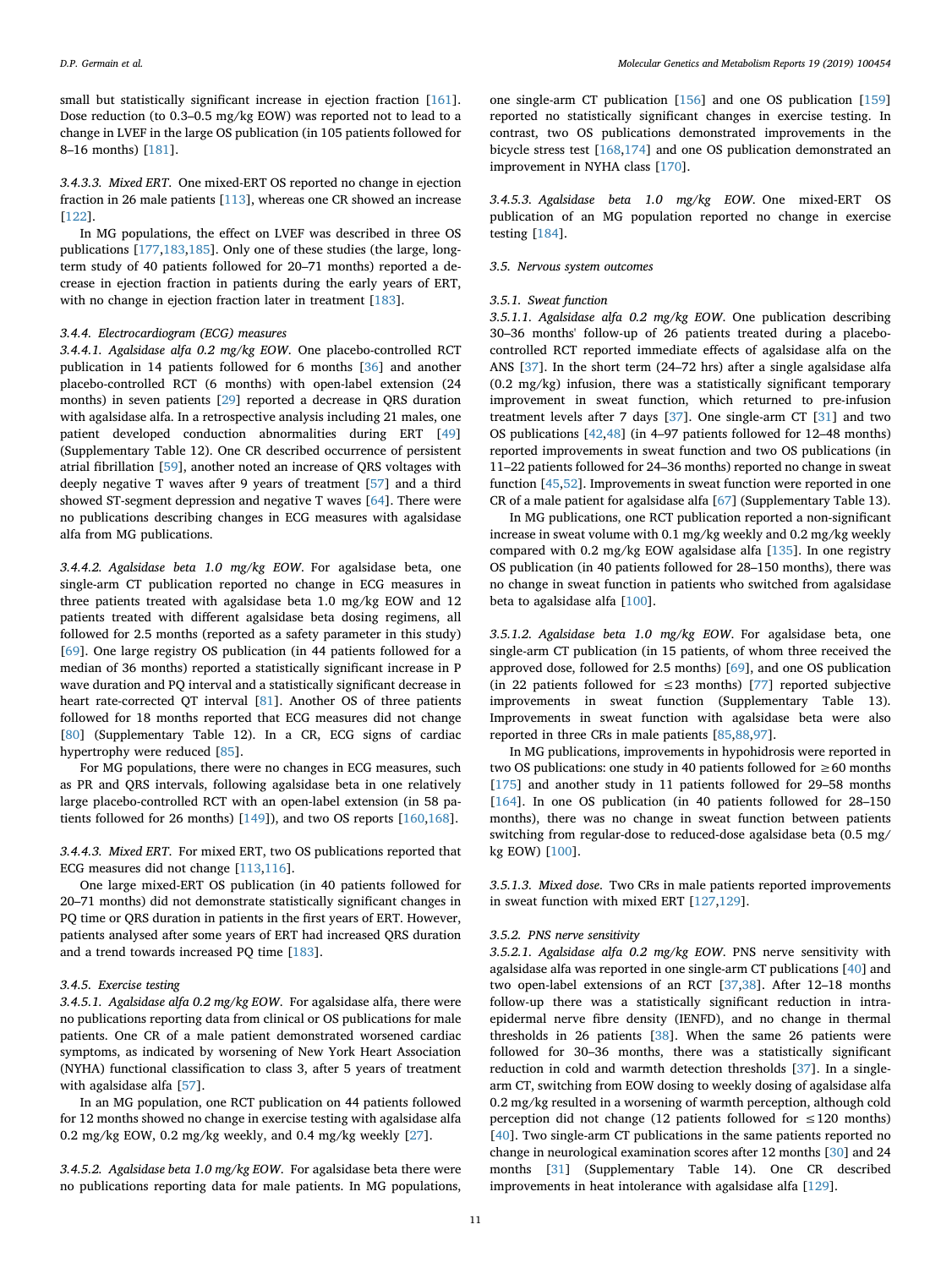For MG populations, there were two OS publications that reported no change in PNS nerve sensitivity following the switch from agalsidase beta 1.0 mg/kg EOW to agalsidase alfa 0.2 mg/kg EOW [[100](#page-17-3),[181](#page-18-25)]: one study measured heat or cold tolerance in 40 patients after 28–150 months [[100](#page-17-3)].

*3.5.2.2. Agalsidase beta 1.0 mg/kg EOW*. With agalsidase beta, nerve sensitivity was reported to significantly improve in one OS (of 22 patients followed for 18–23 months) [[77\]](#page-16-27) (Supplementary Table 14). One CR described improvements in sensory ulnar and sural nerve conduction with agalsidase beta [[97\]](#page-17-15).

In MG publications, there was no change in heat/cold tolerance or PNS nerve sensitivity when the agalsidase beta dose was reduced [[100](#page-17-3),[181](#page-18-25)].

*3.5.2.3. Mixed ERT*. In a mixed-ERT OS publication, patients experienced an improvement in IENFD (18 patients followed for ≤103 months) [[117](#page-17-40)].

#### *3.5.3. Vestibular/auditory and other CNS outcomes*

*3.5.3.1. Agalsidase alfa 0.2 mg/kg EOW*. Improvements in vestibular/ auditory symptoms reported with agalsidase alfa were described in two CT publications: one was a placebo-controlled RCT with an open-label extension in seven patients followed for 24–30 months [\[28](#page-15-19)], and the other was a single-arm CT in five male patients followed for 12 months [[34\]](#page-16-28). During the RCT portion, patients receiving placebo experienced a greater decline in hearing compared with the treated group, but the difference between groups was not statistically significant [\[28](#page-15-19)]. During the open-label portion, the placebo patients crossed over to agalsidase alfa and all patients experienced an improvement in hearing [\[28](#page-15-19)]. One OS publication reported stabilization of hearing in 11 patients followed for 25–73 months [\[53](#page-16-29)] (Supplementary Table 15). Neurological examination findings did not change with agalsidase alfa in one single-arm CT publication (in seven patients followed for 12 months) [[30\]](#page-15-17). Two publications from the same placebo-controlled RCT in 14 patients followed for 6 months reported changes in cerebral blood flow with agalsidase alfa and placebo [\[32](#page-15-20)[,33](#page-15-21)]. In both publications, cerebral blood flow decreased with agalsidase alfa and increased in the placebo group (Supplementary Table 15).

In MG publications, a significant improvement in hearing with agalsidase alfa was reported in one publication describing an RCT and its open-label extension [[134](#page-17-41)] and in one OS publication [\[145\]](#page-18-46), but no change in auditory function was reported in another publication [[138](#page-18-47)]. One single-arm CT with agalsidase alfa reported no change in neurological examination scores [[136](#page-17-18)].

*3.5.3.2. Agalsidase beta 1.0 mg/kg EOW*. Hearing loss improved with agalsidase beta in one CR [\[85](#page-16-43)] but worsened in another [\[91](#page-17-4)]. One OS found that neurological examination scores remained stable in patients who had normal scores at baseline and were followed for 18–23 months while receiving agalsidase beta [\[77](#page-16-27)] (Supplementary Table 15).

In a MG population, one OS showed no change in auditory function [[160](#page-18-4)].

*3.5.3.3. Mixed ERT*. One mixed-ERT OS publication reported a decrease in hearing loss [[115](#page-17-42)], another described an increased risk for tinnitus in those who were ERT antibody-positive [[107](#page-17-21)], and a third reported no significant worsening in hearing acuity [[105](#page-17-43)].

# *3.5.4. White matter hyperintensities (WMH)*

*3.5.4.1. Agalsidase alfa 0.2 mg/kg EOW*. A CR (41-year-old male) with CNS lesions at baseline (vascular dolichoectasia with punctuated WMH in frontal lobe and basal ganglia) described no change in CNS lesions after 52 months of agalsidase alfa (two different doses: 0.2 mg/kg and 0.4 mg/kg) [\[63](#page-16-41)]. In a MG population, one single-arm CT publication (in eight patients followed for 24 months) also reported no change in WMH with agalsidase alfa [[136](#page-17-18)].

*3.5.4.2. Agalsidase beta 1.0 mg/kg EOW*. In one CR of a male patient receiving agalsidase beta, treatment resulted in disappearance of most WMH [[99\]](#page-17-11), but another showed an increase in WMH (with full and lower dose) [\[84](#page-16-37)]. One MG OS publication (in 25 patients followed for a median of 27 months) showed that, in younger patients (age < 50 years), WMH remained stable in 44% of patients treated with agalsidase beta compared with 31% of patients receiving placebo [\[162\]](#page-18-48). Another MG OS reported no change in existing ischaemic brain lesions and no new brain lesions (in six patients followed for ≥120 months) [\[165\]](#page-18-28).

*3.5.4.3. Mixed ERT*. One OS publication (in 27 patients followed for 66 months) [[112](#page-17-22)] and one case study [\[84](#page-16-37)] described the development of WMH with mixed ERT. One OS investigated WMH and other brain pathology using positron emission tomography and MRI over 9 years in patients who received mixed ERT (agalsidase beta 1.0 mg/kg EOW who were switched to agalsidase alfa 0.2 mg/kg EOW during the temporary shortage). Of 32 patients, only six received a scan before and after start of treatment and only four patients showed progression of pathology during treatment [[123](#page-17-44)].

# *3.5.5. Stroke/transient ischaemic attack (TIA)*

Long-term and large-scale trials would be required to show any influence of ERT on stroke and/or TIA. However, these are difficult to perform in Fabry patients. Currently, the only publications available report on the number of patients with stroke/TIA, but none of them compares the number of strokes and/or TIAs per patient per year before and after ERT (agalsidase alfa: [[30](#page-15-17)[,39](#page-16-1)[,50](#page-16-48),[59,](#page-16-46)[136](#page-17-18)[,137](#page-17-17)[,144,](#page-18-22)[147](#page-18-21)]; agalsidase beta: [\[148,](#page-18-49)[150](#page-18-13)[,157](#page-18-3)[,159,](#page-18-27)[163](#page-18-5),[175](#page-18-29)]; mixed ERT: [[26](#page-15-13)[,108,](#page-17-26)[111](#page-17-45),[112](#page-17-22)[,114,](#page-17-23)[118](#page-17-46),[120](#page-17-7)[,123,](#page-17-44)[127](#page-17-37),[128](#page-17-47)[,177,](#page-18-23)[181,](#page-18-25)[186](#page-18-9)]).

# *3.6. Pain outcomes*

*3.6.1.1. Agalsidase alfa 0.2 mg/kg EOW*. With agalsidase alfa, improvements in subjectively assessed acroparaesthesiae were reported in one single-arm CT publication (in seven patients followed for 24 months) [[31\]](#page-15-18). In a placebo-controlled RCT, 14 patients treated with agalsidase alfa experienced a decrease in pain and pain-related QoL while data in the 12 patients receiving placebo remained mostly unchanged [[36\]](#page-16-3). Significantly improved pain scores were reported in 14 patients followed for 6 months [\[36](#page-16-3)]. The open-label extension study where the same patients were followed for a further 30 months reported no further decline in pain scores [\[37](#page-16-25)]. A large registry OS publication (in 345 patients, of whom 51 had Brief Pain Inventory [BPI] data available) followed for  $\leq$  36 months) showed improvements in average pain and present pain assessed with the BPI, but no changes in worst pain and last pain [\[47](#page-16-30)]. Improvements in neuropathic pain/ acroparaesthesiae were seen in one OS publication with agalsidase alfa (in four patients followed for 12 months) [\[42](#page-16-22)]. In contrast, three other OS publications did not report statistically significant changes in pain scores (in 11 patients followed for 25–73 months [\[53](#page-16-29)], in 172 patients followed for 48 months in a registry study [\[48](#page-16-17)], and in five patients followed for  $\leq$  12 months [[55\]](#page-16-13)) (Supplementary Table 16). Most of the CRs of agalsidase alfa also described improvements in neuropathic pain/acroparaesthesiae or pain scores [\[58](#page-16-49)[,60–62](#page-16-34)[,64](#page-16-40)].

One MG RCT publication reported an improvement in 'pain-at-its worst' scores with agalsidase alfa 0.1 mg/kg/week and 0.2 mg/kg/ week compared with pre-treatment levels, but no differences in mean pain score [\[135\]](#page-17-2). Two large registry OS publications reported reductions in BPI pain scores during ERT (in 181 patients followed for 60 months [[144](#page-18-22)], and in 314 patients followed for a mean of 17 months [[137](#page-17-17)]). One RCT publication reported no change in pain with agalsidase alfa [[176](#page-18-1)], which was also seen in an OS publication in which patients switched from agalsidase beta 1.0 mg/kg EOW to agalsidase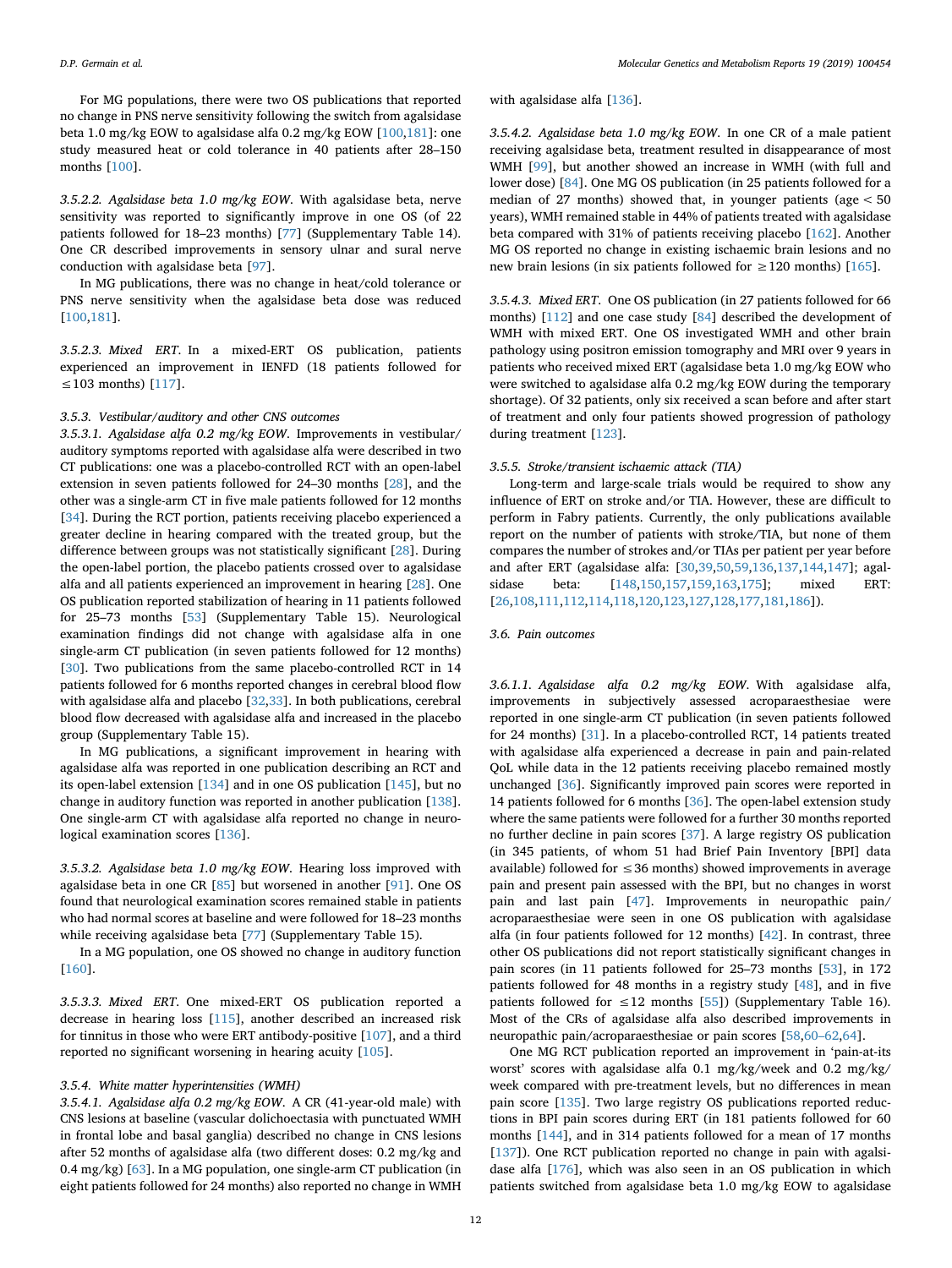alfa 0.2 mg/kg EOW [[177](#page-18-23)]. One registry OS publication (in 40 patients followed for 28–150 months) reported no change in pain in patients who switched from agalsidase beta 1.0 mg/kg EOW to agalsidase alfa 0.2 mg/kg EOW [[100](#page-17-3)]. One large OS publication (in 105 patients followed for 8–16 months) reported statistically significant increases in pain attacks when switching from agalsidase beta 1.0 mg/kg EOW to agalsidase alfa 0.2 mg/kg EOW [[181](#page-18-25)].

*3.6.1.2. Agalsidase beta 1.0 mg/kg EOW*. With agalsidase beta, one single-arm CT publication reported a statistically significant improvement in pain scores (in 15 patients across all five dosing regimens followed for 2.5 months) [[69\]](#page-16-10), while another single-arm CT publication reported a near-significant reduction in pain intensity (in 13 patients followed for 5 months) [\[70\]](#page-16-4). One OS also found that treatment with agalsidase beta for 18 or 23 months significantly reduced the mean total symptom score for neuropathic pain in a group of 22 Fabry disease patients [\[77](#page-16-27)]. Pain was also improved in an OS of three patients after 18 months [\[80](#page-16-9)] (Supplementary Table 16). Many CRs with agalsidase beta also described reduced neuropathic pain/acroparaesthesiae or improved pain scores [\[84](#page-16-37),[85,](#page-16-43)[89,](#page-17-13)[97\]](#page-17-15).

In MG publications with agalsidase beta, improvements in pain scores were reported from a placebo-controlled RCT with open-label extension in 58 patients [\[149\]](#page-18-2), who were then followed through openlabel extension studies for a further 30 months [\[157\]](#page-18-3) and 54 months [[150](#page-18-13)], and one RCT publication using a reduced dose of 0.2 mg/kg EOW [\[176\]](#page-18-1). During the placebo-controlled portion of the RCT, patients in both groups experienced a decline in pain scores due to a possible placebo effect, so the difference between groups was not statistically significant [\[149](#page-18-2)]. In one single-arm CT, patients were able to discontinue their use of analgesics [[151](#page-18-32)]. Three OS publications reported decreased pain with agalsidase beta: reduction in neuropathic pain (40 patients followed for  $\geq 60$  months) [[175](#page-18-29)], resolution of neuropathic pain [\[164\]](#page-18-31) and reduction in acroparaesthesiae [[168](#page-18-7)]. No change in pain symptoms was reported for agalsidase beta 1.0 mg/kg EOW, but lowering the dose to 0.3–0.5 mg/kg EOW resulted in an increase in pain crises and pain attacks in the relatively large OS in 105 patients followed for 8–16 months [[181](#page-18-25)]. Another registry OS publication (in 40 patients followed for 28–150 months) reported no change in pain in patients who switched from regular- to reduced-dose agalsidase beta [[100](#page-17-3)].

*3.6.1.3. Mixed ERT*. One mixed-ERT OS publication observed a greater improvement in pain scores in ERT antibody-negative patients compared with antibody-positive patients [[107](#page-17-21)]. Most of the mixed-ERT CRs described improved pain [[119](#page-17-48),[124](#page-17-36)[,125,](#page-17-25)[127](#page-17-37),[129](#page-17-39)]. In one CR, two patients showed an increase in pain scores after switching from agalsidase beta 1.0 mg/kg EOW to agalsidase alfa 0.2 mg/kg EOW, which was reversed when agalsidase beta 1.0 mg/kg EOW was reintroduced [\[125\]](#page-17-25). Furthermore, patients receiving agalsidase beta 1.0 mg/kg EOW were able to stop anti-neuropathic treatment or reduce medication, whereas those receiving agalsidase alfa 0.2 mg/kg EOW continued using carbamazepine during the study [[125](#page-17-25)]. An 18-year-old male had acral pain at baseline, which was reduced with agalsidase beta (1.0 mg/kg EOW) but markedly increased when the patient was switched to agalsidase alfa 0.2 mg/kg EOW [\[130\]](#page-17-14).

One mixed-ERT MG OS publication reported a reduction in acroparaesthesiae [\[184\]](#page-18-43). In one OS, there was a statistically significant association between time on mixed ERT and pain interference score, but no significant association with pain severity [\[103\]](#page-17-19).

#### *3.7. Gastrointestinal (GI) outcomes*

#### *3.7.1. Agalsidase alfa 0.2 mg/kg EOW*

Improvement in GI outcomes (i.e. abdominal pain, constipation, nausea, and vomiting) with agalsidase alfa was reported in one singlearm CT (five patients followed for 24 months) [[31\]](#page-15-18) and two OS

publications (in 33 male patients followed for 24 months [\[46](#page-16-31)] and in up to 77 male patients followed for on average 48 months in a registry study [\[48\]](#page-16-17)) (Supplementary Table 17). Most (4 of 5) CRs with agalsidase alfa also observed reduced GI outcomes [\[59](#page-16-46)[,62](#page-16-35)[,67](#page-16-36),[190](#page-18-50)] but one CR described worsening abdominal pain, bloating, postprandial vomiting, and sporadic diarrhoea after 4 years of treatment [[65\]](#page-16-39).

One CT publication in an MG population reported a reduction in the number of patients with abdominal pain and/or diarrhoea during treatment with agalsidase alfa [[140](#page-18-51)]. Switching from agalsidase beta 1.0 mg/kg EOW to agalsidase alfa 0.2 mg/kg EOW resulted in an increase in GI pain in two relatively large, mixed-ERT OS publications (in 105 patients followed for 8–16 months [\[181\]](#page-18-25), and in 89 patients followed for 24 months [\[177\]](#page-18-23)).

## *3.7.2. Agalsidase beta 1.0 mg/kg EOW*

With agalsidase beta, improvement of GI outcomes (i.e. abdominal pain, diarrhoea, and discontinuation of GI medications) was reported in three CRs [[74,](#page-16-50)[85](#page-16-43)[,97](#page-17-15)].

In MG publications, agalsidase beta resulted in an improvement in GI outcomes in one single-arm CT publication [\[151\]](#page-18-32) and resolution of abdominal pain in one OS publication [\[164\]](#page-18-31). In one relatively large OS, there was no change in GI pain and diarrhoea with regular-dose agalsidase beta, but dose reduction led to increased GI pain (in 89 patients followed for 24 months) [\[177\]](#page-18-23). A relatively large, mixed-ERT OS publication reported no changes in GI outcomes (general or pain/diarrhoea) with regular- or reduced-dose agalsidase beta (in 105 patients followed for 8–16 months) [[181](#page-18-25)].

### *3.7.3. Mixed ERT*

Positive effects of ERT on GI outcomes were confirmed in a mixed-ERT OS publication in which diarrhoea was reduced in antibody-negative patients (in 24 patients followed for  $\leq$  131 months) [[107](#page-17-21)], and in one CR [\[127\]](#page-17-37). Another CR noted that GI discomfort was reduced with agalsidase beta 1.0 mg/kg EOW but increased when the patient was switched to agalsidase alfa 0.2 mg/kg EOW [\[130\]](#page-17-14).

One mixed-ERT OS publication reported no changes in GI outcomes (general or pain/diarrhoea) after switching from regular- to reduceddose agalsidase beta or regular-dose agalsidase alfa (in a registry study of 40 patients followed for 28–150 months) [[100](#page-17-3)].

# *3.8. Quality of life (QoL)*

## *3.8.1. Agalsidase alfa 0.2 mg/kg EOW*

One large registry OS publication (in 172 patients, of whom 30–37 had QoL data, followed for on average 48 months) reported non-significant improvements in health scores from the 5-dimension EuroQol questionnaire and EuroQol visual analogue scale with agalsidase alfa [[48\]](#page-16-17). Another relatively large, mixed-ERT registry OS publication reported no change in self-reported energy levels (using the 36-Item Short Form Health Survey [SF-36]) with agalsidase alfa (in 32 patients treated for 12 months with agalsidase alfa) [\[100\]](#page-17-3). One mixed-ERT OS publication reported no statistically significant difference in SF-36 scores after a switch from agalsidase beta 1.0 mg/kg EOW to agalsidase alfa 0.2 mg/kg EOW [[54](#page-16-11)] (Supplementary Table 18). A CR described an increase in motivation after 12 months with agalsidase alfa [\[66](#page-16-51)].

In MG publications, findings varied. In two RCTs, QoL measures did not change with agalsidase alfa 0.2 mg/kg EOW, 0.1 mg/kg weekly, or 0.2 mg/kg weekly [[135](#page-17-2)], or with agalsidase alfa 0.2 mg/kg EOW, 0.2 mg/kg weekly, or 0.4 mg/kg weekly [\[27](#page-15-14)], but did increase (measured using the EuroQoL index) with agalsidase alfa 0.2 mg/kg EOW in a large registry OS publication (in 181 patients followed for 60 months) [[144](#page-18-22)]. There was no change in Center for Epidemiologic Studies Depression Scale (CES-D) score upon switching from agalsidase beta 1.0 mg/kg EOW to agalsidase alfa 0.2 mg/kg EOW in one relatively large, mixed-ERT OS publication (in 105 patients followed for 8–16 months) [[181](#page-18-25)].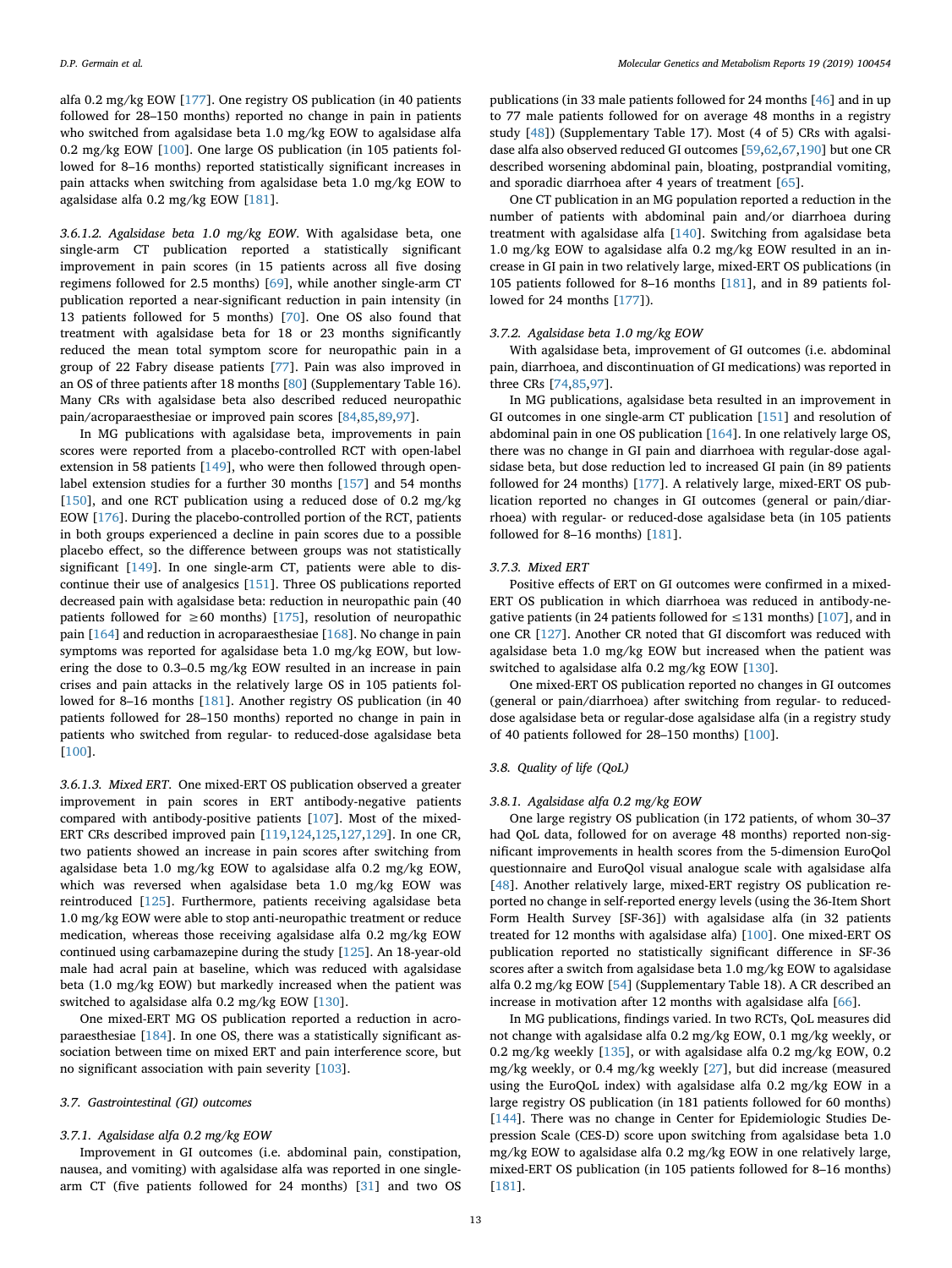### *3.8.2. Agalsidase beta 1.0 mg/kg EOW*

For agalsidase beta, two single-arm CT publications reported improvements in general and mental health using the SF-36 (statistically significant in 13 patients followed for 5 months [[70\]](#page-16-4)), and improvements in bodily pain, general health, and vitality in the SF-36 (in 15 patients, three of whom received 1.0 mg/kg EOW, followed for 2.5 months [\[69](#page-16-10)]) (Supplementary Table 18). One registry OS publication (in 71 patients followed for an average of 81 months) reported a statistically significant improvement in mental and physical health (using the SF-36) after 12 months of agalsidase beta [[83\]](#page-16-32). One mixed-ERT registry OS publication reported a decrease in self-reported energy levels (using the SF-36) when the agalsidase beta dose was reduced to 0.3–0.5 mg/kg EOW (in 32 patients followed for 18–74 months) [[100](#page-17-3)] (Supplementary Table 18). One CR demonstrated the resolution of a diagnosis of depressive disorder after 12 months of agalsidase beta [[97\]](#page-17-15), while another CR showed improvements in functional independence (using the Functional Independence Measure) in six patients with agalsidase beta [[98\]](#page-17-6).

For MG publications with agalsidase beta 1.0 mg/kg EOW, one placebo-controlled RCT with open-label extension [\[149\]](#page-18-2) in 58 patients, two open-label extension studies (where the same patients were followed for a further 30–36 months [[157](#page-18-3)] and up to 54 months [[150](#page-18-13)]), and one OS publication [\[165\]](#page-18-28) described improvements in QoL (using the SF-36). A different OS publication (nine patients followed for 24 months) reported no change [[168\]](#page-18-7).

#### *3.8.3. Mixed ERT*

One mixed-ERT OS publication reported no statistically significant difference in CES-D scores [[117](#page-17-40)].

In MG populations, a relatively large, mixed-ERT OS publication in 105 patients followed for 8–16 months reported no change in QoL [[181](#page-18-25)]. Another mixed-ERT registry OS publication (in 32 male patients followed for 18–74 months) reported no change in QoL between patients switching from regular- to reduced-dose agalsidase beta and patients switching from regular-dose agalsidase beta to regular-dose agalsidase alfa [\[100\]](#page-17-3).

# *3.9. Clinical events*

Large, long-term trials are needed to show an effect of ERT on incidence rates of clinical events, such as renal, cardiac, and cerebrovascular events, and death. The majority of papers describing clinical events before or during ERT only report the number of events occurring during the study without a statistical analysis of the data. There were no agalsidase alfa publications describing an ERT effect on clinical events. One placebo-controlled RCT [\[148](#page-18-49)], one publication in which patients were treated during an RCT, its open-label extension and then followed through a registry [\[163\]](#page-18-5), and two large OS publications [[78](#page-16-52)[,172\]](#page-18-52) reported an effect of agalsidase beta 1.0 mg/kg EOW on the timing and incidence of severe clinical events. One large CT with 52 patients (including two severely affected females) showed that during 10 years of treatment 81% of patients did not experience any severe clinical event and 94% of patients were still alive at the end of the study [[163](#page-18-5)]. One OS publication described a decrease in incidence rate of severe clinical events after 6 months of treatment, which was sustained during the remaining 4.5 years of the study [[172](#page-18-52)]. Two registry OS publications showed that the risk of a clinical event was significantly lower when treatment was started at a younger age (< 40 years) [[78](#page-16-52)[,172\]](#page-18-52), and one placebo-controlled RCT demonstrated a significant 81% risk reduction for life-threatening events compared with placebo when treatment was started before renal deterioration [\[148\]](#page-18-49).

# *3.10. Male patients with later-onset phenotypes*

Patients with later-onset phenotypes of Fabry disease often present with later-onset symptoms that may be confined to a single-organ

system. Although several publications may describe outcomes for a mix of patients, including patients with classic disease, later-onset disease or variants of unknown significance, we identified outcome data specific for adult male patients with later-onset phenotypes of Fabry disease in five mixed-ERT MG OS publications. These studies included three small studies of eight to 35 patients followed for 3–90 months [\[105,](#page-17-43)[109](#page-17-10),[115](#page-17-42)], a relatively large study in 109 patients followed for ≤116 months [[103](#page-17-19)], and one study describing the results from three patients who switched from agalsidase beta 1.0 mg/kg EOW to agalsidase alfa 0.2 mg/kg EOW, and 13 patients who received agalsidase alfa 0.2 mg/kg EOW [[110](#page-17-9)]. Findings from these studies are outlined below.

For 18 patients (13 males and five females) with a predominantly cardiac phenotype (IVS4+919G  $> A$ ) who received agalsidase alfa or beta for 6–39 months, echocardiography revealed the reduction or stabilization of LVMi, IVST, and left posterior wall thickness (LPWT) [[109](#page-17-10)]. However, since this mutation affects mRNA splicing, it may not be representative for the late-onset cardiac variant in patients with missense later-onset mutations in the coding *GLA* regions.

In another study of 16 patients with a predominantly cardiac phenotype (IVS4+919G  $>$  A) who received agalsidase alfa or beta for at least 12 months, LVMi decreased or remained stable [\[110\]](#page-17-9). In a relatively large study including 37 male later-onset type patients followed for ≤116 months, ERT (with agalsidase alfa or beta) was reported to reduce LVMi and improve eGFR [\[103\]](#page-17-19).

No publications containing data for male patients with later-onset phenotypes who received ERT were identified in this analysis for urinary (lyso-) GL-3, kidney or cardiac GL-3, or GL-3 levels in other organs, ECG measures or exercise testing, other ANS, PNS, or CNS outcomes, GI symptoms, or QoL.

# **4. Discussion**

This systematic literature review includes all types of publication with original data, any type of ERT regimen, and all Fabry diseaserelated outcomes in the population of male Fabry patients over the past 16 years. Spanning 166 publications including 36 CTs, it provides a comprehensive overview of outcomes achieved in male patients with Fabry disease when treated with disease-specific therapy.

Analyzing this volume of evidence was a huge undertaking, adding to the current literature in Fabry disease. First, it provides an overview of all the evidence published exclusively in male patients. Previous systematic literature reviews [\[197\]](#page-19-1) have pooled data in male and female patients, which may not be appropriate considering the recognized differences in clinical manifestations and disease progression. Secondly, data from the current review in males and two other publications, in females [\[22](#page-15-9)] and paediatric patients [[23\]](#page-15-10), informed the development of new therapeutic goals for Fabry disease [[24\]](#page-15-11). This therapeutic goals publication outlines what patients should expect to achieve in each organ system, depending on their individual disease status at baseline [[24\]](#page-15-11). The therapeutic goals publication was based on the evidence published in males (current review, total 166 publications including 36 RCTs), in females (total 67 publications including 6 RCTs) and paediatric patients (total 16 publications, including 6 RCTs). As the reader can note, most of the evidence is derived from the current review, in male patients. Finally, the current review provides a comprehensive summary of the effects of ERT on all organ systems. This helps inform clinical decision-making and the management of male Fabry patients.

ERT was the first disease-specific therapy available that changed the natural history of Fabry disease. Data published in adult male patients with Fabry disease demonstrates that the effect of ERT on plasma GL-3 levels, eGFR, and cardiac outcomes is strongest and substantiated by a wide range of publications, showing consistent, dose-dependent reductions in GL-3 accumulation, a reduced decline in eGFR, and improvements in cardiac outcomes (see relevant sections within the current review). Furthermore, ERT may improve nervous system, GI, pain,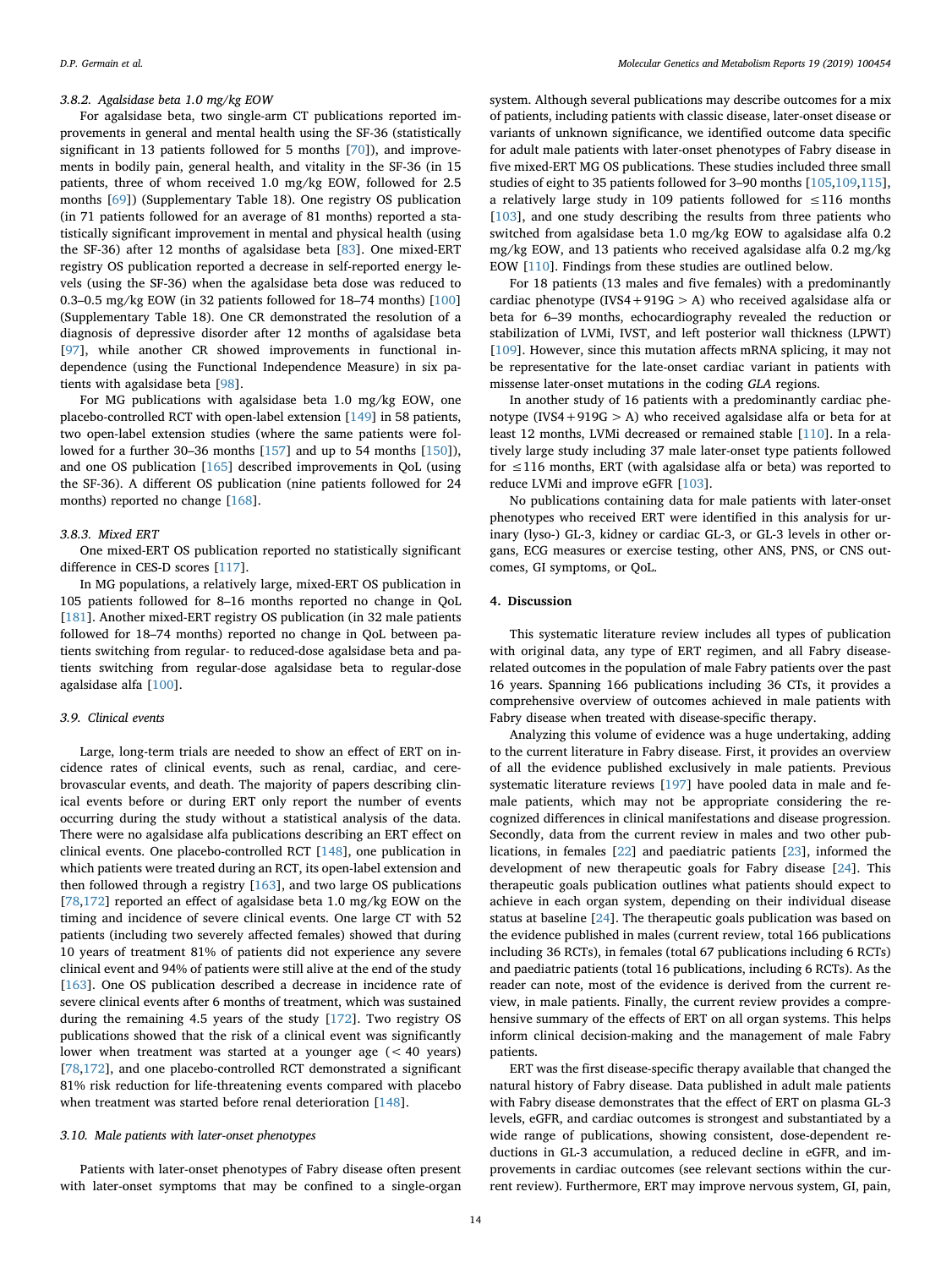and QoL outcomes. In the context of a multisystemic condition, the impact of ERT on all affected organs is important and relevant. Some studies show no change in outcomes over time with ERT. However, considering the fact that Fabry disease is a lifetime progressive debilitating disease associated with a risk of premature mortality, no change in outcomes is an indication of disease stabilization. This indicates that a clinical benefit in preventing disease progression and avoiding deterioration of patients' well-being is seen when no difference in outcomes after ERT compared with baseline is observed.

Patients who started ERT at an earlier age achieved better outcomes [[7](#page-15-16),[82,](#page-16-20)[130](#page-17-14),[163](#page-18-5)[,174\]](#page-18-37), and, therefore, effective early treatment is needed to prevent or mitigate disease progression [\[196\]](#page-19-2). Regarding cardiac function, patients who started agalsidase beta treatment at age < 30 years experienced a statistically significant decline in LVM but those who started ERT at age  $\geq$  50 years reported an increase in LVM [[7](#page-15-16)], and patients < 40 years of age at treatment initiation had stable LPWT and IVST over a period of 10 years, whereas patients  $\geq$  40 years of age at treatment initiation significantly progressed over time [\[163\]](#page-18-5). Likewise, the importance of administering ERT early was demonstrated in patients without fibrosis at baseline. They experienced a statistically significant decline from baseline in LVM and a statistically significant improvement in exercise capacity with ERT, while patients in whom treatment was started when mild or severe fibrosis was already present experienced no effect of ERT [\[174\]](#page-18-37). Regarding renal function, initiation of treatment before the development of significant glomerulosclerosis and proteinuria might prevent future renal disease [[79](#page-16-21)[,163\]](#page-18-5), which correlates with the reduced slope of eGFR decline that is seen in patients who started ERT early compared with a higher slope of eGFR decline in patients who started ERT later [[82\]](#page-16-20). Furthermore, two recent publications derived from the Fabry Registry demonstrated a statistically significantly lower risk of clinical events in patients who started ERT < 40 years of age compared with those who were older at start of ERT [\[78](#page-16-52)[,172\]](#page-18-52), and one placebo-controlled RCT showed that ERT initiation before the start of severe organ damage gives a lower risk of the occurrence of clinical events [[148](#page-18-49)]. On a smaller scale, a case series noted that the GL-3 clearance from podocytes was more extensive in the patient who started ERT at 7 years of age compared with the patient who started at 18 years [[130](#page-17-14)].

Consolidated evidence suggests a dose effect. Studies which have included both agalsidase alfa 0.2 mg/kg EOW and agalsidase beta 1.0 mg/kg EOW show more notable reductions of plasma GL-3, plasma lyso-GL-3, and urinary GL-3 with agalsidase beta 1.0 mg/kg EOW [[101](#page-17-1),[102](#page-17-0)]. A dose increase of agalsidase alfa beyond the approved dose has a positive effect on several outcomes including plasma GL-3 [[27](#page-15-14)[,52](#page-16-2)], urinary GL-3 [[52\]](#page-16-2), eGFR [\[40](#page-16-24)], proteinuria [[52,](#page-16-2)[62,](#page-16-35)[67](#page-16-36)], and sweat function [\[135\]](#page-17-2). In contrast, reducing the agalsidase beta dose or switching from agalsidase beta 1.0 mg/kg EOW to agalsidase alfa 0.2 mg/kg EOW, negatively impacts some outcomes. The literature shows that agalsidase beta dose reduction causes worsening of plasma (lyso-) GL-3 plasma [\[54](#page-16-11),[72\]](#page-16-6), urinary GL-3 [\[72](#page-16-6)], renal GL-3 [\[72](#page-16-6)], pain [[181](#page-18-25)], GI symptoms [[177](#page-18-23)], and self-reported energy levels [[100](#page-17-3)]. Furthermore, the switch from agalsidase beta (1.0 mg/kg EOW) to agalsidase alfa (0.2 mg/kg EOW) also had a negative impact on plasma lyso-GL-3 [\[54](#page-16-11)], urinary GL-3 [[26\]](#page-15-13), renal GL-3 [\[130](#page-17-14)], albuminuria [[181](#page-18-25)], pain [[125](#page-17-25),[130](#page-17-14)], and GI symptoms [[130](#page-17-14),[177](#page-18-23)[,181\]](#page-18-25). A dose effect is further exemplified by a normalization of plasma GL-3 levels with agalsidase beta 1.0 mg/kg EOW in several studies (Supplementary Table 2) [[69](#page-16-10)[,70](#page-16-4)[,72](#page-16-6),[75,](#page-16-8)[79,](#page-16-21)[102](#page-17-0)]. The largest head-to-head comparison between agalsidase alfa and agalsidase beta demonstrated that 19.4% of patients on agalsidase alfa and 13.3% of patients on agalsidase beta progressed to a composite clinical endpoint (renal, cardiovascular, or cerebrovascular events, or death) during the 59-month study duration, although differences were not significant due to limited power [[114](#page-17-23)].

The design and limitations of the systematic literature analysis, which was used to identify and extract the data reported in this publication, are described in detail in a separate manuscript [\[21](#page-15-8)]. Data

reported in patients with later-onset Fabry disease largely reflect the outcomes seen in classic male patients. However, many publications included in our analysis may have described outcomes for a mix of patients with classic disease, later-onset disease or variants of unknown significance, or did not specify whether patients had classic or lateronset disease. Therefore, the inclusion of patients with later-onset phenotypes in clinical studies looking at outcomes related to organs that are not affected in such patients could be a source of error. Our review was limited to ERT and did not include all the emerging treatment approaches for Fabry disease such as migalastat [\[191–193](#page-19-3)] and PRX-102 [[194\]](#page-19-4). Furthermore, our analysis did not stratify the renal or cardiac outcomes according to concomitant medications, which may be relevant considering the effect of medications used to treat renal disease (ACEi and/or ARB) on the progression of Fabry nephropathy [[195](#page-19-5)]. Furthermore, the use of antiproteinuric therapy is only reported for about half of the publications that report on albuminuria or proteinuria, which is important for putting results in perspective.

ERT, available since 2001, was the first disease-specific treatment for Fabry patients, providing a clinical benefit to thousands of patients to date with this rare disease. Fabry disease is a multisystemic disease and ERT has an effect on most outcomes and organ systems, resulting in slowing or halting of cardiac and renal disease progression. Evidence, mainly derived from male studies, shows that patients may benefit from treatment that starts early, before major organ damage has developed. Consolidated evidence suggests a dose effect. Together, the data described in male, female, and paediatric patient populations inform clinical practice in order to facilitate individualized treatment, aiming for optimized patient care and improvement in QoL.

# **Acknowledgements**

The authors would like to thank Dr Michael Arad, Prof. Ralf Baron, Dr Alessandro Burlina, Prof. Ulla Feldt-Rasmussen, Dr Derralynn Hughes, Dr Lorenzo Monserrat, Prof. Alberto Ortiz, Dr Camilla Tøndel, Prof Anna Tylki-Szymańska, and Prof. Frank Weidemann for their input and interpretation of the study results as members of the expert panel.

# **Disclosure**

This literature analysis, the development of the publication and the meetings of the international expert panel were sponsored by Sanofi Genzyme. The authors received editorial/writing support in the preparation of this manuscript from Rosalie Gadiot, PhD, and Tom Rouwette, PhD, of Excerpta Medica, which was funded by Sanofi Genzyme. The authors were responsible for all content and editorial decisions and received no honoraria related to the development of this publication.

#### **Conflicts of interest**

- Dominique P. Germain is a consultant for Amicus Therapeutics, Sanofi Genzyme and Shire; has received research support from Sanofi Genzyme and Shire; has received speaker honoraria and travel support from Amicus Therapeutics, Sanofi Genzyme, and Shire.
- Perry M. Elliott has received speaker honoraria from Shire; has received consultant and speaker honoraria from Gilead Sciences, MyoKardia, Pfizer, and Sanofi Genzyme.
- Bruno Falissard has been a consultant for Actelion, Allergan, Almirall, Astellas, AstraZeneca, Bayer, Biotronik, Boehringer Ingelheim, Bristol-Myers Squibb, Daiichi-Sankyo, Eli Lilly, Gilead Sciences, GlaxoSmithKline, Grünenthal, HRA Pharma, Janssen, Lundbeck, MSD, Novartis, Otsuka, Pierre Fabre, Roche, Sanofi, Sanofi Genzyme, Servier, Stallergene, UCB Pharmaceuticals, and ViiV Healthcare.
- Victor V. Fomin has received speaker honoraria and travel support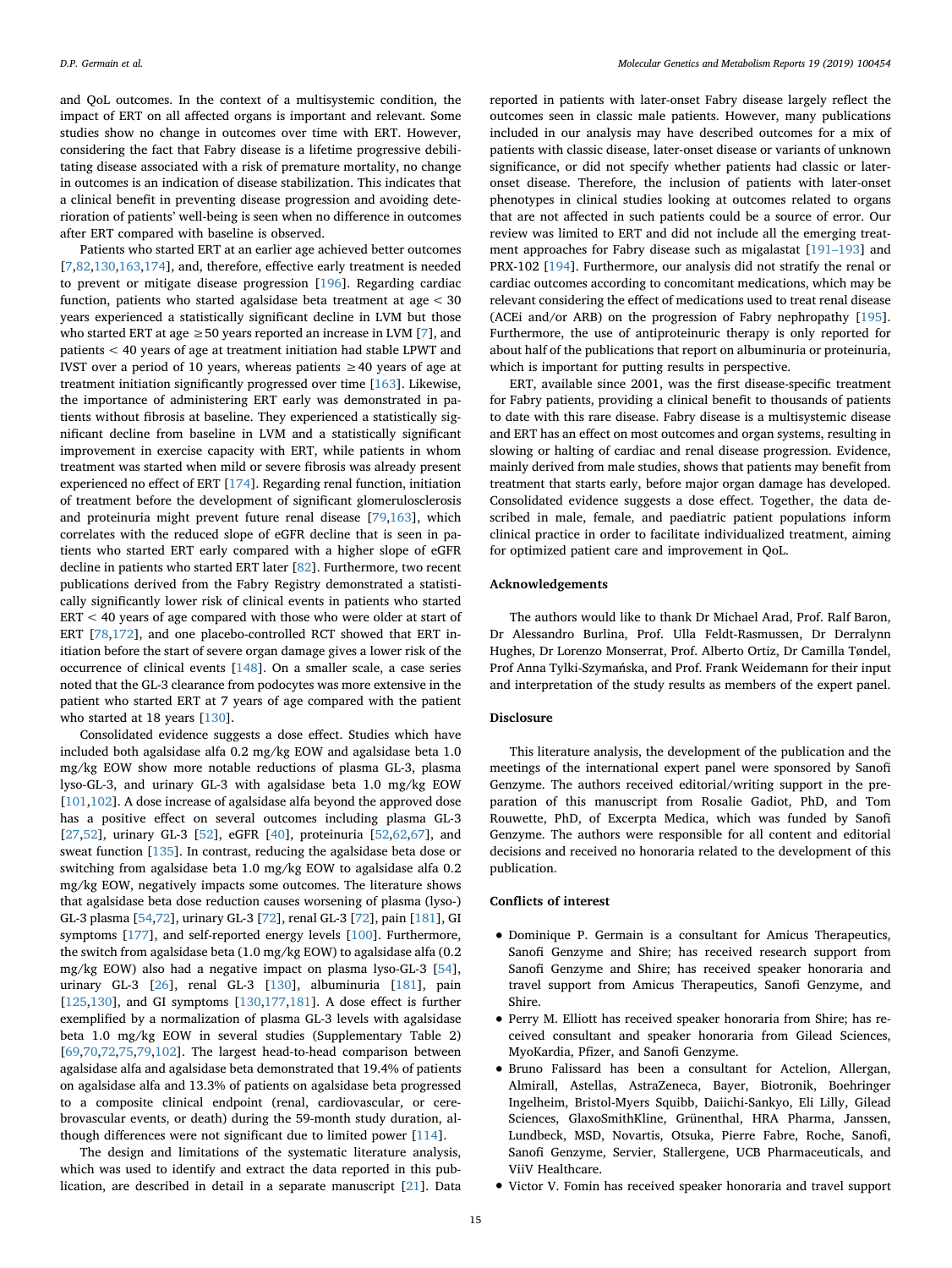from Novartis and Sanofi Genzyme.

- Max J. Hilz has received research/grant support from Bayer Health Care and Novartis Pharma; has received speaker honoraria and travel support from Sanofi Genzyme.
- Ana Jovanovic has received travel support from Amicus Therapeutics, Biomarin, Sanofi Genzyme and Shire; has received speaker and advisory board honoraria from Amicus Therapeutics, Sanofi Genzyme, and Shire.
- Ilkka Kantola has received speaker honoraria and travel support from Sanofi Genzyme and Shire.
- Aleš Linhart is a consultant for Amicus Therapeutics, Sanofi Genzyme, and Shire; has received speaker honoraria and travel support from Sanofi Genzyme and Shire.
- Renzo Mignani has received speaker and advisory board honoraria, and travel support from Sanofi Genzyme.
- Mehdi Namdar has received research support, advisory board attendance and speaker honoraria, and travel support from Sanofi Genzyme; has received research support from Shire HGT.
- Albina Nowak is a consultant for Shire; has received speaker honoraria, travel support and research support from Sanofi Genzyme and Shire.
- João-Paulo Oliveira has received consulting honoraria, and unrestricted research grants and funding for research projects from Sanofi Genzyme; has received speaker honoraria from Sanofi Genzyme and Shire; has received conference and travel support from Amicus Therapeutics, Sanofi Genzyme, and Shire; is a member of the European Advisory Board of the Fabry Registry.
- Maurizio Pieroni has received advisory board honoraria from Amicus Therapeutics and Sanofi Genzyme; has received speaker honoraria from Amicus Therapeutics, Sanofi Genzyme, and Shire.
- Miguel Viana-Baptista has received consulting honoraria, speaker honoraria, conference and travel support, and unrestricted research grants and funding for research projects from Sanofi Genzyme; has received consulting and speaker honoraria from Boehringer Ingelheim, Daiichi-Sankyo, and Pfizer-Bristol Myers-Squibb; has received conference and travel support from Boehringer Ingelheim; is a member of the Global Neurological Fabry Disease Advisory Board.
- Christoph Wanner has received research support from Sanofi Genzyme; is a consultant for Actelion Pharmaceuticals, Protalix, Boehringer Ingelheim, and Sanofi Genzyme; is a member of the European Advisory Board of the Fabry Registry.
- Marco Spada has received speaker and advisory board honoraria, and travel support from Sanofi Genzyme and Shire.

# **Appendix A. Supplementary data**

Supplementary data to this article can be found online at [https://](https://doi.org/10.1016/j.ymgmr.2019.100454) [doi.org/10.1016/j.ymgmr.2019.100454.](https://doi.org/10.1016/j.ymgmr.2019.100454)

#### **References**

- <span id="page-15-0"></span>[1] D.P. Germain, Fabry disease, Orphanet J. Rare Dis. 5 (2010) 30, [https://doi.org/](https://doi.org/10.1186/1750-1172-5-30) [10.1186/1750-1172-5-30.](https://doi.org/10.1186/1750-1172-5-30)
- <span id="page-15-1"></span>[2] S. Waldek, M. Patel, M. Banikazemi, et al., Life expectancy and cause of death in males and females with Fabry disease: findings from the Fabry Registry, Genet. Med. 11 (2009) 790–796, [https://doi.org/10.1097/GIM.0b013e3181bb05bb.](https://doi.org/10.1097/GIM.0b013e3181bb05bb)
- <span id="page-15-2"></span>[3] [C.M. Eng, D.P. Germain, M. Banikazemi, et al., Fabry disease: guidelines for the](http://refhub.elsevier.com/S2214-4269(19)30009-6/rf0015) [evaluation and management of multi-organ system involvement, Genet. Med. 8](http://refhub.elsevier.com/S2214-4269(19)30009-6/rf0015) [\(2006\) 539–548.](http://refhub.elsevier.com/S2214-4269(19)30009-6/rf0015)
- <span id="page-15-3"></span>[4] [D.P. Germain, A new phenotype of Fabry disease with intermediate severity be](http://refhub.elsevier.com/S2214-4269(19)30009-6/rf0020)[tween the classical form and the cardiac variant, Contrib. Nephrol. 136 \(2001\)](http://refhub.elsevier.com/S2214-4269(19)30009-6/rf0020) [234–240.](http://refhub.elsevier.com/S2214-4269(19)30009-6/rf0020)
- <span id="page-15-4"></span>[5] [D.P. Germain, P. Avan, A. Chassaing, P. Bonfils, Patients affected with Fabry](http://refhub.elsevier.com/S2214-4269(19)30009-6/rf0025) [disease have an increased incidence of progressive hearing loss and sudden](http://refhub.elsevier.com/S2214-4269(19)30009-6/rf0025) [deafness: an investigation of twenty-two hemizygous male patients, BMC Med.](http://refhub.elsevier.com/S2214-4269(19)30009-6/rf0025) [Genet. 3 \(2002\) 10.](http://refhub.elsevier.com/S2214-4269(19)30009-6/rf0025)
- [6] A. Ortiz, B. Cianciaruso, M. Cizmarik, et al., End-stage renal disease in patients with Fabry disease: natural history data from the Fabry Registry, Nephrol. Dial. Transplant. 25 (2010) 769–775, [https://doi.org/10.1093/ndt/gfp554.](https://doi.org/10.1093/ndt/gfp554)
- <span id="page-15-16"></span>[7] D.P. Germain, F. Weidemann, A. Abiose, et al., Analysis of left ventricular mass in untreated men and in men treated with agalsidase-β: data from the Fabry Registry, Genet. Med. 15 (2013) 958–965, [https://doi.org/10.1038/gim.2013.53.](https://doi.org/10.1038/gim.2013.53)
- [8] K. Sims, J. Politei, M. Banikazemi, et al., Stroke in Fabry disease frequently occurs before diagnosis and in the absence of other clinical events: natural history data from the Fabry Registry, Stroke 40 (2009) 788–794, [https://doi.org/10.1161/](https://doi.org/10.1161/STROKEAHA.108.526293) [STROKEAHA.108.526293.](https://doi.org/10.1161/STROKEAHA.108.526293)
- [9] [W.R. Wilcox, J.P. Oliveira, R.J. Hopkin, et al., Females with Fabry disease fre](http://refhub.elsevier.com/S2214-4269(19)30009-6/rf0045)[quently have major organ involvement: lessons from the Fabry registry, Mol.](http://refhub.elsevier.com/S2214-4269(19)30009-6/rf0045) [Genet. Metab. 93 \(2008\) 112–128.](http://refhub.elsevier.com/S2214-4269(19)30009-6/rf0045)
- [10] R.J. Hopkin, J. Bissler, M. Banikazemi, et al., Characterization of Fabry disease in 352 pediatric patients in the Fabry registry, Pediatr. Res. 64 (2008) 550–555, [https://doi.org/10.1203/PDR.0b013e318183f132.](https://doi.org/10.1203/PDR.0b013e318183f132)
- [11] C. Kampmann, A. Linhart, F. Baehner, et al., Onset and progression of the Anderson-Fabry disease related cardiomyopathy, Int. J. Cardiol. 130 (2008) 367–373, [https://doi.org/10.1016/j.ijcard.2008.03.007.](https://doi.org/10.1016/j.ijcard.2008.03.007)
- [12] M. Namdar, Electrocardiographic changes and arrhythmia in Fabry disease, Front Cardiovasc. Med. 3 (2016) 7, [https://doi.org/10.3389/fcvm.2016.00007.](https://doi.org/10.3389/fcvm.2016.00007)
- [13] M. Namdar, J. Steffel, M. Vidovic, et al., Electrocardiographic changes in early recognition of Fabry disease, Heart. 97 (2011) 485–490, [https://doi.org/10.1136/](https://doi.org/10.1136/hrt.2010.211789) [hrt.2010.211789.](https://doi.org/10.1136/hrt.2010.211789)
- [14] [M. Senechal, D.P. Germain, Fabry disease: a functional and anatomical study of](http://refhub.elsevier.com/S2214-4269(19)30009-6/rf0070) [cardiac manifestations in 20 hemizygous male patients, Clin. Genet. 63 \(2003\)](http://refhub.elsevier.com/S2214-4269(19)30009-6/rf0070) [46–52.](http://refhub.elsevier.com/S2214-4269(19)30009-6/rf0070)
- [15] C. Wanner, J.P. Oliveira, A. Ortiz, et al., Prognostic indicators of renal disease progression in adults with Fabry disease: natural history data from the Fabry Registry, Clin. J. Am. Soc. Nephrol. 5 (2010) 2220–2228, [https://doi.org/10.](https://doi.org/10.2215/CJN.04340510) [2215/CJN.04340510.](https://doi.org/10.2215/CJN.04340510)
- <span id="page-15-5"></span>[16] [R.J. Desnick, Enzyme replacement therapy for Fabry disease: lessons from two](http://refhub.elsevier.com/S2214-4269(19)30009-6/rf0080) [alpha-galactosidase A orphan products and one FDA approval, Expert. Opin. Biol.](http://refhub.elsevier.com/S2214-4269(19)30009-6/rf0080) [Ther. 4 \(2004\) 1167–1176.](http://refhub.elsevier.com/S2214-4269(19)30009-6/rf0080)
- <span id="page-15-6"></span>[17] R. Desnick, E. Schuchman, Enzyme replacement therapy for lysosomal diseases: lessons from 20 years of experience and remaining challenges, Annu. Rev. Genomics Hum. Genet. 13 (2012) 307–335, [https://doi.org/10.1146/annurev](https://doi.org/10.1146/annurev-genom-090711-163739)[genom-090711-163739.](https://doi.org/10.1146/annurev-genom-090711-163739)
- <span id="page-15-7"></span>[18] R. El Dib, H. Gomaa, R.P. Carvalho, et al., Enzyme replacement therapy for Anderson-Fabry disease, Cochrane Database Syst. Rev. 7 (2016), [https://doi.org/](https://doi.org/10.1002/14651858.CD006663.pub4) [10.1002/14651858.CD006663.pub4.](https://doi.org/10.1002/14651858.CD006663.pub4)
- [19] S.M. Rombach, B.E. Smid, G.E. Linthorst, et al., Natural course of Fabry disease and the effectiveness of enzyme replacement therapy: a systematic review and meta-analysis: effectiveness of ERT in different disease stages, J. Inherit. Metab. Dis. 37 (2014) 341–352, [https://doi.org/10.1007/s10545-014-9677-8.](https://doi.org/10.1007/s10545-014-9677-8)
- [20] [T. Alegra, F. Vairo, M.V. de Souza, et al., Enzyme replacement therapy for Fabry](http://refhub.elsevier.com/S2214-4269(19)30009-6/rf0100) [disease: a systematic review and meta-analysis, Genet. Mol. Biol. 35 \(4 Suppl\)](http://refhub.elsevier.com/S2214-4269(19)30009-6/rf0100) [\(2012\) 947–954.](http://refhub.elsevier.com/S2214-4269(19)30009-6/rf0100)
- <span id="page-15-8"></span>[21] [P.M. Elliott, D.P. Germain, M.J. Hilz, et al., Enzyme replacement therapy in Fabry](http://refhub.elsevier.com/S2214-4269(19)30009-6/rf0105) [disease – Methodology of a systematic literature review by a European panel of](http://refhub.elsevier.com/S2214-4269(19)30009-6/rf0105) [experts, \(2019\) \[submitted\].](http://refhub.elsevier.com/S2214-4269(19)30009-6/rf0105)
- <span id="page-15-9"></span>[22] Germain DP, Arad M, Burlina A, et al., The effect of enzyme replacement therapy on clinical outcomes in female patients with Fabry disease – a systematic literature review by a European panel of experts Mol. Genet. Metab., 2018, [accepted].
- <span id="page-15-10"></span>[23] M. Spada, R. Baron, P.M. Elliott, et al., The effect of enzyme replacement therapy on clinical outcomes in paediatric patients with Fabry disease – a systematic literature review by a European panel of experts, Mol. Genet. Metab. (2018), [https://](https://doi.org/10.1016/j.ymgme.2018.04.007) [doi.org/10.1016/j.ymgme.2018.04.007.](https://doi.org/10.1016/j.ymgme.2018.04.007)
- <span id="page-15-11"></span>[24] C. Wanner, M. Arad, R. Baron, et al., Expert consensus statement on therapeutic goals in Fabry disease, Mol. Genet. Metab. (2018), [https://doi.org/10.1016/j.](https://doi.org/10.1016/j.ymgme.2018.06.004) [ymgme.2018.06.004.](https://doi.org/10.1016/j.ymgme.2018.06.004)
- <span id="page-15-12"></span>[25] [J.T. Clarke, M.L. West, J. Bultas, R. Schiffmann, The pharmacology of multiple](http://refhub.elsevier.com/S2214-4269(19)30009-6/rf0120) [regimens of agalsidase alfa enzyme replacement therapy for Fabry disease, Genet.](http://refhub.elsevier.com/S2214-4269(19)30009-6/rf0120) [Med. 9 \(2007\) 504–509.](http://refhub.elsevier.com/S2214-4269(19)30009-6/rf0120)
- <span id="page-15-13"></span>[26] O. Goker-Alpan, K. Nedd, S.P. Shankar, et al., Effect and tolerability of agalsidase alfa in patients with Fabry disease who were treatment naïve or formerly treated with agalsidase beta or agalsidase alfa, JIMD Rep. 23 (2015) 7–15, [https://doi.](https://doi.org/10.1007/8904_2015_422) [org/10.1007/8904\\_2015\\_422.](https://doi.org/10.1007/8904_2015_422)
- <span id="page-15-14"></span>[27] L. Goláň, O. Goker-Alpan, M. Holida, et al., Evaluation of the efficacy and safety of three dosing regimens of agalsidase alfa enzyme replacement therapy in adults with Fabry disease, Drug Des. Devel. Ther. 9 (2015) 3435–3444, [https://doi.org/](https://doi.org/10.2147/DDDT.S80928) [10.2147/DDDT.S80928.](https://doi.org/10.2147/DDDT.S80928)
- <span id="page-15-19"></span>[28] [D. Hajioff, Y. Enever, R. Quiney, J. Zuckerman, K. Mackermot, A. Mehta, Hearing](http://refhub.elsevier.com/S2214-4269(19)30009-6/rf0135) [loss in Fabry disease: the effect of agalsidase alfa replacement therapy, J. Inherit.](http://refhub.elsevier.com/S2214-4269(19)30009-6/rf0135) [Metab. Dis. 26 \(2003\) 787–794.](http://refhub.elsevier.com/S2214-4269(19)30009-6/rf0135)
- <span id="page-15-15"></span>[29] [D.A. Hughes, P.M. Elliott, J. Shah, et al., Effects of enzyme replacement therapy on](http://refhub.elsevier.com/S2214-4269(19)30009-6/rf0140) [the cardiomyopathy of Anderson-Fabry disease: a randomised, double-blind, pla](http://refhub.elsevier.com/S2214-4269(19)30009-6/rf0140)[cebo-controlled clinical trial of agalsidase alfa, Heart 94 \(2008\) 153–158.](http://refhub.elsevier.com/S2214-4269(19)30009-6/rf0140)
- <span id="page-15-17"></span>[30] [L. Jardim, L. Vedolin, I.V. Schwartz, et al., CNS involvement in Fabry disease:](http://refhub.elsevier.com/S2214-4269(19)30009-6/rf0145) [clinical and imaging studies before and after 12 months of enzyme replacement](http://refhub.elsevier.com/S2214-4269(19)30009-6/rf0145) [therapy, J. Inherit. Metab. Dis. 27 \(2004\) 229–240.](http://refhub.elsevier.com/S2214-4269(19)30009-6/rf0145)
- <span id="page-15-18"></span>[31] [L.B. Jardim, I. Gomes, C.B. Netto, et al., Improvement of sympathetic skin re](http://refhub.elsevier.com/S2214-4269(19)30009-6/rf0150)[sponses under enzyme replacement therapy in Fabry disease, J. Inherit. Metab.](http://refhub.elsevier.com/S2214-4269(19)30009-6/rf0150) [Dis. 29 \(2006\) 653–659.](http://refhub.elsevier.com/S2214-4269(19)30009-6/rf0150)
- <span id="page-15-20"></span>[32] [D.F. Moore, L.T. Scott, M.T. Gladwin, et al., Regional cerebral hyperperfusion and](http://refhub.elsevier.com/S2214-4269(19)30009-6/rf0155) [nitric oxide pathway dysregulation in Fabry disease: reversal by enzyme re](http://refhub.elsevier.com/S2214-4269(19)30009-6/rf0155)[placement therapy, Circulation 104 \(2001\) 1506–1512.](http://refhub.elsevier.com/S2214-4269(19)30009-6/rf0155)
- <span id="page-15-21"></span>[33] [D.F. Moore, G. Altarescu, P. Herscovitch, R. Schiffmann, Enzyme replacement](http://refhub.elsevier.com/S2214-4269(19)30009-6/rf0160) [reverses abnormal cerebrovascular responses in Fabry disease, BMC Neurol. 2](http://refhub.elsevier.com/S2214-4269(19)30009-6/rf0160)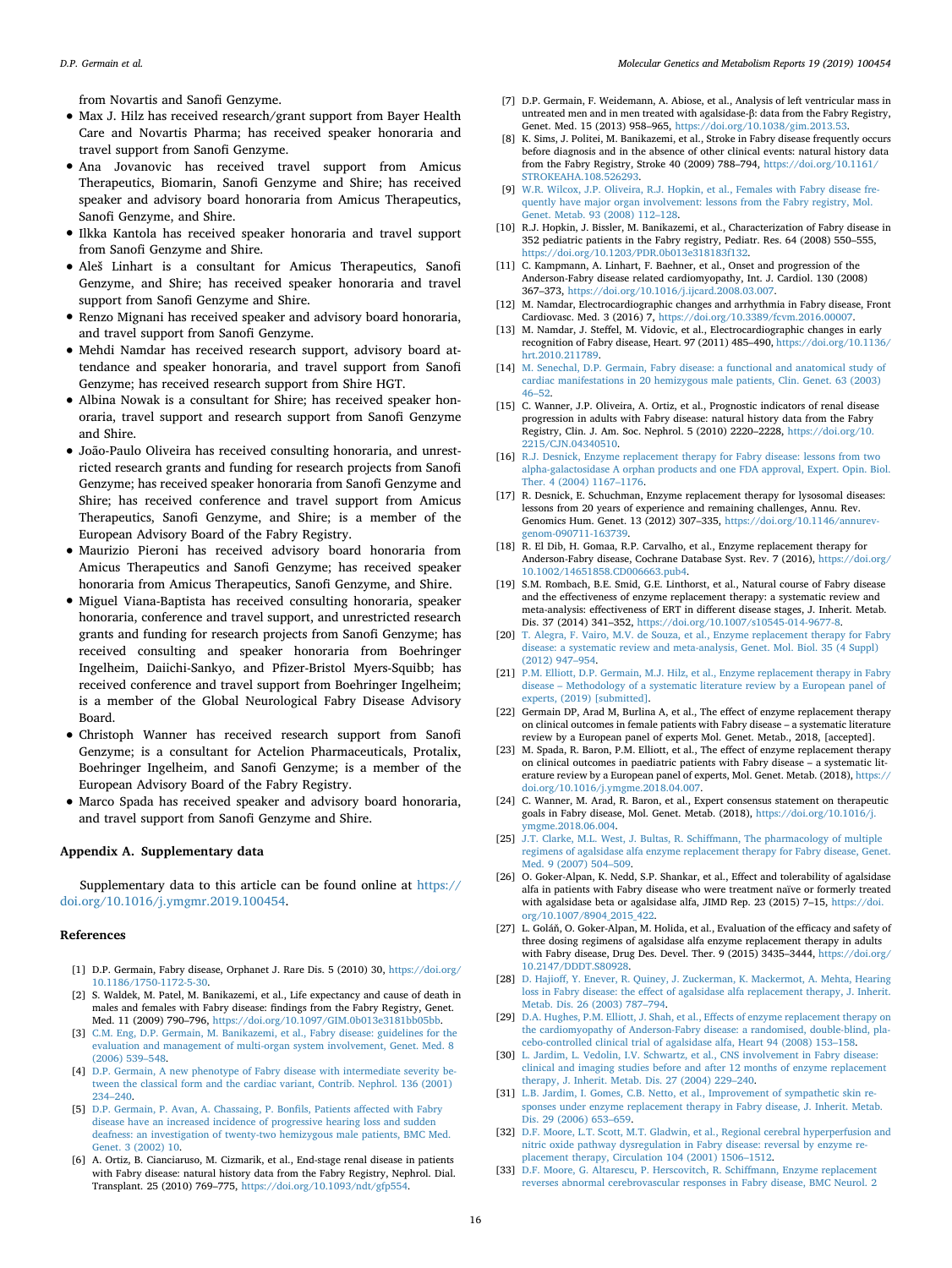[\(2002\) 4.](http://refhub.elsevier.com/S2214-4269(19)30009-6/rf0160)

- <span id="page-16-28"></span>[34] [A. Palla, U. Widmer, D. Straumann, Head-impulse testing in Fabry disease–ves](http://refhub.elsevier.com/S2214-4269(19)30009-6/rf0165)[tibular function in male and female patients, Acta Paediatr. Suppl. 92 \(2003\)](http://refhub.elsevier.com/S2214-4269(19)30009-6/rf0165) [38–42.](http://refhub.elsevier.com/S2214-4269(19)30009-6/rf0165)
- <span id="page-16-0"></span>[35] [G.M. Pastores, E. Boyd, K. Crandall, A. Whelan, L. Piersall, N. Barnett, Safety and](http://refhub.elsevier.com/S2214-4269(19)30009-6/rf0170) [pharmacokinetics of agalsidase alfa in patients with Fabry disease and end-stage](http://refhub.elsevier.com/S2214-4269(19)30009-6/rf0170) [renal disease, Nephrol. Dial. Transplant. 22 \(2007\) 1920–1925.](http://refhub.elsevier.com/S2214-4269(19)30009-6/rf0170)
- <span id="page-16-3"></span>[36] [R. Schiffmann, J.B. Kopp, H.A. Austin 3rdet al., Enzyme replacement therapy in](http://refhub.elsevier.com/S2214-4269(19)30009-6/rf0175) [Fabry disease: a randomized controlled trial, JAMA 285 \(2001\) 2743–2749.](http://refhub.elsevier.com/S2214-4269(19)30009-6/rf0175)
- <span id="page-16-25"></span>[37] [R. Schiffmann, M.K. Floeter, J.M. Dambrosia, et al., Enzyme replacement therapy](http://refhub.elsevier.com/S2214-4269(19)30009-6/rf0180) [improves peripheral nerve and sweat function in Fabry disease, Muscle Nerve 28](http://refhub.elsevier.com/S2214-4269(19)30009-6/rf0180) [\(2003\) 703–710.](http://refhub.elsevier.com/S2214-4269(19)30009-6/rf0180)
- <span id="page-16-12"></span>[38] [R. Schiffmann, P. Hauer, B. Freeman, et al., Enzyme replacement therapy and](http://refhub.elsevier.com/S2214-4269(19)30009-6/rf0185) [intraepidermal innervation density in Fabry disease, Muscle Nerve 34 \(2006\)](http://refhub.elsevier.com/S2214-4269(19)30009-6/rf0185) [53–56.](http://refhub.elsevier.com/S2214-4269(19)30009-6/rf0185)
- <span id="page-16-1"></span>[39] [R. Schiffmann, M. Ries, M. Timmons, J.T. Flaherty, R.O. Brady, Long-term therapy](http://refhub.elsevier.com/S2214-4269(19)30009-6/rf0190) [with agalsidase alfa for Fabry disease: safety and effects on renal function in a](http://refhub.elsevier.com/S2214-4269(19)30009-6/rf0190) [home infusion setting, Nephrol. Dial. Transplant. 21 \(2006\) 345–354.](http://refhub.elsevier.com/S2214-4269(19)30009-6/rf0190)
- <span id="page-16-24"></span>[40] R. Schiffmann, C. Swift, X. Wang, D. Blankenship, M. Ries, A prospective 10-year study of individualized, intensified enzyme replacement therapy in advanced Fabry disease, J. Inherit. Metab. Dis. 38 (2015) 1129–1136, [https://doi.org/10.](https://doi.org/10.1007/s10545-015-9845-5) [1007/s10545-015-9845-5.](https://doi.org/10.1007/s10545-015-9845-5)
- <span id="page-16-18"></span>[41] M. Beck, D. Hughes, C. Kampmann, et al., Long-term effectiveness of agalsidase alfa enzyme replacement in Fabry disease: a Fabry Outcome Survey analysis, Mol. Genet. Metab. Rep. 3 (2015) 21–27, [https://doi.org/10.1016/j.ymgmr.2015.02.](https://doi.org/10.1016/j.ymgmr.2015.02.002) [002.](https://doi.org/10.1016/j.ymgmr.2015.02.002)
- <span id="page-16-22"></span>[42] [M.R. Bongiorno, G. Pistone, M. Aricò, Fabry disease: enzyme replacement therapy,](http://refhub.elsevier.com/S2214-4269(19)30009-6/rf0205) [J. Eur. Acad. Dermatol. Venereol. 17 \(2003\) 676–679.](http://refhub.elsevier.com/S2214-4269(19)30009-6/rf0205)
- <span id="page-16-15"></span>[43] S. Feriozzi, A. Schwarting, G. Sunder-Plassmann, et al., Agalsidase alfa slows the decline in renal function in patients with Fabry disease, Am. J. Nephrol. 29 (2009) 353–361, [https://doi.org/10.1159/000168482.](https://doi.org/10.1159/000168482)
- <span id="page-16-16"></span>[44] S. Feriozzi, J. Torras, M. Cybulla, et al., The effectiveness of long-term agalsidase alfa therapy in the treatment of Fabry nephropathy, Clin. J. Am. Soc. Nephrol. 7 (2012) 60–69, [https://doi.org/10.2215/CJN.03130411.](https://doi.org/10.2215/CJN.03130411)
- <span id="page-16-26"></span>[45] S.N. Gupta, M. Ries, G.J. Murray, et al., Skin-impedance in Fabry disease: a prospective, controlled, non-randomized clinical study, BMC Neurol. 8 (2008) 41, [https://doi.org/10.1186/1471-2377-8-41.](https://doi.org/10.1186/1471-2377-8-41)
- <span id="page-16-31"></span>[46] [B. Hoffmann, M. Schwarz, A. Mehta, et al., Gastrointestinal symptoms in 342](http://refhub.elsevier.com/S2214-4269(19)30009-6/rf0225) [patients with Fabry disease: prevalence and response to enzyme replacement](http://refhub.elsevier.com/S2214-4269(19)30009-6/rf0225) [therapy, Clin. Gastroenterol. Hepatol. 5 \(2007\) 1447–1453.](http://refhub.elsevier.com/S2214-4269(19)30009-6/rf0225)
- <span id="page-16-30"></span>[47] [B. Hoffmann, M. Beck, G. Sunder-Plassmann, et al., Nature and prevalence of pain](http://refhub.elsevier.com/S2214-4269(19)30009-6/rf0230) [in Fabry disease and its response to enzyme replacement therapy - a retrospective](http://refhub.elsevier.com/S2214-4269(19)30009-6/rf0230) [analysis from the Fabry Outcome Survey, Clin. J. Pain 23 \(2007\) 535–542.](http://refhub.elsevier.com/S2214-4269(19)30009-6/rf0230)
- <span id="page-16-17"></span>[48] D.A. Hughes, M.Á. Barba Romero, C.E. Hollak, R. Giugliani, P.B. Deegan, Response of women with Fabry disease to enzyme replacement therapy: comparison with men, using data from FOS–the Fabry Outcome Survey, Mol. Genet. Metab. 103 (2011) 207–214, [https://doi.org/10.1016/j.ymgme.2011.03.022.](https://doi.org/10.1016/j.ymgme.2011.03.022)
- <span id="page-16-19"></span>[49] Kampmann C, Perrin A, Beck M, Effectiveness of agalsidase alfa enzyme replacement in Fabry disease: cardiac outcomes after 10 years' treatment. Orphanet. J. Rare. Dis. 10 (2015) 125. doi: 10.1186/s13023-015-0338-2. doi: [https://doi.org/](https://doi.org/10.1186/s13023-015-0338-2) [10.1186/s13023-015-0338-2.](https://doi.org/10.1186/s13023-015-0338-2) [Erratum in: Orphanet. J. Rare. Dis. 11 (2016) 95.]
- <span id="page-16-48"></span>[50] C.R. Kaneski, D.F. Moore, M. Ries, G.C. Zirzow, R. Schiffmann, Myeloperoxidase predicts risk of vasculopathic events in hemizgygous males with Fabry disease, Neurology 67 (2006) 2045–2047, [https://doi.org/10.1212/01.wnl.0000247278.](https://doi.org/10.1212/01.wnl.0000247278.88077.09) [88077.09.](https://doi.org/10.1212/01.wnl.0000247278.88077.09)
- <span id="page-16-33"></span>[51] H.Y. Lin, Y.H. Huang, H.C. Liao, et al., Clinical observations on enzyme replacement therapy in patients with Fabry disease and the switch from agalsidase beta to agalsidase alfa, J. Chin. Med. Assoc. 77 (2014) 190–197, [https://doi.org/10.1016/](https://doi.org/10.1016/j.jcma.2013.11.006) [j.jcma.2013.11.006.](https://doi.org/10.1016/j.jcma.2013.11.006)
- <span id="page-16-2"></span>[52] [R. Schiffmann, H. Askari, M. Timmons, et al., Weekly enzyme replacement therapy](http://refhub.elsevier.com/S2214-4269(19)30009-6/rf0250) [may slow decline of renal function in patients with Fabry disease who are on long](http://refhub.elsevier.com/S2214-4269(19)30009-6/rf0250)[term biweekly dosing, J. Am. Soc. Nephrol. 18 \(2007\) 1576–1583.](http://refhub.elsevier.com/S2214-4269(19)30009-6/rf0250)
- <span id="page-16-29"></span>[53] [B. Sergi, G. Conti, G. Paludetti, et al., Inner ear involvement in Anderson-Fabry](http://refhub.elsevier.com/S2214-4269(19)30009-6/rf0255) [disease: long-term follow-up during enzyme replacement therapy, Acta](http://refhub.elsevier.com/S2214-4269(19)30009-6/rf0255) [Otorhinolaryngol. Ital. 30 \(2010\) 87–93.](http://refhub.elsevier.com/S2214-4269(19)30009-6/rf0255)
- <span id="page-16-11"></span>[54] B.E. Smid, S.M. Rombach, J.M. Aerts, et al., Consequences of a global enzyme shortage of agalsidase beta in adult Dutch Fabry patients, Orphanet. J. Rare. Dis. 6 (2011) 69, [https://doi.org/10.1186/1750-1172-6-69.](https://doi.org/10.1186/1750-1172-6-69)
- <span id="page-16-13"></span>[55] [P.D. Whitfield, J. Calvin, S. Hogg, et al., Monitoring enzyme replacement therapy](http://refhub.elsevier.com/S2214-4269(19)30009-6/rf0265) [in Fabry disease–role of urine globotriaosylceramide, J. Inherit. Metab. Dis. 28](http://refhub.elsevier.com/S2214-4269(19)30009-6/rf0265) [\(2005\) 21–33.](http://refhub.elsevier.com/S2214-4269(19)30009-6/rf0265)
- <span id="page-16-38"></span>[56] [G. Altarescu, D. Elstein, Fabry disease in an oligosymptomatic male, Isr. Med.](http://refhub.elsevier.com/S2214-4269(19)30009-6/rf0270) [Assoc. J. 13 \(2011\) 191–192.](http://refhub.elsevier.com/S2214-4269(19)30009-6/rf0270)
- <span id="page-16-45"></span>[57] A. Frustaci, M.A. Russo, C. Chimenti, Paradoxical response to enzyme replacement therapy of fabry disease cardiomyopathy, Circ. Cardiovasc. Imaging. 9 (2016), [https://doi.org/10.1161/CIRCIMAGING.116.005078.](https://doi.org/10.1161/CIRCIMAGING.116.005078)
- <span id="page-16-49"></span>[58] J. Ghali, A. Murugasu, T. Day, K. Nicholls, Carpal tunnel syndrome in Fabry disease, JIMD Rep. 2 (2012) 17–23, [https://doi.org/10.1007/8904\\_2011\\_37.](https://doi.org/10.1007/8904_2011_37)
- <span id="page-16-46"></span>[59] M. Gomez, L. Molina, M. Cladellas, et al., Phenotype and genotype characterization and twin association in patients with Anderson-Fabry cardiomyopathy, Cardiology 121 (2012) 71–75, [https://doi.org/10.1159/000336168.](https://doi.org/10.1159/000336168)
- <span id="page-16-34"></span>[60] C. Kampmann, G. Kalkum, M. Beck, C. Whybra, Successful long-term enzyme replacement therapy in a young adult with Fabry disease, Clin. Genet. 83 (2013) 395–396, [https://doi.org/10.1111/j.1399-0004.2012.01916.x.](https://doi.org/10.1111/j.1399-0004.2012.01916.x)
- <span id="page-16-44"></span>[61] A. Karras, P. De Lentdecker, M. Delahousse, et al., Combined heart and kidney transplantation in a patient with Fabry disease in the enzyme replacement therapy

era, Am. J. Transplant. 8 (2008) 1345–1348, [https://doi.org/10.1111/j.1600-](https://doi.org/10.1111/j.1600-6143.2008.02245.x) [6143.2008.02245.x.](https://doi.org/10.1111/j.1600-6143.2008.02245.x)

- <span id="page-16-35"></span>[62] K. Nicholls, K. Bleasel, G. Becker, Severe infusion reactions to fabry enzyme replacement therapy: rechallenge after tracheostomy, JIMD Rep. 5 (2012) 109–112, [https://doi.org/10.1007/8904\\_2011\\_106.](https://doi.org/10.1007/8904_2011_106)
- <span id="page-16-41"></span>[63] C. Paliouras, G. Aperis, F. Lamprianou, G. Ntetskas, K. Roufas, P. Alivanis, Control of proteinuria with increased doses of agalsidase alfa in a patient with Fabry disease with atypical genotype-phenotype expression, Nefrologia. 35 (2015) 578–581, [https://doi.org/10.1016/j.nefro.2015.08.001.](https://doi.org/10.1016/j.nefro.2015.08.001)
- <span id="page-16-40"></span>[64] M. Pieroni, A. Camporeale, R. Della Bona, et al., Progression of Fabry cardiomyopathy despite enzyme replacement therapy, Circulation 128 (2013) 1687–1688, [https://doi.org/10.1161/CIRCULATIONAHA.113.002799.](https://doi.org/10.1161/CIRCULATIONAHA.113.002799)
- <span id="page-16-39"></span>[65] J. Politei, B.L. Thurberg, E. Wallace, et al., Gastrointestinal involvement in Fabry disease. So important, yet often neglected, Clin. Genet. 89 (2016) 5–9, [https://doi.](https://doi.org/10.1111/cge.12673) [org/10.1111/cge.12673.](https://doi.org/10.1111/cge.12673)
- <span id="page-16-51"></span>[66] Y. Tomizawa, A. Okuzumi, H. Shiotsuki, K. Noda, N. Hattori, Y. Okuma, A Patient with the GLA p.E66Q mutation exhibiting vascular parkinsonism and bilateral pulvinar lesions, Intern. Med. 54 (2015) 2503–2506, [https://doi.org/10.2169/](https://doi.org/10.2169/internalmedicine.54.4437) [internalmedicine.54.4437.](https://doi.org/10.2169/internalmedicine.54.4437)
- <span id="page-16-36"></span>[67] [R. Torra, F. Algaba, E. Ars, S. Santin, P. Fernández-Llama, J. Ballarin, Preservation](http://refhub.elsevier.com/S2214-4269(19)30009-6/rf0325) [of renal function in a patient with Fabry nephropathy on enzyme replacement](http://refhub.elsevier.com/S2214-4269(19)30009-6/rf0325) [therapy, Clin. Nephrol. 69 \(2008\) 445–449.](http://refhub.elsevier.com/S2214-4269(19)30009-6/rf0325)
- <span id="page-16-47"></span>[68] T. Yano, H. Oshima, T. Miki, et al., Late gadolinium enhancement image masquerading as hypertrophic cardiomyopathy in Fabry disease receiving enzyme replacement therapy, Int. J. Cardiol. 203 (2016) 136–137, [https://doi.org/10.](https://doi.org/10.1016/j.ijcard.2015.10.140) [1016/j.ijcard.2015.10.140.](https://doi.org/10.1016/j.ijcard.2015.10.140)
- <span id="page-16-10"></span>[69] [C.M. Eng, M. Banikazemi, R.E. Gordon, et al., A phase 1/2 clinical trial of enzyme](http://refhub.elsevier.com/S2214-4269(19)30009-6/rf0335) [replacement in Fabry disease: pharmacokinetic, substrate clearance, and safety](http://refhub.elsevier.com/S2214-4269(19)30009-6/rf0335) [studies, Am. J. Hum. Genet. 68 \(2001\) 711–722.](http://refhub.elsevier.com/S2214-4269(19)30009-6/rf0335)
- <span id="page-16-4"></span>[70] [Y. Eto, T. Ohashi, Y. Utsunomiya, et al., Enzyme replacement therapy in Japanese](http://refhub.elsevier.com/S2214-4269(19)30009-6/rf0340) [Fabry disease patients: the results of a phase 2 bridging study, J. Inherit. Metab.](http://refhub.elsevier.com/S2214-4269(19)30009-6/rf0340) [Dis. 28 \(2005\) 575–583.](http://refhub.elsevier.com/S2214-4269(19)30009-6/rf0340)
- <span id="page-16-5"></span>[71] [O. Goker-Alpan, M.J. Gambello, G.H. Maegawa, et al., Reduction of plasma glo](http://refhub.elsevier.com/S2214-4269(19)30009-6/rf0345)[botriaosylsphingosine levels after switching from agalsidase alfa to agalsidase beta](http://refhub.elsevier.com/S2214-4269(19)30009-6/rf0345) [as enzyme replacement therapy for Fabry disease, JIMD Rep. 25 \(2016\) 95–106.](http://refhub.elsevier.com/S2214-4269(19)30009-6/rf0345)
- <span id="page-16-6"></span>[72] J.C. Lubanda, E. Anijalg, V. Bzdúch, B.L. Thurberg, B. Bénichou, A. Tylki-Szymanska, Evaluation of a low dose, after a standard therapeutic dose, of agalsidase beta during enzyme replacement therapy in patients with Fabry disease, Genet. Med. 11 (2009) 256–264, [https://doi.org/10.1097/GIM.](https://doi.org/10.1097/GIM.0b013e3181981d82) [0b013e3181981d82.](https://doi.org/10.1097/GIM.0b013e3181981d82)
- <span id="page-16-14"></span>[73] B. Najafian, C. Tøndel, E. Svarstad, A. Sokolovkiy, K. Smith, M. Mauer, One Year of enzyme replacement therapy reduces globotriaosylceramide inclusions in podocytes in male adult patients with Fabry disease, PLoS One 11 (2016) e0152812, , [https://doi.org/10.1371/journal.pone.0152812.](https://doi.org/10.1371/journal.pone.0152812)
- <span id="page-16-50"></span>[74] [M. Banikazemi, T. Ullman, R.J. Desnick, Gastrointestinal manifestations of Fabry](http://refhub.elsevier.com/S2214-4269(19)30009-6/rf0360) [disease: clinical response to enzyme replacement therapy, Mol. Genet. Metab. 85](http://refhub.elsevier.com/S2214-4269(19)30009-6/rf0360) [\(2005\) 255–259.](http://refhub.elsevier.com/S2214-4269(19)30009-6/rf0360)
- <span id="page-16-8"></span>[75] B. Bénichou, S. Goyal, C. Sung, A.M. Norfleet, F. O'Brien, A retrospective analysis of the potential impact of IgG antibodies to agalsidase beta on efficacy during enzyme replacement therapy for Fabry disease, Mol. Genet. Metab. 96 (2009) 4–12, [https://doi.org/10.1016/j.ymgme.2008.10.004.](https://doi.org/10.1016/j.ymgme.2008.10.004)
- <span id="page-16-7"></span>[76] [P.M. Elliott, H. Kindler, J.S. Shah, et al., Coronary microvascular dysfunction in](http://refhub.elsevier.com/S2214-4269(19)30009-6/rf0370) [male patients with Anderson-Fabry disease and the effect of treatment with alpha](http://refhub.elsevier.com/S2214-4269(19)30009-6/rf0370) [galactosidase A, Heart 92 \(2006\) 357–360.](http://refhub.elsevier.com/S2214-4269(19)30009-6/rf0370)
- <span id="page-16-27"></span>[77] [M.J. Hilz, M. Brys, H. Marthol, B. Stemper, M. Dütsch, Enzyme replacement](http://refhub.elsevier.com/S2214-4269(19)30009-6/rf0375) [therapy improves function of C-, Adelta, and Abeta-nerve fibers in Fabry neuro](http://refhub.elsevier.com/S2214-4269(19)30009-6/rf0375)[pathy, Neurology 62 \(2004\) 1066–1072.](http://refhub.elsevier.com/S2214-4269(19)30009-6/rf0375)
- <span id="page-16-52"></span>[78] R.J. Hopkin, G. Cabrera, J. Charrow, et al., Risk factors for severe clinical events in male and female patients with Fabry disease treated with agalsidase beta enzyme replacement therapy: data from the Fabry Registry, Mol. Genet. Metab. 119 (2016) 151–159, [https://doi.org/10.1016/j.ymgme.2016.06.007.](https://doi.org/10.1016/j.ymgme.2016.06.007)
- <span id="page-16-21"></span>[79] J.H. Kim, B.H. Lee, J. Hyang Cho, et al., Long-term enzyme replacement therapy for Fabry disease: efficacy and unmet needs in cardiac and renal outcomes, J. Hum. Genet. 61 (2016) 923–929, [https://doi.org/10.1038/jhg.2016.78.](https://doi.org/10.1038/jhg.2016.78)
- <span id="page-16-9"></span>[80] [R. Mignani, V. Panichi, A. Giudicissi, et al., Enzyme replacement therapy with](http://refhub.elsevier.com/S2214-4269(19)30009-6/rf0390) [agalsidase beta in kidney transplant patients with Fabry disease: a pilot study,](http://refhub.elsevier.com/S2214-4269(19)30009-6/rf0390) [Kidney Int. 65 \(2004\) 1381–1385.](http://refhub.elsevier.com/S2214-4269(19)30009-6/rf0390)
- <span id="page-16-23"></span>[81] M. Motwani, S. Banypersad, P. Woolfson, S. Waldek, Enzyme replacement therapy improves cardiac features and severity of Fabry disease, Mol. Genet. Metab. 107 (2012) 197–202, [https://doi.org/10.1016/j.ymgme.2012.05.011.](https://doi.org/10.1016/j.ymgme.2012.05.011)
- <span id="page-16-20"></span>[82] D.G. Warnock, A. Ortiz, M. Mauer, et al., Renal outcomes of agalsidase beta treatment for Fabry disease: role of proteinuria and timing of treatment initiation, Nephrol. Dial. Transplant. 27 (2012) 1042–1049, [https://doi.org/10.1093/ndt/](https://doi.org/10.1093/ndt/gfr420) [gfr420.](https://doi.org/10.1093/ndt/gfr420)
- <span id="page-16-32"></span>[83] T. Watt, A.P. Burlina, C. Cazzorla, et al., Agalsidase beta treatment is associated with improved quality of life in patients with Fabry disease: findings from the Fabry Registry, Genet. Med. 12 (2010) 703–712, [https://doi.org/10.1097/GIM.](https://doi.org/10.1097/GIM.0b013e3181f13a4a) [0b013e3181f13a4a.](https://doi.org/10.1097/GIM.0b013e3181f13a4a)
- <span id="page-16-37"></span>[84] M. Arends, G.E. Linthorst, C.E. Hollak, M. Biegstraaten, Discontinuation of enzyme replacement therapy in Fabry disease in the Dutch cohort, Mol. Genet. Metab. 117 (2016) 194–198, [https://doi.org/10.1016/j.ymgme.2015.11.014.](https://doi.org/10.1016/j.ymgme.2015.11.014)
- <span id="page-16-43"></span>[85] [S. Bazan-Socha, T. Miszalski-Jamka, P. Petkow-Dimitrow, J. Musiał, Clinical sta](http://refhub.elsevier.com/S2214-4269(19)30009-6/rf0415)[bility of Fabry disease in 54 months' enzyme replacement therapy–follow-up of the](http://refhub.elsevier.com/S2214-4269(19)30009-6/rf0415) [first Polish study \[in Polish\], Pol. Arch. Med. Wewn. 117 \(2007\) 260–265.](http://refhub.elsevier.com/S2214-4269(19)30009-6/rf0415)
- <span id="page-16-42"></span>[86] S. Choi, H. Seo, M. Park, et al., Fabry disease with aortic regurgitation, Ann. Thorac. Surg. 87 (2009) 625–628, [https://doi.org/10.1016/j.athoracsur.2008.06.](https://doi.org/10.1016/j.athoracsur.2008.06.023)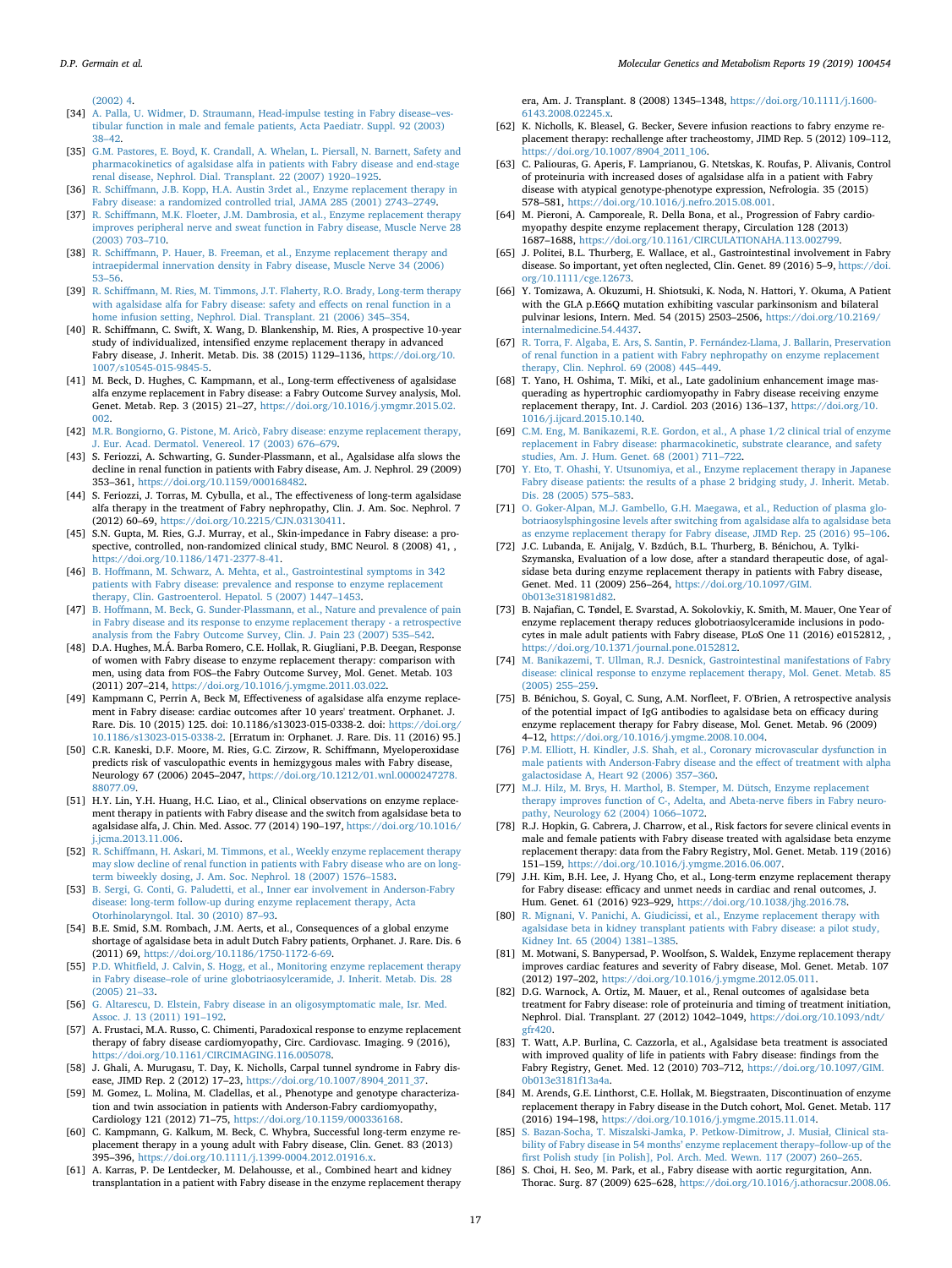[023.](https://doi.org/10.1016/j.athoracsur.2008.06.023)

- <span id="page-17-31"></span>[87] [G. De Schoenmakere, D. Chauveau, J.P. Grünfeld, Enzyme replacement therapy in](http://refhub.elsevier.com/S2214-4269(19)30009-6/rf0425) [Anderson-Fabry's disease: beneficial clinical effect on vital organ function,](http://refhub.elsevier.com/S2214-4269(19)30009-6/rf0425) [Nephrol. Dial. Transplant. 18 \(2003\) 33–35.](http://refhub.elsevier.com/S2214-4269(19)30009-6/rf0425)
- <span id="page-17-27"></span>[88] A.L. Fauchais, S. Prey, B. Ouatara, E. Vidal, A. Sparsa, Angiokeratoma regression in a Fabry disease after treatment with agalsidase-beta: clinical effectiveness marker? J. Eur. Acad. Dermatol. Venereol. 24 (2010) 737–738, [https://doi.org/](https://doi.org/10.1111/j.1468-3083.2009.03455.x) [10.1111/j.1468-3083.2009.03455.x.](https://doi.org/10.1111/j.1468-3083.2009.03455.x)
- <span id="page-17-13"></span>[89] [S. Hirashio, T. Taguchi, T. Naito, et al., Renal histology before and after effective](http://refhub.elsevier.com/S2214-4269(19)30009-6/rf0435) [enzyme replacement therapy in a patient with classical Fabry's disease, Clin.](http://refhub.elsevier.com/S2214-4269(19)30009-6/rf0435) [Nephrol. 71 \(2009\) 550–556.](http://refhub.elsevier.com/S2214-4269(19)30009-6/rf0435)
- <span id="page-17-33"></span>[90] M. Imbriaco, G. Messalli, G. Avitabile, et al., Cardiac magnetic resonance imaging illustrating Anderson-Fabry disease progression, Br. J. Radiol. 83 (2010) e249–e251, [https://doi.org/10.1259/bjr/52065763.](https://doi.org/10.1259/bjr/52065763)
- <span id="page-17-4"></span>[91] C.P. Moura, C. Soares, D. Seixas, M. Ayres-Bastos, J.P. Oliveira, Temporal intradiploic dilative vasculopathy: an additional pathogenic factor for the hearing loss in Fabry disease? JIMD Rep. 7 (2013) 7–12, [https://doi.org/10.1007/8904\\_](https://doi.org/10.1007/8904_2012_132) [2012\\_132.](https://doi.org/10.1007/8904_2012_132)
- <span id="page-17-28"></span>[92] J.H. Mukdsi, S. Gutiérrez, B. Barrón, et al., A renal variant of Fabry disease: a case with a novel Gal A hemizygote mutation, J. Nephropathol. 1 (2012) 194–197, [https://doi.org/10.5812/nephropathol.8123.](https://doi.org/10.5812/nephropathol.8123)
- <span id="page-17-16"></span>[93] [R. Schiffmann, A. Rapkiewicz, M. Abu-Asab, et al., Pathological findings in a pa](http://refhub.elsevier.com/S2214-4269(19)30009-6/rf0455)[tient with Fabry disease who died after 2.5 years of enzyme replacement,](http://refhub.elsevier.com/S2214-4269(19)30009-6/rf0455) [Virchows Arch. 448 \(2006\) 337–343.](http://refhub.elsevier.com/S2214-4269(19)30009-6/rf0455)
- <span id="page-17-5"></span>[94] T. Togawa, T. Kodama, T. Suzuki, et al., Plasma globotriaosylsphingosine as a biomarker of Fabry disease, Mol. Genet. Metab. 100 (2010) 257–261, [https://doi.](https://doi.org/10.1016/j.ymgme.2010.03.020) [org/10.1016/j.ymgme.2010.03.020.](https://doi.org/10.1016/j.ymgme.2010.03.020)
- <span id="page-17-29"></span>[95] H. Trimarchi, A. Karl, M.S. Raña, et al., Initially nondiagnosed Fabry's disease when electron microscopy is lacking: the continuing story of focal and segmental glomerulosclerosis, Case Rep. Nephrol. Urol. 3 (2013) 51–57, [https://doi.org/10.](https://doi.org/10.1159/000351516) [1159/000351516.](https://doi.org/10.1159/000351516)
- <span id="page-17-30"></span>[96] Trimarchi H, Forrester M, Lombi F, et al., Amiloride as an alternate adjuvant antiproteinuric agent in Fabry disease: the potential roles of plasmin and uPAR. Case Rep. Nephrol. 2014 (2014) 854521. doi: [https://doi.org/10.1155/2014/](https://doi.org/10.1155/2014/854521) [854521](https://doi.org/10.1155/2014/854521)
- <span id="page-17-15"></span>[97] [D. Tsambaos, E. Chroni, A. Manolis, et al., Enzyme replacement therapy in severe](http://refhub.elsevier.com/S2214-4269(19)30009-6/rf0470) [Fabry disease with renal failure: a 1-year follow-up, Acta Derm. Venereol. 84](http://refhub.elsevier.com/S2214-4269(19)30009-6/rf0470) [\(2004\) 389–392.](http://refhub.elsevier.com/S2214-4269(19)30009-6/rf0470)
- <span id="page-17-6"></span>[98] [K. Tsuboi, Enzyme replacement therapy in patients with Fabry's disease, J. Int.](http://refhub.elsevier.com/S2214-4269(19)30009-6/rf0475) [Med. Res. 35 \(2007\) 574–581.](http://refhub.elsevier.com/S2214-4269(19)30009-6/rf0475)
- <span id="page-17-11"></span>[99] M. Yamadera, M. Yokoe, G. Beck, et al., Amelioration of white-matter lesions in a patient with Fabry disease, J. Neurol. Sci. 279 (2009) 118–120, [https://doi.org/](https://doi.org/10.1016/j.jns.2008.12.028) [10.1016/j.jns.2008.12.028.](https://doi.org/10.1016/j.jns.2008.12.028)
- <span id="page-17-3"></span>[100] J. Ghali, K. Nicholls, C. Denaro, et al., Effect of reduced agalsidase beta dosage in Fabry patients: the Australian experience, JIMD Rep. 3 (2012) 33–43, [https://doi.](https://doi.org/10.1007/8904_2011_44) [org/10.1007/8904\\_2011\\_44.](https://doi.org/10.1007/8904_2011_44)
- <span id="page-17-1"></span>[101] S.M. Rombach, J.M. Aerts, B.J. Poorthuis, et al., Long-term effect of antibodies against infused alpha-galactosidase A in Fabry disease on plasma and urinary (lyso)Gb3 reduction and treatment outcome, PLoS One 7 (2012) e47805, , [https://](https://doi.org/10.1371/journal.pone.0047805) [doi.org/10.1371/journal.pone.0047805.](https://doi.org/10.1371/journal.pone.0047805)
- <span id="page-17-0"></span>[102] M.J. van Breemen, S.M. Rombach, N. Dekker, et al., Reduction of elevated plasma globotriaosylsphingosine in patients with classic Fabry disease following enzyme replacement therapy, Biochim. Biophys. Acta 1812 (2011) 70–76, [https://doi.org/](https://doi.org/10.1016/j.bbadis.2010.09.007) [10.1016/j.bbadis.2010.09.007.](https://doi.org/10.1016/j.bbadis.2010.09.007)
- <span id="page-17-19"></span>[103] L.J. Anderson, K.M. Wyatt, W. Henley, et al., Long-term effectiveness of enzyme replacement therapy in Fabry disease: results from the NCS-LSD cohort study, J. Inherit. Metab. Dis. 37 (2014) 969–978, [https://doi.org/10.1007/s10545-014-](https://doi.org/10.1007/s10545-014-9717-4) [9717-4.](https://doi.org/10.1007/s10545-014-9717-4)
- <span id="page-17-20"></span>[104] [H. Fujii, K. Kono, T. Yamamoto, et al., Effect of enzyme replacement therapy on](http://refhub.elsevier.com/S2214-4269(19)30009-6/rf0505) [serum asymmetric dimethylarginine levels, coronary flow reserve and left ven](http://refhub.elsevier.com/S2214-4269(19)30009-6/rf0505)[tricular hypertrophy in patients with Fabry disease, Clin. Kidney J. 5 \(2012\)](http://refhub.elsevier.com/S2214-4269(19)30009-6/rf0505) [512–518.](http://refhub.elsevier.com/S2214-4269(19)30009-6/rf0505)
- <span id="page-17-43"></span>[105] M. Komori, Y. Sakurai, H. Kojima, T. Ohashi, H. Moriyama, Long-term effect of enzyme replacement therapy with Fabry disease, Int. J. Otolaryngol. 2013 (2013) 282487, [https://doi.org/10.1007/s10545-014-9717-4.](https://doi.org/10.1007/s10545-014-9717-4)
- <span id="page-17-12"></span>[106] P. Lavoie, M. Boutin, C. Auray-Blais, Multiplex analysis of novel urinary lyso-Gb3 related biomarkers for Fabry disease by tandem mass spectrometry, Anal. Chem. 85 (2013) 1743–1752, [https://doi.org/10.1021/ac303033v.](https://doi.org/10.1021/ac303033v)
- <span id="page-17-21"></span>[107] P. M. Lenders, M. J. Stypmann, C. T. Duning, M. B. Schmitz, C. S.M. Brand, C. E. Brand, Serum-mediated inhibition of enzyme replacement therapy in Fabry disease, J. Am. Soc. Nephrol. 27 (2016) 256–264, [https://doi.org/10.1681/ASN.](https://doi.org/10.1681/ASN.2014121226) [2014121226.](https://doi.org/10.1681/ASN.2014121226)
- <span id="page-17-26"></span>[108] M. Lenders, B. Schmitz, J. Stypmann, et al., Renal function predicts long-term outcome on enzyme replacement therapy in patients with Fabry disease, Nephrol. Dial. Transplant. 32 (2017) 2090–2097, [https://doi.org/10.1093/ndt/gfw334.](https://doi.org/10.1093/ndt/gfw334)
- <span id="page-17-10"></span>[109] H.Y. Lin, H.C. Liu, Y.H. Huang, et al., Effects of enzyme replacement therapy for cardiac-type Fabry patients with a Chinese hotspot late-onset Fabry mutation (IVS4+919G > A), BMJ Open 3 (2013), [https://doi.org/10.1136/bmjopen-2013-](https://doi.org/10.1136/bmjopen-2013-003146) [003146.](https://doi.org/10.1136/bmjopen-2013-003146)
- <span id="page-17-9"></span>[110] H.C. Liu, H.Y. Lin, C.F. Yang, et al., Globotriaosylsphingosine (lyso-Gb3) might not be a reliable marker for monitoring the long-term therapeutic outcomes of enzyme replacement therapy for late-onset Fabry patients with the Chinese hotspot mutation (IVS4+919G > A), Orphanet. J. Rare Dis. 9 (2014) 111, [https://doi.org/](https://doi.org/10.1186/s13023-014-0111-y) [10.1186/s13023-014-0111-y.](https://doi.org/10.1186/s13023-014-0111-y)
- <span id="page-17-45"></span>[111] K. Nicholls, Increased arterial stiffness is associated with high cardiovascular mortality in male Fabry patients, J. Inherit. Metab. Dis. 35 (2012) 885–889,

[https://doi.org/10.1007/s10545-011-9428-z.](https://doi.org/10.1007/s10545-011-9428-z)

- <span id="page-17-22"></span>[112] S.M. Rombach, B.E. Smid, M.G. Bouwman, G.E. Linthorst, M.G. Dijkgraaf, C.E. Hollak, Long term enzyme replacement therapy for Fabry disease: effectiveness on kidney, heart and brain, Orphanet. J. Rare Dis. 8 (2013) 47, [https://doi.](https://doi.org/10.1186/1750-1172-8-47) [org/10.1186/1750-1172-8-47.](https://doi.org/10.1186/1750-1172-8-47)
- <span id="page-17-34"></span>[113] C. Schmied, A. Nowak, C. Gruner, et al., The value of ECG parameters as markers of treatment response in Fabry cardiomyopathy, Heart 102 (2016) 1309–1314, [https://doi.org/10.1136/heartjnl-2015-308897.](https://doi.org/10.1136/heartjnl-2015-308897)
- <span id="page-17-23"></span>[114] S.M. Sirrs, D.G. Bichet, R. Casey, et al., Outcomes of patients treated through the Canadian Fabry disease initiative, Mol. Genet. Metab. 111 (2014) 499–506, [https://doi.org/10.1016/j.ymgme.2014.01.014.](https://doi.org/10.1016/j.ymgme.2014.01.014)
- <span id="page-17-42"></span>[115] [E.B. Suntjens, B.E. Smid, M. Biegstraaten, W.A. Dreschler, C.E. Hollak,](http://refhub.elsevier.com/S2214-4269(19)30009-6/rf0560) [G.E. Linthorst, Hearing loss in adult patients with Fabry disease treated with en](http://refhub.elsevier.com/S2214-4269(19)30009-6/rf0560)[zyme replacement therapy, J. Inherit. Metab. Dis. 38 \(2015\) 351–358.](http://refhub.elsevier.com/S2214-4269(19)30009-6/rf0560)
- <span id="page-17-24"></span>[116] A.S. Talbot, N.T. Lewis, K.M. Nicholls, Cardiovascular outcomes in Fabry disease are linked to severity of chronic kidney disease, Heart 101 (2015) 287–293, [https://doi.org/10.1136/heartjnl-2014-306278.](https://doi.org/10.1136/heartjnl-2014-306278)
- <span id="page-17-40"></span>[117] N. Üçeyler, L. He, D. Schönfeld, et al., Small fibers in Fabry disease: baseline and follow-up data under enzyme replacement therapy, J. Peripher. Nerv. Syst. 16 (2011) 1304–1314, [https://doi.org/10.1111/j.1529-8027.2011.00365.x.](https://doi.org/10.1111/j.1529-8027.2011.00365.x)
- <span id="page-17-46"></span>[118] V. Di Lazzaro, F. Pilato, P. Profice, C. Feliciani, R. Renna, Cerebral hemorrhage in a paucisymptomatic young patient with Fabry disease, J. Stroke Cerebrovasc. Dis. 22 (2013) e254–e255, [https://doi.org/10.1016/j.jstrokecerebrovasdis.2012.12.](https://doi.org/10.1016/j.jstrokecerebrovasdis.2012.12.012) [012.](https://doi.org/10.1016/j.jstrokecerebrovasdis.2012.12.012)
- <span id="page-17-48"></span>[119] F. Iemolo, F. Pizzo, G. Albeggiani, et al., De novo mutation in a male patient with Fabry disease: a case report, BMC Res. Notes 7 (2014) 11, [https://doi.org/10.](https://doi.org/10.1186/1756-0500-7-11) [1186/1756-0500-7-11.](https://doi.org/10.1186/1756-0500-7-11)
- <span id="page-17-7"></span>[120] [Y. Kikumoto, Y. Kai, H. Morinaga, et al., Fabry disease exhibiting recurrent stroke](http://refhub.elsevier.com/S2214-4269(19)30009-6/rf0585) [and persistent inflammation, Intern. Med. 49 \(2010\) 2247–2252.](http://refhub.elsevier.com/S2214-4269(19)30009-6/rf0585)
- <span id="page-17-32"></span>[121] J.H. Kim, D.H. Han, M.Y. Park, et al., Fabry disease previously diagnosed as Henoch-Schonlein purpura, Korean J. Intern. Med. 30 (2015) 925–927, [https://](https://doi.org/10.3904/kjim.2015.30.6.925) [doi.org/10.3904/kjim.2015.30.6.925.](https://doi.org/10.3904/kjim.2015.30.6.925)
- <span id="page-17-35"></span>[122] [K. Komamura, M. Higashi, N. Yamada, Improvement of cardiac hypertrophy and](http://refhub.elsevier.com/S2214-4269(19)30009-6/rf0595) [ventricular function in a man with Fabry disease by treatment with recombinant](http://refhub.elsevier.com/S2214-4269(19)30009-6/rf0595) [alpha-galactosidase A, Heart 90 \(2004\) 617.](http://refhub.elsevier.com/S2214-4269(19)30009-6/rf0595)
- <span id="page-17-44"></span>[123] K. Korsholm, U. Feldt-Rasmussen, H. Granqvist, et al., Positron emission tomography and magnetic resonance imaging of the brain in fabry disease: a nationwide, long-time, prospective follow-up, PLoS One 10 (2015) e0143940, [https://](https://doi.org/10.1371/journal.pone.0143940) [doi.org/10.1371/journal.pone.0143940.](https://doi.org/10.1371/journal.pone.0143940)
- <span id="page-17-36"></span>[124] D. Maixnerová, V. Tesař, R. Ryšavá, et al., The coincidence of IgA nephropathy and Fabry disease, BMC Nephrol. 14 (2013) 6, [https://doi.org/10.1186/1471-](https://doi.org/10.1186/1471-2369-14-6) [2369-14-6.](https://doi.org/10.1186/1471-2369-14-6)
- <span id="page-17-25"></span>[125] J. Politei, A.B. Schenone, G. Cabrera, R. Heguilen, M. Szlago, Fabry disease and enzyme replacement therapy in classic patients with same mutation: different formulations - different outcome? Clin. Genet. 89 (2016) 88–92, [https://doi.org/](https://doi.org/10.1111/cge.12590) [10.1111/cge.12590.](https://doi.org/10.1111/cge.12590)
- <span id="page-17-38"></span>[126] P. Qian, D. Ross, M. Tchan, N. Sadick, A patient with recurrent disabling atrial fibrillation and Fabry cardiomyopathy successfully treated with single ring pulmonary vein isolation, Int. J. Cardiol. 182 (2015) 375–376, [https://doi.org/10.](https://doi.org/10.1016/j.ijcard.2015.01.001) [1016/j.ijcard.2015.01.001.](https://doi.org/10.1016/j.ijcard.2015.01.001)
- <span id="page-17-37"></span>[127] M. Rigoldi, D. Concolino, A. Morrone, et al., Intrafamilial phenotypic variability in four families with Anderson-Fabry disease, Clin. Genet. 86 (2014) 258–263, [https://doi.org/10.1111/cge.12261.](https://doi.org/10.1111/cge.12261)
- <span id="page-17-47"></span>[128] J.T. Saarinen, N. Sillanpää, I. Kantola, A male Fabry disease patient treated with intravenous thrombolysis for acute ischemic stroke, J. Clin. Neurosci. 22 (2015) 423–425, [https://doi.org/10.1016/j.jocn.2014.07.021.](https://doi.org/10.1016/j.jocn.2014.07.021)
- <span id="page-17-39"></span>[129] [Y.D. Shen, C.M. Yang, J.S. Huang, Fabry disease manifesting as chronic uveitis–](http://refhub.elsevier.com/S2214-4269(19)30009-6/rf0630) [treated with enzyme replacement therapy, Eye \(Lond\) 21 \(2007\) 431–432.](http://refhub.elsevier.com/S2214-4269(19)30009-6/rf0630)
- <span id="page-17-14"></span>[130] R. Skrunes, E. Svarstad, K. Kampevold Larsen, S. Leh, C. Tøndel, Reaccumulation of globotriaosylceramide in podocytes after agalsidase dose reduction in young Fabry patients, Nephrol. Dial. Transplant. 5 (2017) 807–813, [https://doi.org/10.](https://doi.org/10.1093/ndt/gfw094) [1093/ndt/gfw094.](https://doi.org/10.1093/ndt/gfw094)
- [131] K. Suzuki, N. Miura, W. Kitagawa, et al., Progressive renal failure despite longterm biweekly enzyme replacement therapy in a patient with Fabry disease secondary to a new α-galactosidase mutation of Leu311Arg (L311R), Clin. Exp. Nephrol. 15 (2011) 916–920, [https://doi.org/10.1007/s10157-011-0486-1.](https://doi.org/10.1007/s10157-011-0486-1)
- [132] C. Tesmoingt, O. Lidove, A. Reberga, et al., Enzyme therapy in Fabry disease: severe adverse events associated with anti-agalsidase cross-reactive IgG antibodies, Br. J. Clin. Pharmacol. 68 (2009) 765–769, [https://doi.org/10.1111/j.](https://doi.org/10.1111/j.1365-2125.2009.03501.x) [1365-2125.2009.03501.x.](https://doi.org/10.1111/j.1365-2125.2009.03501.x)
- <span id="page-17-8"></span>[133] K. Tsuboi, H. Yamamoto, Clinical course of patients with Fabry disease who were switched from agalsidase-β to agalsidase-α, Genet. Med. 16 (2014) 766–772, [https://doi.org/10.1038/gim.2014.28.](https://doi.org/10.1038/gim.2014.28)
- <span id="page-17-41"></span>[134] [Hajioff D, Goodwin S, Quiney R, Zuckerman J, MacDermot KD, Mehta A, Hearing](http://refhub.elsevier.com/S2214-4269(19)30009-6/rf0655) [improvement in patients with Fabry disease treated with agalsidase alfa, Acta](http://refhub.elsevier.com/S2214-4269(19)30009-6/rf0655) [Paediatr. Suppl. 92 \(2003\) 28–30.](http://refhub.elsevier.com/S2214-4269(19)30009-6/rf0655)
- <span id="page-17-2"></span>[135] D.A. Hughes, P.B. Deegan, A. Milligan, et al., A randomised, double-blind, placebo-controlled, crossover study to assess the efficacy and safety of three dosing schedules of agalsidase alfa enzyme replacement therapy for Fabry disease, Mol. Genet. Metab. 109 (2013) 269–275, [https://doi.org/10.1016/j.ymgme.2013.04.](https://doi.org/10.1016/j.ymgme.2013.04.015) [015.](https://doi.org/10.1016/j.ymgme.2013.04.015)
- <span id="page-17-18"></span>[136] [L.B. Jardim, F. Aesse, L.M. Vedolin, et al., White matter lesions in Fabry disease](http://refhub.elsevier.com/S2214-4269(19)30009-6/rf0665) [before and after enzyme replacement therapy: a 2-year follow-up, Arq.](http://refhub.elsevier.com/S2214-4269(19)30009-6/rf0665) [Neuropsiquiatr. 64 \(2006\) 711–717.](http://refhub.elsevier.com/S2214-4269(19)30009-6/rf0665)
- <span id="page-17-17"></span>[137] [M. Beck, R. Ricci, U. Widmer, et al., Fabry disease: overall effects of agalsidase alfa](http://refhub.elsevier.com/S2214-4269(19)30009-6/rf0670) [treatment, Eur. J. Clin. Investig. 34 \(2004\) 838–844.](http://refhub.elsevier.com/S2214-4269(19)30009-6/rf0670)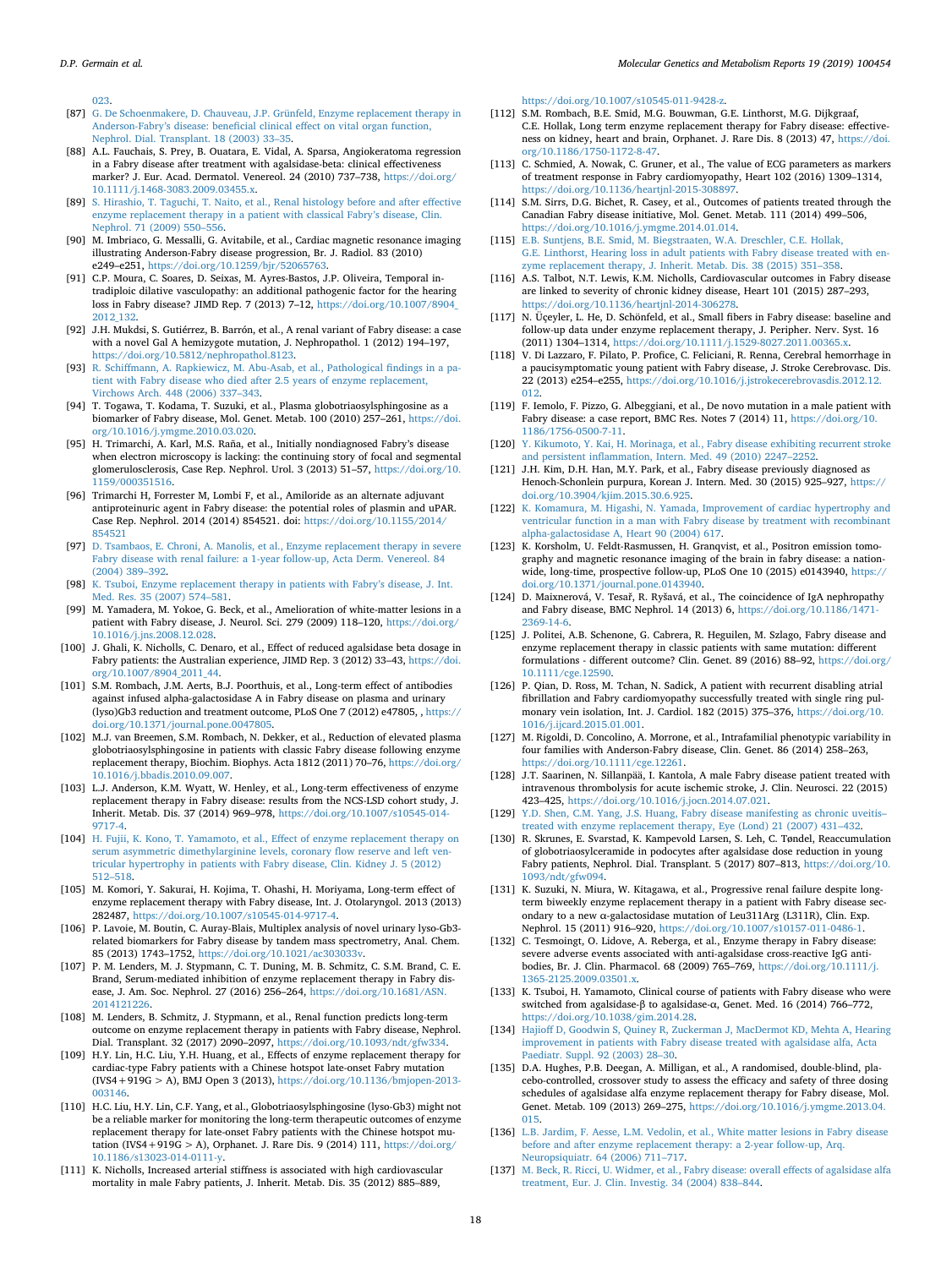- <span id="page-18-47"></span>[138] [G. Conti, B. Sergi, Auditory and vestibular findings in Fabry disease: a study of](http://refhub.elsevier.com/S2214-4269(19)30009-6/rf0675) [hemizygous males and heterozygous females, Acta Paediatr. Suppl. 92 \(2003\)](http://refhub.elsevier.com/S2214-4269(19)30009-6/rf0675) [33–37.](http://refhub.elsevier.com/S2214-4269(19)30009-6/rf0675)
- <span id="page-18-17"></span>[139] M. Cybulla, K.N. Walter, A. Schwarting, et al., Kidney transplantation in patients with Fabry disease, Transpl. Int. 22 (2009) 475–481, [https://doi.org/10.1111/j.](https://doi.org/10.1111/j.1432-2277.2008.00824.x) [1432-2277.2008.00824.x.](https://doi.org/10.1111/j.1432-2277.2008.00824.x)
- <span id="page-18-51"></span>[140] [F. Dehout, D. Roland, S. Treille de Granseigne, B. Guillaume, L. Van Maldergem,](http://refhub.elsevier.com/S2214-4269(19)30009-6/rf0685) [Erratum: Relief of gastrointestinal symptoms under enzyme replacement therapy](http://refhub.elsevier.com/S2214-4269(19)30009-6/rf0685) [\[corrected\] in patients with Fabry disease, J. Inherit. Metab. Dis. 27 \(2004\)](http://refhub.elsevier.com/S2214-4269(19)30009-6/rf0685) [499–505 Erratum in J. Inherit. Metab. Dis. 27 \(2004\) 620.](http://refhub.elsevier.com/S2214-4269(19)30009-6/rf0685)
- <span id="page-18-18"></span>[141] [F. Dehout, A. Schwarting, M. Beck, et al., Effects of enzyme replacement therapy](http://refhub.elsevier.com/S2214-4269(19)30009-6/rf0690) [with agalsidase alfa on glomerular filtration rate in patients with Fabry disease:](http://refhub.elsevier.com/S2214-4269(19)30009-6/rf0690) [preliminary data, Acta Paediatr. Suppl. 92 \(2003\) 14–15.](http://refhub.elsevier.com/S2214-4269(19)30009-6/rf0690)
- <span id="page-18-19"></span>[142] [S. Feriozzi, D.P. Germain, R. Di Vito, A. Legrand, R. Ricci, F. Barbey, Cystatin C as](http://refhub.elsevier.com/S2214-4269(19)30009-6/rf0695) [a marker of early changes of renal function in Fabry nephropathy, J. Nephrol. 20](http://refhub.elsevier.com/S2214-4269(19)30009-6/rf0695) [\(2007\) 437–443.](http://refhub.elsevier.com/S2214-4269(19)30009-6/rf0695)
- <span id="page-18-14"></span>[143] T.R. Hsu, S.H. Sung, F.P. Chang, et al., Endomyocardial biopsies in patients with left ventricular hypertrophy and a common Chinese later-onset Fabry mutation (IVS4 + 919G > A), Orphanet. J. Rare. Dis. 4 (2014) 96, [https://doi.org/10.](https://doi.org/10.1186/1750-1172-9-96) [1186/1750-1172-9-96.](https://doi.org/10.1186/1750-1172-9-96)
- <span id="page-18-22"></span>[144] A. Mehta, M. Beck, P. Elliott, et al., Enzyme replacement therapy with agalsidase alfa in patients with Fabry's disease: an analysis of registry data, Lancet 374 (2009) 1986–1996, [https://doi.org/10.1016/S0140-6736\(09\)61493-8.](https://doi.org/10.1016/S0140-6736(09)61493-8)
- <span id="page-18-46"></span>[145] [A. Palla, S. Hegemann, U. Widmer, D. Straumann, Vestibular and auditory deficits](http://refhub.elsevier.com/S2214-4269(19)30009-6/rf0710) [in Fabry disease and their response to enzyme replacement therapy, J. Neurol. 254](http://refhub.elsevier.com/S2214-4269(19)30009-6/rf0710) [\(2007\) 1433–1442.](http://refhub.elsevier.com/S2214-4269(19)30009-6/rf0710)
- <span id="page-18-20"></span>[146] [A. Schwarting, F. Dehout, S. Feriozzi, et al., Enzyme replacement therapy and](http://refhub.elsevier.com/S2214-4269(19)30009-6/rf0715) [renal function in 201 patients with Fabry disease, Clin. Nephrol. 66 \(2006\) 77–84.](http://refhub.elsevier.com/S2214-4269(19)30009-6/rf0715)
- <span id="page-18-21"></span>[147] S. Thofehrn, C. Netto, C. Cecchin, et al., Kidney function and 24-hour proteinuria in patients with Fabry disease during 36 months of agalsidase alfa enzyme replacement therapy: a Brazilian experience, Ren. Fail. 31 (2009) 773–778, [https://](https://doi.org/10.3109/08860220903150296) [doi.org/10.3109/08860220903150296.](https://doi.org/10.3109/08860220903150296)
- <span id="page-18-49"></span>[148] [M. Banikazemi, J. Bultas, S. Waldek, et al., Agalsidase-beta therapy for advanced](http://refhub.elsevier.com/S2214-4269(19)30009-6/rf0725) [Fabry disease: a randomized trial, Ann. Intern. Med. 146 \(2007\) 77–86.](http://refhub.elsevier.com/S2214-4269(19)30009-6/rf0725)
- <span id="page-18-2"></span>[149] [C.M. Eng, N. Guffon, W.R. Wilcox, et al., Safety and efficacy of recombinant](http://refhub.elsevier.com/S2214-4269(19)30009-6/rf0730) [human alpha-galactosidase A–replacement therapy in Fabry's disease, N. Engl. J.](http://refhub.elsevier.com/S2214-4269(19)30009-6/rf0730) [Med. 345 \(2001\) 9–16.](http://refhub.elsevier.com/S2214-4269(19)30009-6/rf0730)
- <span id="page-18-13"></span>[150] [D.P. Germain, S. Waldek, M. Banikazemi, et al., Sustained, long-term renal sta](http://refhub.elsevier.com/S2214-4269(19)30009-6/rf0735)[bilization after 54 months of agalsidase beta therapy in patients with Fabry dis](http://refhub.elsevier.com/S2214-4269(19)30009-6/rf0735)[ease, J. Am. Soc. Nephrol. 18 \(2007\) 1547–1557.](http://refhub.elsevier.com/S2214-4269(19)30009-6/rf0735)
- <span id="page-18-32"></span>[151] [A. Pisani, L. Spinelli, M. Sabbatini, et al., Enzyme replacement therapy in Fabry](http://refhub.elsevier.com/S2214-4269(19)30009-6/rf0740) [disease patients undergoing dialysis: effects on quality of life and organ involve](http://refhub.elsevier.com/S2214-4269(19)30009-6/rf0740)[ment, Am. J. Kidney Dis. 46 \(2005\) 120–127.](http://refhub.elsevier.com/S2214-4269(19)30009-6/rf0740)
- <span id="page-18-26"></span>[152] [H. Tahir, L.L. Jackson, D.G. Warnock, Antiproteinuric therapy and Fabry ne](http://refhub.elsevier.com/S2214-4269(19)30009-6/rf0745)[phropathy: sustained reduction of proteinuria in patients receiving enzyme re](http://refhub.elsevier.com/S2214-4269(19)30009-6/rf0745)[placement therapy with agalsidase-β, J. Am. Soc. Nephrol. 18 \(2007\) 2609–2617.](http://refhub.elsevier.com/S2214-4269(19)30009-6/rf0745)
- <span id="page-18-12"></span>[153] [B.L. Thurberg, H. Rennke, R.B. Colvin, et al., Globotriaosylceramide accumulation](http://refhub.elsevier.com/S2214-4269(19)30009-6/rf0750) [in the Fabry kidney is cleared from multiple cell types after enzyme replacement](http://refhub.elsevier.com/S2214-4269(19)30009-6/rf0750) [therapy, Kidney Int. 62 \(2002\) 1933–1946.](http://refhub.elsevier.com/S2214-4269(19)30009-6/rf0750)
- <span id="page-18-16"></span>[154] [B.L. Thurberg, H. Randolph Byers, S.R. Granter, R.G. Phelps, R.E. Gordon,](http://refhub.elsevier.com/S2214-4269(19)30009-6/rf0755) [M. O'Callaghan, Monitoring the 3-year efficacy of enzyme replacement therapy in](http://refhub.elsevier.com/S2214-4269(19)30009-6/rf0755) [Fabry disease by repeated skin biopsies, J. Invest. Dermatol. 122 \(2004\) 900–908.](http://refhub.elsevier.com/S2214-4269(19)30009-6/rf0755)
- <span id="page-18-15"></span>[155] B.L. Thurberg, J.T. Fallon, R. Mitchell, T. Aretz, R.E. Gordon, M.W. O'Callaghan, Cardiac microvascular pathology in Fabry disease: evaluation of endomyocardial biopsies before and after enzyme replacement therapy, Circulation 119 (2009) 2561–2567, [https://doi.org/10.1161/CIRCULATIONAHA.108.841494.](https://doi.org/10.1161/CIRCULATIONAHA.108.841494)
- <span id="page-18-40"></span>[156] [F. Weidemann, F. Breunig, M. Beer, et al., Improvement of cardiac function during](http://refhub.elsevier.com/S2214-4269(19)30009-6/rf0765) [enzyme replacement therapy in patients with Fabry disease: a prospective strain](http://refhub.elsevier.com/S2214-4269(19)30009-6/rf0765) [rate imaging study, Circulation 108 \(2003\) 1299–1301.](http://refhub.elsevier.com/S2214-4269(19)30009-6/rf0765)
- <span id="page-18-3"></span>[157] [W.R. Wilcox, M. Banikazemi, N. Guffon, et al., Long-term safety and efficacy of](http://refhub.elsevier.com/S2214-4269(19)30009-6/rf0770) [enzyme replacement therapy for Fabry disease, Am. J. Hum. Genet. 75 \(2004\)](http://refhub.elsevier.com/S2214-4269(19)30009-6/rf0770) [65–74.](http://refhub.elsevier.com/S2214-4269(19)30009-6/rf0770)
- <span id="page-18-33"></span>[158] [M. Beer, F. Weidemann, F. Breunig, et al., Impact of enzyme replacement therapy](http://refhub.elsevier.com/S2214-4269(19)30009-6/rf0775) [on cardiac morphology and function and late enhancement in Fabry's cardio](http://refhub.elsevier.com/S2214-4269(19)30009-6/rf0775)[myopathy, Am. J. Cardiol. 97 \(2006\) 1515–1518.](http://refhub.elsevier.com/S2214-4269(19)30009-6/rf0775)
- <span id="page-18-27"></span>[159] [F. Breunig, F. Weidemann, J. Strotmann, A. Knoll, C. Wanner, Clinical benefit of](http://refhub.elsevier.com/S2214-4269(19)30009-6/rf0780) [enzyme replacement therapy in Fabry disease, Kidney Int. 69 \(2006\) 1216–1221.](http://refhub.elsevier.com/S2214-4269(19)30009-6/rf0780)
- <span id="page-18-4"></span>[160] J.H. Choi, Y.M. Cho, K.S. Suh, et al., Short-term efficacy of enzyme replacement therapy in Korean patients with Fabry disease, J. Korean Med. Sci. 23 (2008) 243–250, [https://doi.org/10.3346/jkms.2008.23.2.243.](https://doi.org/10.3346/jkms.2008.23.2.243)
- <span id="page-18-45"></span>[161] C. Collin, M. Briet, T.C. Tran, et al., Long-term changes in arterial structure and function and left ventricular geometry after enzyme replacement therapy in patients affected with Fabry disease, Eur. J. Prev. Cardiol. 19 (2012) 43–54, [https://](https://doi.org/10.1177/1741826710391118) [doi.org/10.1177/1741826710391118.](https://doi.org/10.1177/1741826710391118)
- <span id="page-18-48"></span>[162] A. Fellgiebel, M. Gartenschläger, K. Wildberger, A. Scheurich, R.J. Desnick, K. Sims, Enzyme replacement therapy stabilized white matter lesion progression in Fabry disease, Cerebrovasc. Dis. 38 (2014) 448–456, [https://doi.org/10.1159/](https://doi.org/10.1159/000369293) [000369293.](https://doi.org/10.1159/000369293)
- <span id="page-18-5"></span>[163] D.P. Germain, J. Charrow, R.J. Desnick, et al., Ten-year outcome of enzyme replacement therapy with agalsidase beta in patients with Fabry disease, J. Med. Genet. 52 (2015) 353–358, [https://doi.org/10.1136/jmedgenet-2014-102797.](https://doi.org/10.1136/jmedgenet-2014-102797)
- <span id="page-18-31"></span>[164] [M. Imbriaco, A. Pisani, L. Spinelli, et al., Effects of enzyme-replacement therapy in](http://refhub.elsevier.com/S2214-4269(19)30009-6/rf0805) [patients with Anderson-Fabry disease: a prospective long-term cardiac magnetic](http://refhub.elsevier.com/S2214-4269(19)30009-6/rf0805) [resonance imaging study, Heart 95 \(2009\) 1103–1107.](http://refhub.elsevier.com/S2214-4269(19)30009-6/rf0805)
- <span id="page-18-28"></span>[165] P. Juan, A. Hernan, S.A. Beatriz, et al., Fabry disease: multidisciplinary evaluation after 10 years of treatment with agalsidase beta, JIMD Rep. 16 (2014) 7–14,

[https://doi.org/10.1007/8904\\_2014\\_310.](https://doi.org/10.1007/8904_2014_310)

- <span id="page-18-6"></span>[166] [R.J. Kalliokoski, I. Kantola, K.K. Kalliokoski, et al., The effect of 12-month enzyme](http://refhub.elsevier.com/S2214-4269(19)30009-6/rf0815) [replacement therapy on myocardial perfusion in patients with Fabry disease, J.](http://refhub.elsevier.com/S2214-4269(19)30009-6/rf0815) [Inherit. Metab. Dis. 29 \(2006\) 112–118.](http://refhub.elsevier.com/S2214-4269(19)30009-6/rf0815)
- <span id="page-18-41"></span>[167] S. Koeppe, H. Neubauer, F. Breunig, et al., MR-based analysis of regional cardiac function in relation to cellular integrity in Fabry disease, Int. J. Cardiol. 160 (2012) 53–58, [https://doi.org/10.1016/j.ijcard.2011.03.023.](https://doi.org/10.1016/j.ijcard.2011.03.023)
- <span id="page-18-7"></span>[168] J.W. Koskenvuo, J.J. Hartiala, P. Nuutila, et al., Twenty-four-month alpha-galactosidase A replacement therapy in Fabry disease has only minimal effects on symptoms and cardiovascular parameters, J. Inherit. Metab. Dis. 31 (2008) 432–441, [https://doi.org/10.1007/s10545-008-0848-3.](https://doi.org/10.1007/s10545-008-0848-3)
- <span id="page-18-34"></span>[169] W. Machann, F. Breunig, F. Weidemann, et al., Cardiac energy metabolism is disturbed in Fabry disease and improves with enzyme replacement therapy using recombinant human galactosidase A, Eur. J. Heart Fail. 13 (2011) 278–283, [https://doi.org/10.1093/eurjhf/hfq211.](https://doi.org/10.1093/eurjhf/hfq211)
- <span id="page-18-35"></span>[170] G. Messalli, M. Imbriaco, G. Avitabile, et al., Role of cardiac MRI in evaluating patients with Anderson-Fabry disease: assessing cardiac effects of long-term enzyme replacement therapy, Radiol. Med. 117 (2012) 19–28, [https://doi.org/10.](https://doi.org/10.1007/s11547-011-0710-9) [1007/s11547-011-0710-9.](https://doi.org/10.1007/s11547-011-0710-9)
- <span id="page-18-42"></span>[171] M. Niemann, F. Breunig, M. Beer, et al., Tei index in Fabry disease, J. Am. Soc. Echocardiogr. 24 (2011) 1026–1032, [https://doi.org/10.1016/j.echo.2011.05.](https://doi.org/10.1016/j.echo.2011.05.021) [021.](https://doi.org/10.1016/j.echo.2011.05.021)
- <span id="page-18-52"></span>[172] A. Ortiz, A. Abiose, D.G. Bichet, et al., Time to treatment benefit for adult patients with Fabry disease receiving agalsidase β: data from the Fabry Registry, J. Med. Genet. 53 (2016) 495–502, [https://doi.org/10.1136/jmedgenet-2015-103486.](https://doi.org/10.1136/jmedgenet-2015-103486)
- <span id="page-18-36"></span>[173] [L. Spinelli, A. Pisani, M. Sabbatini, et al., Enzyme replacement therapy with](http://refhub.elsevier.com/S2214-4269(19)30009-6/rf0850) [agalsidase beta improves cardiac involvement in Fabry's disease, Clin. Genet. 66](http://refhub.elsevier.com/S2214-4269(19)30009-6/rf0850) [\(2004\) 158–165.](http://refhub.elsevier.com/S2214-4269(19)30009-6/rf0850)
- <span id="page-18-37"></span>[174] F. Weidemann, M. Niemann, F. Breunig, et al., Long-term effects of enzyme replacement therapy on Fabry cardiomyopathy: evidence for a better outcome with early treatment, Circulation 119 (2009) 524-529, [https://doi.org/10.1161/](https://doi.org/10.1161/CIRCULATIONAHA.108.794529) [CIRCULATIONAHA.108.794529.](https://doi.org/10.1161/CIRCULATIONAHA.108.794529)
- <span id="page-18-29"></span>[175] F. Weidemann, M. Niemann, S. Störk, et al., Long-term outcome of enzyme-replacement therapy in advanced Fabry disease: evidence for disease progression towards serious complications, J. Intern. Med. 274 (2013) 331–341, [https://doi.](https://doi.org/10.1111/joim.12077) [org/10.1111/joim.12077.](https://doi.org/10.1111/joim.12077)
- <span id="page-18-1"></span>[176] [A.C. Vedder, G.E. Linthorst, G. Houge, et al., Treatment of Fabry disease: outcome](http://refhub.elsevier.com/S2214-4269(19)30009-6/rf0865) [of a comparative trial with agalsidase alfa or beta at a dose of 0.2 mg/kg, PLoS One](http://refhub.elsevier.com/S2214-4269(19)30009-6/rf0865) [2 \(2007\) e598.](http://refhub.elsevier.com/S2214-4269(19)30009-6/rf0865)
- <span id="page-18-23"></span>[177] M. Lenders, S. Canaan-Kühl, J. Krämer, et al., Patients with Fabry disease after enzyme replacement therapy dose reduction and switch-2-year follow-up, J. Am. Soc. Nephrol. 27 (2016) 952–962, [https://doi.org/10.1681/ASN.2015030337.](https://doi.org/10.1681/ASN.2015030337)
- <span id="page-18-11"></span>[178] [G.E. Linthorst, C.E. Hollak, W.E. Donker-Koopman, A. Strijland, J.M. Aerts,](http://refhub.elsevier.com/S2214-4269(19)30009-6/rf0875) [Enzyme therapy for Fabry disease: neutralizing antibodies toward agalsidase alpha](http://refhub.elsevier.com/S2214-4269(19)30009-6/rf0875) [and beta, Kidney Int. 66 \(2004\) 1589–1595.](http://refhub.elsevier.com/S2214-4269(19)30009-6/rf0875)
- <span id="page-18-24"></span>[179] A. Pisani, L. Spinelli, B. Visciano, et al., Effects of switching from agalsidase beta to agalsidase alfa in 10 patients with Anderson-Fabry disease, JIMD Rep. 9 (2013) 41–48, [https://doi.org/10.1007/8904\\_2012\\_177.](https://doi.org/10.1007/8904_2012_177)
- <span id="page-18-8"></span>[180] A.C. Vedder, F. Breunig, W.E. Donker-Koopman, et al., Treatment of Fabry disease with different dosing regimens of agalsidase: effects on antibody formation and GL-3, Mol. Genet. Metab. 94 (2008) 319–325, [https://doi.org/10.1016/j.ymgme.](https://doi.org/10.1016/j.ymgme.2008.03.003) [2008.03.003.](https://doi.org/10.1016/j.ymgme.2008.03.003)
- <span id="page-18-25"></span>[181] F. Weidemann, J. Krämer, T. Duning, et al., Patients with Fabry disease after enzyme replacement therapy dose reduction versus treatment switch, J. Am. Soc. Nephrol. 25 (2014) 837–849, [https://doi.org/10.1681/ASN.2013060585.](https://doi.org/10.1681/ASN.2013060585)
- <span id="page-18-10"></span>[182] K.H. Chen, Y. Chien, K.L. Wang, et al., Evaluation of proinflammatory prognostic biomarkers for Fabry cardiomyopathy with enzyme replacement therapy, Can. J. Cardiol. 32 (2016) 1221.e1–1221.e9, [https://doi.org/10.1016/j.cjca.2015.10.](https://doi.org/10.1016/j.cjca.2015.10.033) [033.](https://doi.org/10.1016/j.cjca.2015.10.033)
- <span id="page-18-38"></span>[183] M.A. Engelen, E. Brand, T.B. Baumeister, et al., Effects of enzyme replacement therapy in adult patients with Fabry disease on cardiac structure and function: a retrospective cohort study of the Fabry Munster Study (FaMuS) data, BMJ Open 2 (2012), [https://doi.org/10.1136/bmjopen-2012-000879.](https://doi.org/10.1136/bmjopen-2012-000879)
- <span id="page-18-43"></span>[184] T. Kovacevic-Preradovic, M. Zuber, C.H. Attenhofer Jost, et al., Anderson-Fabry disease: long-term echocardiographic follow-up under enzyme replacement therapy, Eur. J. Echocardiogr. 9 (2008) 729–735, [https://doi.org/10.1093/](https://doi.org/10.1093/ejechocard/jen129) [ejechocard/jen129.](https://doi.org/10.1093/ejechocard/jen129)
- <span id="page-18-39"></span>[185] J. Krämer, M. Niemann, S. Störk, et al., Relation of burden of myocardial fibrosis to malignant ventricular arrhythmias and outcomes in Fabry disease, Am. J. Cardiol. 114 (2014) 895–900, [https://doi.org/10.1016/j.amjcard.2014.06.019.](https://doi.org/10.1016/j.amjcard.2014.06.019)
- <span id="page-18-9"></span>[186] [R. Mignani, S. Feriozzi, A. Pisani, et al., Agalsidase therapy in patients with Fabry](http://refhub.elsevier.com/S2214-4269(19)30009-6/rf0915) [disease on renal replacement therapy: a nationwide study in Italy, Nephrol. Dial.](http://refhub.elsevier.com/S2214-4269(19)30009-6/rf0915) [Transplant. 23 \(2008\) 1628–1635.](http://refhub.elsevier.com/S2214-4269(19)30009-6/rf0915)
- <span id="page-18-44"></span>[187] M. Niemann, F. Breunig, M. Beer, et al., The right ventricle in Fabry disease: natural history and impact of enzyme replacement therapy, Heart 96 (2010) 1915–1919, [https://doi.org/10.1136/hrt.2010.204586.](https://doi.org/10.1136/hrt.2010.204586)
- <span id="page-18-30"></span>[188] A. Pisani, M. Sabbatini, G. Duro, P. Colomba, E. Riccio, Antiproteinuric effect of add-on paricalcitol in Fabry disease patients: a prospective observational study, Nephrol. Dial. Transplant. 30 (2014) 661–666, [https://doi.org/10.1093/ndt/](https://doi.org/10.1093/ndt/gfu273) [gfu273.](https://doi.org/10.1093/ndt/gfu273)
- <span id="page-18-0"></span>[189] K. Tsuboi, H. Yamamoto, Clinical observation of patients with Fabry disease after switching from agalsidase beta (Fabrazyme) to agalsidase alfa (Replagal), Genet. Med. 14 (2012) 779–786, [https://doi.org/10.1038/gim.2012.81.](https://doi.org/10.1038/gim.2012.81)
- <span id="page-18-50"></span>[190] [S. Feriozzi, E.S. Torre, T.V. Ranalli, P. Cardello, A. Morrone, E. Ancarani, A di](http://refhub.elsevier.com/S2214-4269(19)30009-6/rf0935)[agnosis of Fabry gastrointestinal disease by chance: a case report, Eur. J.](http://refhub.elsevier.com/S2214-4269(19)30009-6/rf0935) [Gastroenterol. Hepatol. 19 \(2007\) 163–165.](http://refhub.elsevier.com/S2214-4269(19)30009-6/rf0935)